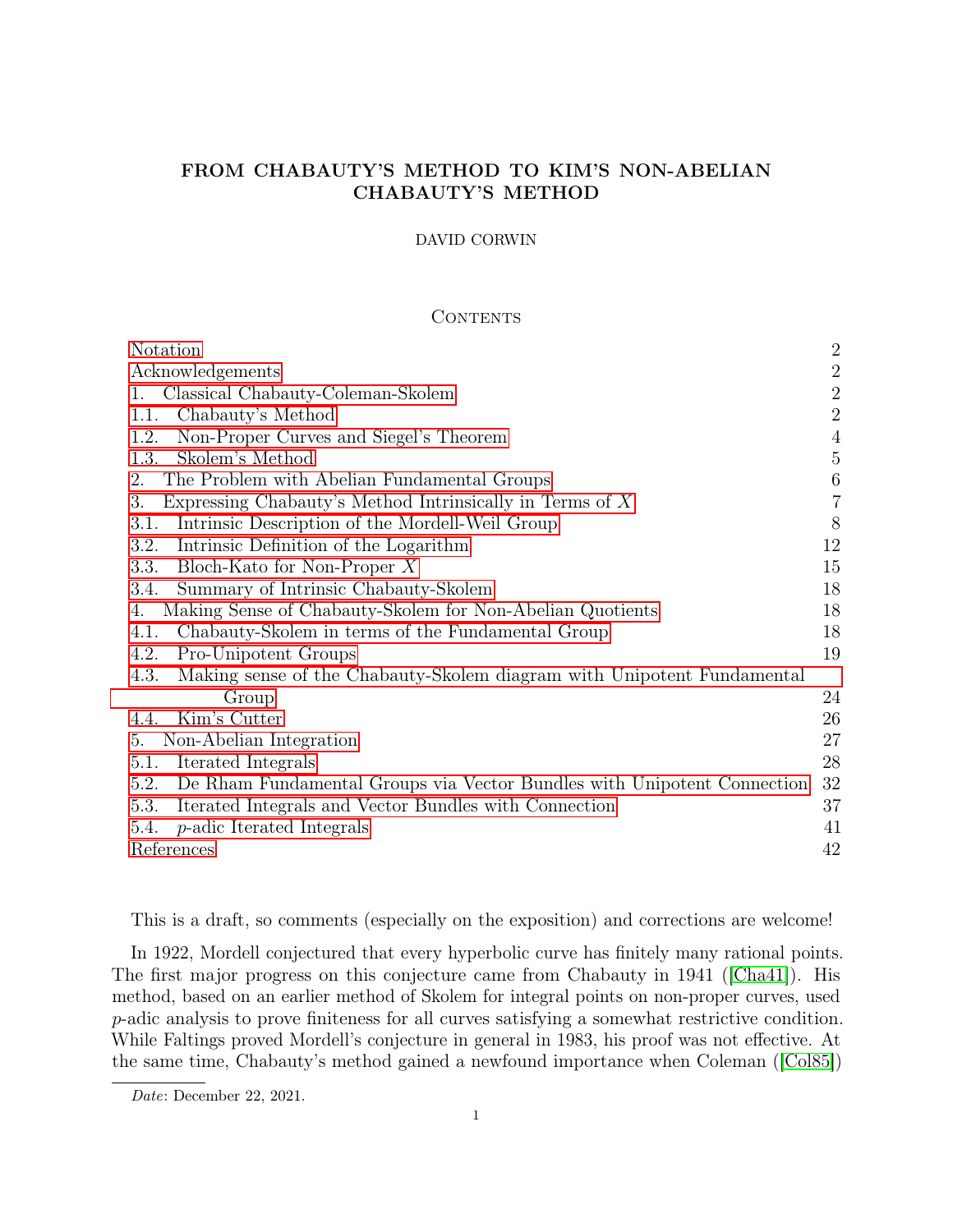showed how to make it effective using his newly developed theory of  $p$ -adic integration. This allowed him and others to provably compute the set of rational points on specific curves, and prove general bounds for the number of rational points.

At the same time, Coleman's method worked only for curves satisfying Chabauty's condition. In 2004, Minhyong Kim ([\[Kim05\]](#page-41-3)) showed how to extend Chabauty's method to prove Siegel's theorem for S-integral points on  $\mathbb{P}^1 \setminus \{0, 1, \infty\}$  by making use of non-abelian quotients of its fundamental group. Kim's new method points to a general method for attempting to provably finding the set of rational points on higher genus curves, and some progress has already been made (see especially [\[BDM](#page-41-4)<sup>+</sup>19], the first instance in which Kim's method led to a previously unknown concrete result).

In this article, we explain how Kim's method is a natural generalization of the classical Chabauty-Skolem method.

<span id="page-1-0"></span>Notation. For a scheme Y, we let  $\mathcal{O}(Y)$  denote its coordinate ring. If R is a ring, we let  $Y \otimes R$  or  $Y_R$  denote the product (or 'base-change')  $Y \times$  Spec R. If Y and Spec R are over an implicit base scheme S (often Spec  $\mathbb{Q}$ ), we take the product over S. Similarly, if M is a linear object (such as a module, an algebra, a Lie algebra, or a Hopf algebra), then  $M_R$  denotes  $M \otimes R$  (again, with the tensor product taken over an implicit base ring, usually  $\mathbb{Z}$  or  $\mathbb{Z}_p$ ).

If K is a number field, we let  $\Sigma_K$  denote the set of places of K. If p is a rational prime, then  $\Sigma_p$  denotes the set of places above p (with K implicit). If v is a place of K, then  $K_v$ denotes the completion of K at v, and if v is a finite place, then  $\mathcal{O}_v$  denotes the integer ring of  $K_v$ . We say that Z is a ring of S-integers if there is some element  $\alpha \in \mathcal{O}_K$  for which  $Z = \mathcal{O}_K[1/\alpha]$ . If v is a finite place not dividing  $\alpha$ , we write  $Z_v = \mathcal{O}_v$ .

If A is an abelian group and M a topological space, we denote by  $\underline{A}$  the constant sheaf on M with stalk A.

<span id="page-1-2"></span><span id="page-1-1"></span>Acknowledgements. Thanks to Bjorn Poonen for some corrections and suggestions.

### 1. Classical Chabauty-Coleman-Skolem

<span id="page-1-3"></span>1.1. Chabauty's Method. We recommend [\[MP12\]](#page-42-0) as a great introduction to Chabauty's method and Coleman's effective version of it. Nonetheless, we give a shorter introduction here, both for completeness and to set some notation.

Let X be a smooth proper hyperbolic curve over a number field  $K$ , and let  $\mathfrak p$  be a finite place of K that is totally split over  $\mathbb Q$  and such that X has good reduction at  $\mathfrak p$ . Then  $K_{\mathfrak{p}} \cong \mathbb{Q}_p$ , and X admits a smooth proper model over  $Z_{\mathfrak{p}} \cong \mathbb{Z}_p$ . We let J be the Jacobian of X. Furthermore,

*Important.* We suppose that X has a rational point. We fix a point  $O \in X(K)$  for Sections [1](#page-1-2)[-4.](#page-17-1) It will be understood to be the basepoint of all fundamental groups and embeddings into Jacobians in those sections.

From O, we get an embedding  $X \hookrightarrow J$  sending O to the identity of J, which we also denote by  $O$ .

If  $J(K)$  is finite, then it follows that  $X(K)$  must be finite, and it is not hard to determine  $X(K)$  (c.f. [\[MP12,](#page-42-0) §2]). However,  $J(K)$ , unlike  $X(K)$ , is not expected to be finite in general; rather, it is proven to be *finitely generated* as an abelian group.<sup>[1](#page-1-4)</sup> Nonetheless, Chabauty

<span id="page-1-4"></span><sup>&</sup>lt;sup>1</sup>This is the Mordell-Weil Theorem.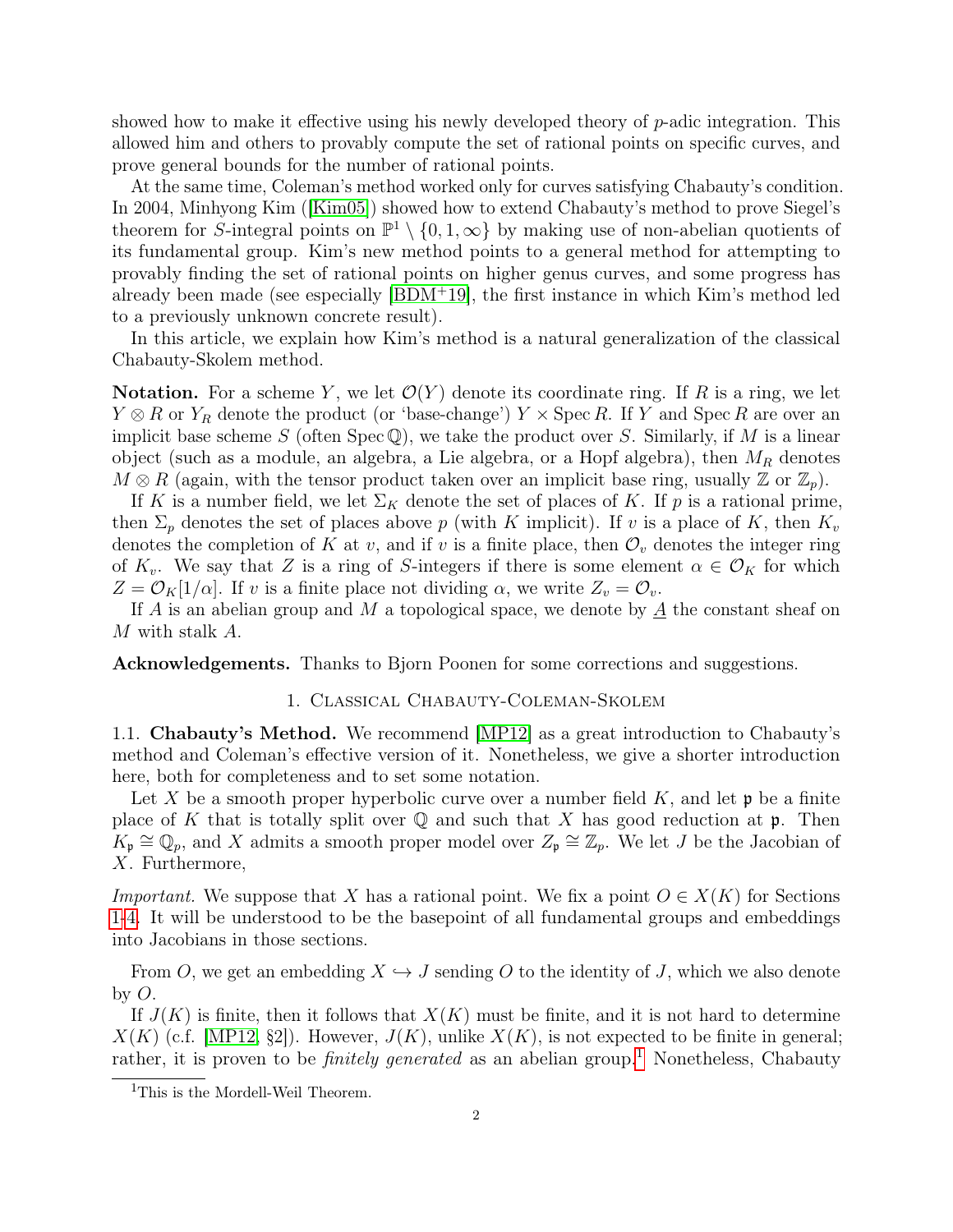observed that even when  $J(K)$  is infinite, one might use  $J(K)$  to prove finiteness of  $X(K)$ as long as the rank of  $J(K)$  as an abelian group is not too large.

More specifically, Chabauty proved that if

$$
r := \operatorname{rank}_{\mathbb{Z}} J(K)
$$

is less than the genus  $q$  of  $X$ , then the intersection

 $X(K_n) \cap \overline{J(K)}$ 

of  $X(K_p)$  with the closure of  $J(K)$  in  $J(K_p)$  (under the p-adic topology) is finite. Later, Coleman showed how to compute this intersection, using his newly developed theory of  $p$ -adic integration. The basic intuition is that  $J(K)$  should be a p-adic manifold of dimension at most r, inside the p-adic manifold  $J(K_p)$  of dimension g; then, if  $r < g$ , its intersection with the one-dimensional *p*-adic manifold  $X(K_p)$  should be discrete<sup>[2](#page-2-0)</sup>, and since  $J(K_p)$  is compact<sup>[3](#page-2-1)</sup>, this should be finite.

To make this more precise, one needs a description of the structure of  $J(K_p)$ . For this, as described in §4.1 of loc. cit., we consider  $\omega_J \in H^0(J_{K_{\mathfrak{p}}}, \Omega^1)$ , the *g*-dimensional vector space of regular one-forms on  $J_{K_{\mathfrak{p}}}$ . Then there is an integration map

$$
\eta_J \colon J(K_{\mathfrak{p}}) \to \mathbb{Q}_p
$$

$$
Q \mapsto \int_Q^Q \omega_J
$$

characterized uniquely by the fact that it is a homomorphism, and by the fact that for Q sufficiently close to O, it is given by formally taking an anti-derivative of  $\omega_J$  that vanishes at O and evaluating it at the coordinates of Q.

Letting T denote the dual of  $H^0(J_{K_{\mathfrak{p}}}, \Omega^1)$ , or equivalently the tangent space to  $J_{K_{\mathfrak{p}}}$  at the identity, this gives a homomorphism

$$
\log: J(K_{\mathfrak{p}}) \to T,
$$

which is a local diffeomorphism by Lie theory<sup>[4](#page-2-2)</sup>, hence finite-to-one.

Put together, we now have the diagram:

(A)  $X(K) \longrightarrow$ ŀ.  $X(K_{\mathfrak{p}})$ Ļ R "  $J(K) \longrightarrow J(K_{\mathfrak{p}}) \longrightarrow T$ 

The "basic intuition" mentioned above about  $\overline{J(Z)}$  can be made precise by noting that the dimension of log  $J(K)$  is just the  $\mathbb{Z}_p$ -rank of the  $\mathbb{Z}_p$ -span of log  $J(K)$ , which must be at most r because  $J(K)/(torsion)$  can be generated by  $r = \text{rank}_{\mathbb{Z}} J(K)$  elements.

<span id="page-2-0"></span><sup>&</sup>lt;sup>2</sup> assuming both are in general enough position, which Chabauty showed to always be the case

<span id="page-2-1"></span> $3$ because J is proper

<span id="page-2-2"></span><sup>4</sup>See [\[Bou98\]](#page-41-5) or [\[Ser06\]](#page-42-1) for a unified treatment of Archimedean and non-Archimedean Lie theory.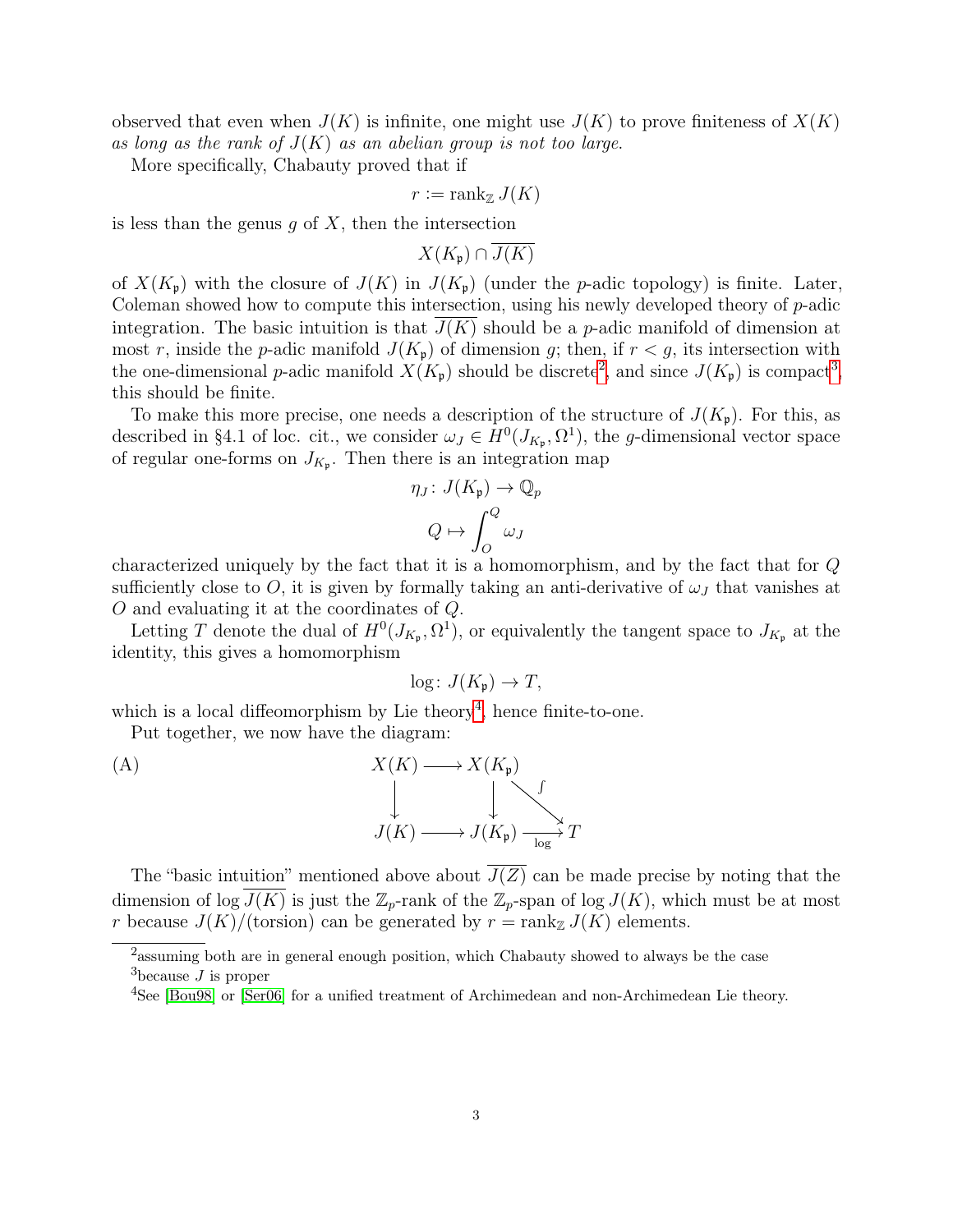<span id="page-3-3"></span>1.1.1. Coleman Integration. Finally, the theory of Coleman ([\[Col85\]](#page-41-2)) allows one to explicitly compute the integration maps in the definition of log. In particular, the diagonal arrow labeled ' $\int$ ' in Diagram A can be expressed as Coleman integration on the p-adic (rigid) space  $X(K_p)$ . Therefore, one may explicitly compute a p-adic analytic function on  $X(K_p)$  that vanishes on  $X(K)$ , as follows:

- (1) Choose bases of T and  $J(K)$
- (2) Integrate to find the image of  $J(K)$  under log relative to these bases
- (3) Find a nonzero element  $\omega_J$  of  $T^{\vee} = H^0(J_{K_{\mathfrak{p}}}, \Omega^1)$  vanishing on  $\log J(K)$
- (4) Compute the restriction of  $\eta_J$  to  $X(K_p)$

The commutativity of  $(A)$  implies that this function vanishes on  $X(K)$ . Coleman's theory shows that this function is locally analytic and has finitely many zeroes. One may in fact compute local power series expansion for this function, and then use the theory of Newton polygons to approximate the locations of its zeroes.

<span id="page-3-1"></span>Remark 1.1. Notice that in applying Chabauty's method, we care only about the span of the image of  $J(K)$  in a  $\mathbb{Q}_p$ -vector space. Therefore, the method doesn't really need knowledge of  $J(K)$  itself, but of its tensorization  $J(K)_{\mathbb{Q}_p} = J(K) \otimes_{\mathbb{Z}} \mathbb{Q}_p$ . This will be important in Section [3.](#page-6-0)

Remark 1.2. Notice that the line integral  $\int_{O}^{Q} \omega_{J}$  does not depend on the choice of a path from  $O$  to  $Q$ , even up to homotopy. This is a peculiar feature of Coleman integration as opposed to ordinary integration. It may be explained by the notion of Frobenius-invariant path ([\[Bes02,](#page-41-6) Corollary 3.2]), also described in Section [5.4.](#page-40-0)

<span id="page-3-2"></span>Remark 1.3. There is a notion of Coleman integration on X itself, and

$$
\int_O^Q \omega_J
$$

may be computed equivalently as an integral on  $X$  or an integral on  $J$ . We will return to this point in Section [5.4.](#page-40-0)

<span id="page-3-0"></span>1.2. Non-Proper Curves and Siegel's Theorem. We would like to explain how the content of Section [1.1,](#page-1-3) both Faltings' Theorem and Chabauty's method, fits into a more general fact about integral points on smooth curves of negative Euler characteristic.

Convention: When we say "integral points," we mean points with values in a fixed open subscheme

$$
\operatorname{Spec} Z = \operatorname{Spec} \mathcal{O}_K[1/S]
$$

of Spec  $\mathcal{O}_K$ ; that is, all finiteness results apply equally well to S-integral points.

In 1929, Siegel proved that all affine curves of positive genus have finitely many integral points. For  $q > 1$ , this is an immediate corollary of Faltings' Theorem (although it was historically proved many years earlier). But for  $q = 1$ , this gives a result that does not obviously follow, namely that punctured elliptic curves have finitely many integral points (in concrete terms, this implies that a Weierstrass model has finitely many integral solutions). Furthermore, Siegel also proved finiteness of S-integral points for  $\mathbb{P}^1 \setminus \{0,1,\infty\}$ , and as a corollary, for any curve of genus 0 with at least three punctures. (Nonetheless, the cases  $g = 0, 1$  may be deduced from Faltings' Theorem by a descent argument due to Chevalley and Weil.)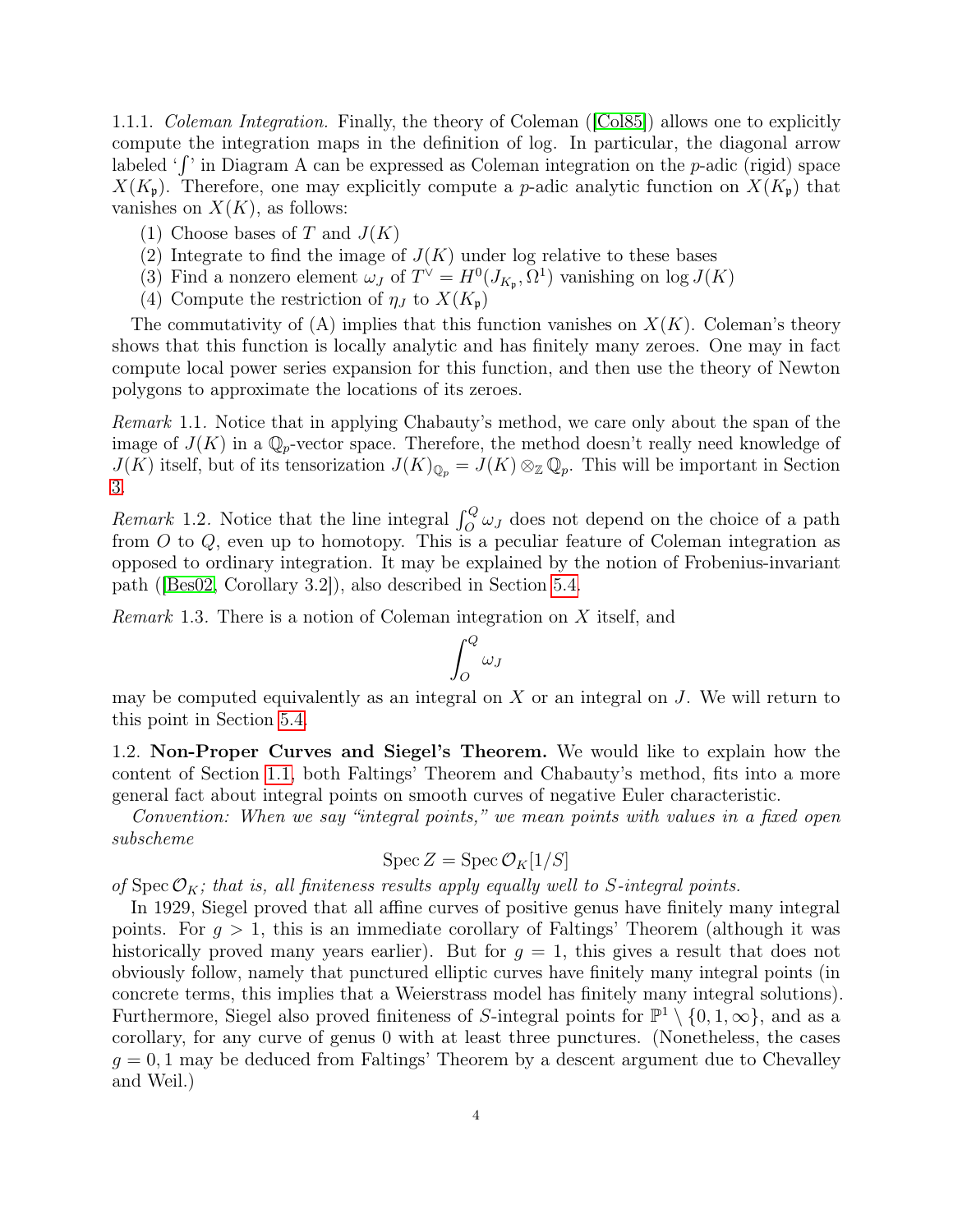Note that for a proper curve, integral points are the same as rational points, by the valuative criterion of properness. It follows that Faltings' and Siegel's theorems may be jointly summarized by saying that there are finitely many S-integral points on

- (1) curves of genus at least 2,
- (2) curves of genus 1 with at least one puncture, and
- (3) curves of genus 0 with at least three punctures.

In fact, such curves have an important common property that distinguishes them. They are precisely the curves that are *hyperbolic*, i.e., that the topological Euler characteristic of their complex points is negative. More importantly for us, they are precisely the smooth curves whose topological fundamental group is non-abelian<sup>[5](#page-4-1)</sup>. We summarize the theorems of Faltings and Siegel as one:

**Theorem 1.4** (Faltings-Siegel). Let  $X$  be a smooth curve over a number field  $K$ , let  $Z$  be an open subscheme of Spec  $\mathbb{Z}$ , and let  $\mathcal{X} \to Z$  be a regular minimal model of X. If the fundamental group of the Betti topological space of  $X_{\mathbb{C}}$  is nonabelian (or equivalently if the Euler characteristic is negative) then the set  $X(Z)$  of integral points of X is finite.

Remark 1.5. Just as Siegel's and Faltings' Theorems should be seen as one theorem, there are two other theorems that deserve to be combined in a similar way. Those are Dirichlet's S-Unit Theorem and the Mordell-Weil Theorem. A generalized version of Dirichlet's S-Unit Theorem says that the group of integral points on an algebraic torus is finitely generated<sup>[6](#page-4-2)</sup>. A common generalization of these two theorems then says that

<span id="page-4-4"></span>Theorem 1.6 (Dirichlet-Mordell-Weil). The group of integral points on a semi-abelian scheme is finitely generated.

If one wants to make this about curves, one may write it as a statement about the generalized Jacobian of an arbitrary smooth curve (like the one used for Skolem's method in the following section), which is a semi-abelian variety.

<span id="page-4-0"></span>1.3. Skolem's Method. It turns out that Chabauty's method may be applied to non-proper hyperbolic curves just as well as to proper hyperbolic curves, if one phrases it correctly. In fact, its use for non-proper curves historically predates Chabauty and is known as the method of Skolem, who applied it to Thue equations of the form  $f(x, y) = c$  for f a homogeneous binary form of degree at least 3. We briefly describe the more general Chabauty-Skolem method here, as some of the original applications of non-abelian Chabauty involve non-proper curves.

We let X denote a smooth proper curve over a ring  $Z = \mathcal{O}_K[1/S]$  of S-integers. While Chabauty-Skolem is very similar to Chabauty, the most subtle point is how to choose  $J$ ; one wants an embedding from X into a semi-abelian scheme<sup>[7](#page-4-3)</sup> J over Z, such that the embedding is an isomorphism on (geometric) first homology. This may be achieved via a generalized Jacobian. As an example, consider  $X = \mathbb{P}^1 \setminus \{0, 1, \infty\}$ , defined as  $\text{Spec } \mathbb{Z}[x, y, x^{-1}, y^{-1}]/(x+y-1)$ . Then  $J = \mathbb{G}_m \times \mathbb{G}_m$ , and the embedding sends  $(x, y)$  satisfying  $x + y = 1$  to  $(x, y) \in \mathbb{G}_m \times \mathbb{G}_m$ .

<span id="page-4-2"></span><span id="page-4-1"></span><sup>&</sup>lt;sup>5</sup>This follows by the classification of compact oriented surfaces.

<sup>&</sup>lt;sup>6</sup>This follows, for example, by embedding an arbitrary algebraic torus in a restriction of scalars of a split torus and then applying Dirichlet's S-Unit Theorem to the larger field.

<span id="page-4-3"></span><sup>&</sup>lt;sup>7</sup>i.e., a commutative extension of an algebraic torus by an abelian scheme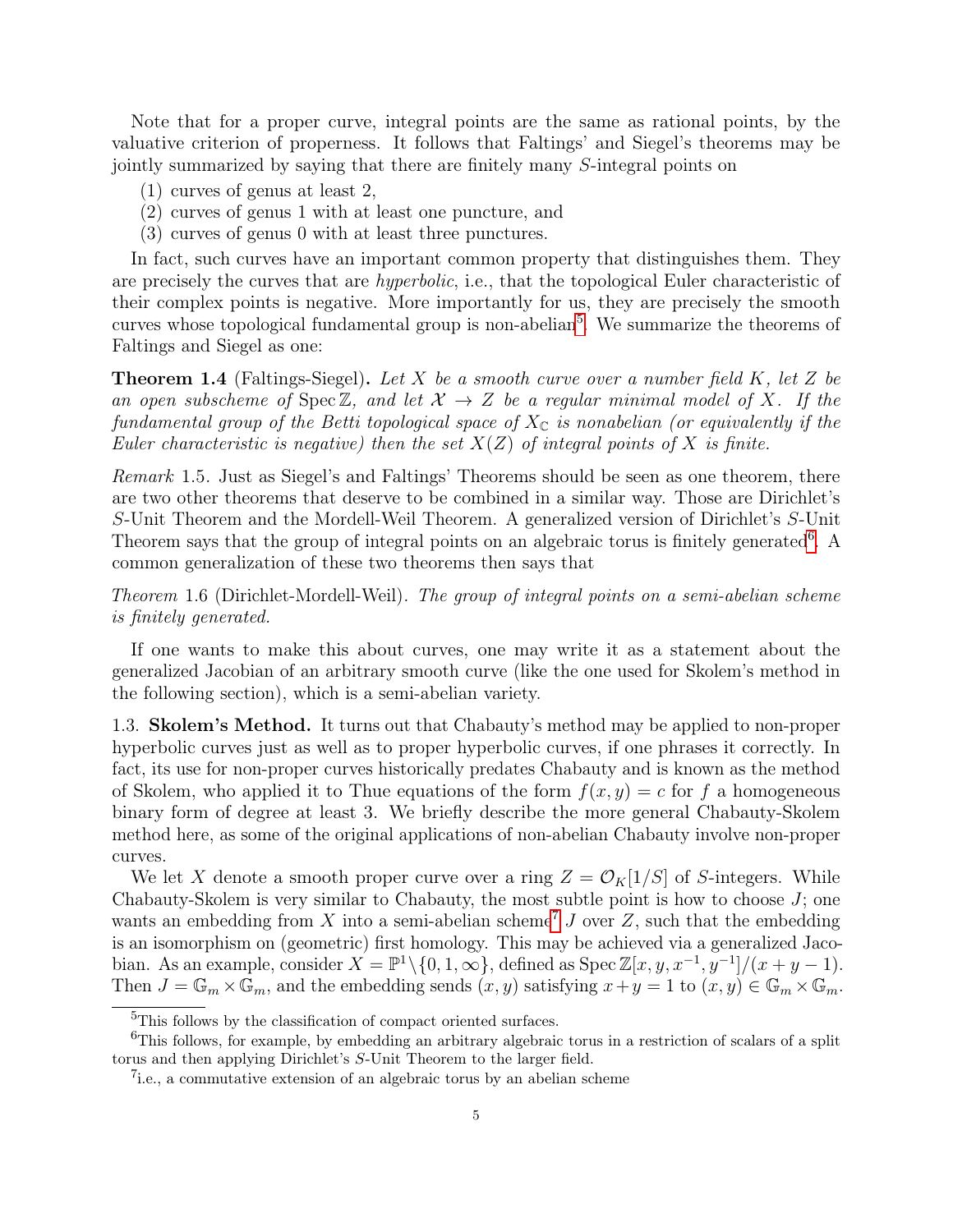More generally, if X is the complement of a non-split closed reduced subscheme of  $\mathbb{A}^1$ , then J is a non-split torus of dimension equal to the degree of the subscheme.

To apply Chabauty-Skolem, one chooses a closed point  $\mathfrak p$  of Z whose completed local ring  $Z_{\mathfrak p}$ is isomorphic to  $\mathbb{Z}_p$ . We assume we have a point  $O \in X(Z)$ , mapping to the identity of J. We let T be the tangent space to  $J_{K_p}$  at O, which is dual to the space of all translation-invariant differential 1-forms (not the space of all holomorphic 1-forms unless J is proper). We then have the diagram

(B)  

$$
X(Z) \longrightarrow X(Z_{\mathfrak{p}})
$$

$$
\downarrow \qquad \qquad \downarrow \qquad \qquad \downarrow
$$

$$
J(Z) \longrightarrow J(Z_{\mathfrak{p}}) \xrightarrow{\phantom{A}} T
$$

Then  $J(Z)$  is a finitely-generated abelian group (c.f. Theorem [1.6\)](#page-4-4), and the method applies as in the proper case, as long as  $\text{rank}_{\mathbb{Z}} J(Z) < \dim J$ .

Remark 1.7. In the case that X and J are proper, we have  $X(Z) = X(K)$ ,  $J(Z) = J(K)$ ,  $X(Z_p) = X(K_p)$ , and  $J(Z_p) = J(K_p)$ , so taking J to be the Jacobian of X, we recover the method of Section [1.1.](#page-1-3)

### 2. The Problem with Abelian Fundamental Groups

<span id="page-5-0"></span>This method often does not work, because  $J(Z)$  can be too large. Philosophically, the reason why  $J(Z)$  can be large while  $X(Z)$  remains finite is because the geometric fundamental group of J is abelian, while the fundamental group of X is non-abelian, even center-free.<sup>[8](#page-5-1)</sup> The groundbreaking work of Minhyong Kim ([\[Kim05\]](#page-41-3)) gets around this fact.

<span id="page-5-3"></span>Recall the key properties of J, mentioned in passing in Section [1.3:](#page-4-0)

- (1) J is a semi-abelian scheme over Z.
- (2) There is an embedding  $X \hookrightarrow J$  that is an isomorphism on (geometric) first homology.

<span id="page-5-2"></span>As a clarification about the meaning of "geometric" in  $(2)$ , note that we can simply require it to be an isomorphism on integral Betti homology for some embedding  $Z \hookrightarrow \mathbb{C}$ ; it then follows that this is the case for Betti cohomology over all embeddings, for algebraic de Rham cohomology over K, and for  $\ell$ -adic cohomology over  $\overline{K}$ .

Properties [\(1\)](#page-5-3) and [\(2\)](#page-5-2) together imply that the embedding induces the abelianization map on fundamental groups (whether Betti, de Rham, crystalline, or geometric étale), because a semi-abelian scheme is in particular a group scheme, so its fundamental group is abelian, hence

$$
\pi_1(J) = \pi_1(J)^{ab} = H_1(J) = H_1(X) = \pi_1(X)^{ab}.
$$

It might then seem natural to hope for an embedding from  $X$  into a variety whose fundamental group is not abelian but *almost abelian*. More specifically, letting  $\pi_1(X)$  denote some version (Betti, de Rham, crystalline, or geometric étale) of the fundamental group of X based at O, we define the *descending central series filtration* of  $\pi_1(X)$  by

$$
\pi_1(X)^{[1]}:=\pi_1(X)
$$

<span id="page-5-1"></span><sup>&</sup>lt;sup>8</sup>This is not to say that all varieties with abelian fundamental group have infinitely many integral points, but that in the context of the distinction between a curve and its Jacobian, this principle applies.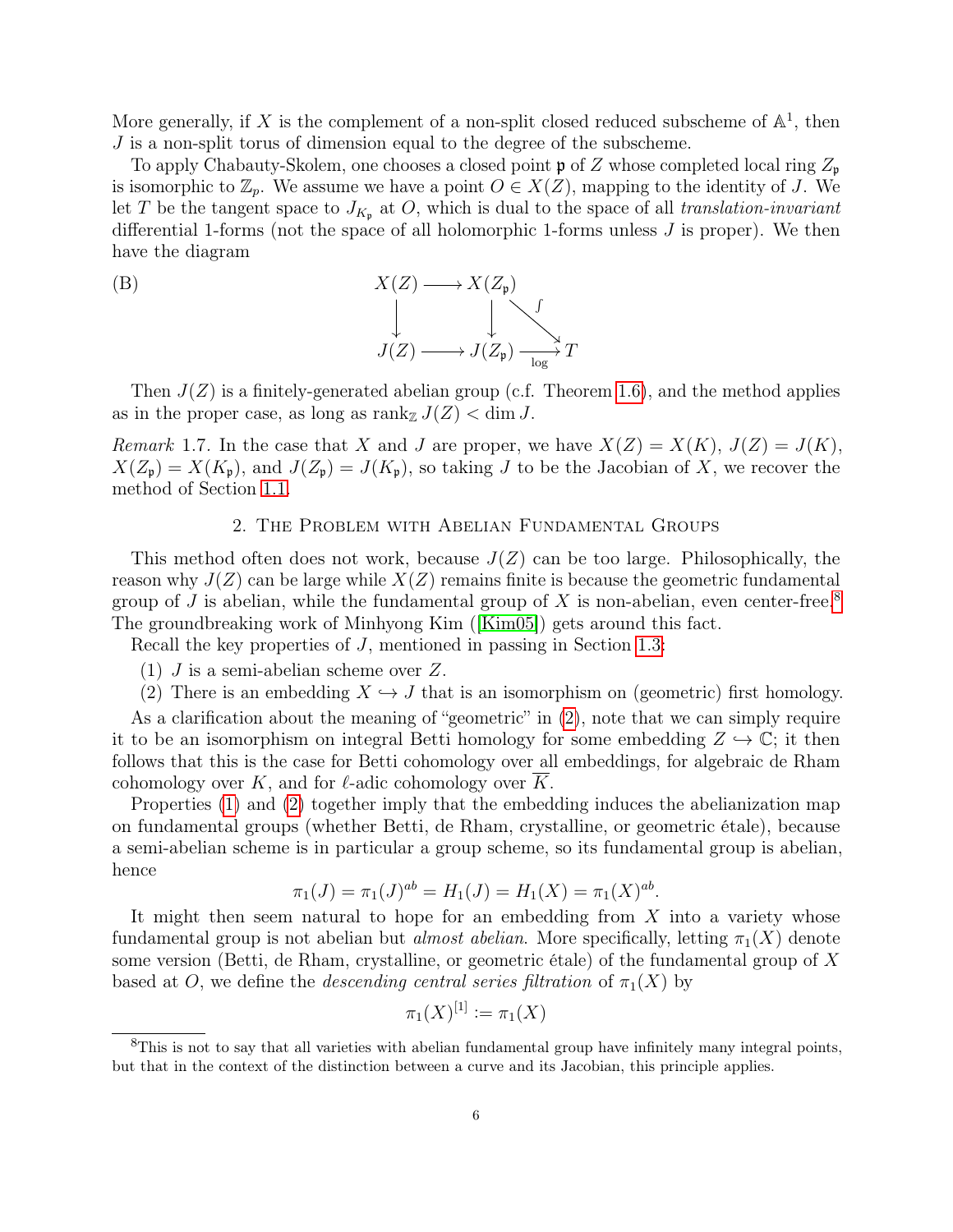$$
\pi_1(X)^{[n]} := [\pi_1(X)^{[n-1]}, \pi_1(X)]^9,
$$

and the corresponding quotients

$$
\pi_1(X)_n := \pi_1(X)/\pi_1(X)^{[n+1]},
$$

so that  $\pi_1(X)_1 = \pi_1(X)^{ab} = \pi_1(J) = H_1(X)$ .

We then might hope that for each  $n$ , we can find an embedding

$$
X \hookrightarrow J_n
$$

whose induced map on fundamental groups  $\pi_1(X) \to \pi_1(J_n)$  is isomorphic to the quotient map  $\pi_1(X) \to \pi_1(X)_n$ . However, I know of no candidate for the varieties  $J_n$ , at least in general.[10](#page-6-2)

To remedy this, the critical insight of Kim was to

(\*)

Rewrite the whole of the Chabauty-Skolem method intrinsically in terms of X and its fundamental group.

When we do that, we will see that the Chabauty-Skolem specifically uses  $\pi_1(X)_1 = H_1(X)$ , which is why classical Chabauty-Skolem is considered "abelian." If the constructions are sufficiently general, one may then replace  $\pi_1(X)_1$  by  $\pi_1(X)_n$  to arrive at Kim's non-abelian Chabauty's method, as explained in Section [4.](#page-17-1) Section [3](#page-6-0) will be devoted to explaining how to rewrite Chabauty-Skolem in terms of X and its fundamental group.

## 3. Expressing Chabauty's Method Intrinsically in Terms of X

<span id="page-6-0"></span>For simplicity, we assume that  $X$  is proper from now until the end of Section [3.2.](#page-11-0) We then explain the modifications necessary for non-proper X in Section [3.3](#page-14-0)

In some sense, using  $J$  is like using the (abelianization of the) fundamental group of  $X$ . From a complex analytic perspective,  $J$  not only has the same first (co)homology as  $X$ ; it is in fact determined by (the Hodge structure on) the first (co)homology of  $X$ . The Abel-Jacobi Theorem shows that one may construct J as the quotient  $H^1(X,\mathbb{R})/H^1(X,\mathbb{Z})$ , where the complex structure on  $H^1(X,\mathbb{R})$  is determined by the Hodge structure on  $H^1(X,\mathbb{C})$ . That gives us a first hint as to how to write Chabauty's method in terms of homology.

Of course, for something arithmetic like Chabauty's method, we need to go beyond the complex analytic realm. More specifically, we need to express all the parts of diagram (B) in terms of  $X$ :

<span id="page-6-4"></span>**Goal 3.1.** Express  $J(K)$ ,  $J(K_p)$ , T, and the map log intrinsically in terms of the first homology of X.

<span id="page-6-3"></span>Remark 3.2. Following Remark [1.1,](#page-3-1) we really care only about  $J(K)_{\mathbb{Q}_p}$  rather than  $J(K)$ . The same is true of  $J(K_p)$  with respect to its rationalization  $J(K_p)_{\mathbb{Q}} = J(K_p) \otimes_{\mathbb{Z}} \mathbb{Q}$ .

<span id="page-6-2"></span><span id="page-6-1"></span> $<sup>9</sup>$ If the group has some kind of topology, it is understood that we always take the closure of the commutator.</sup>

<sup>&</sup>lt;sup>10</sup>Since I began writing this, I became aware of work in progress by Edixhoven, Lido, and Schoof, in which they use the Poincaré torsor of the Jacobian of X as an approximation to  $J_2$  and show that non-abelian Chabauty's method may be carried out using its geometry.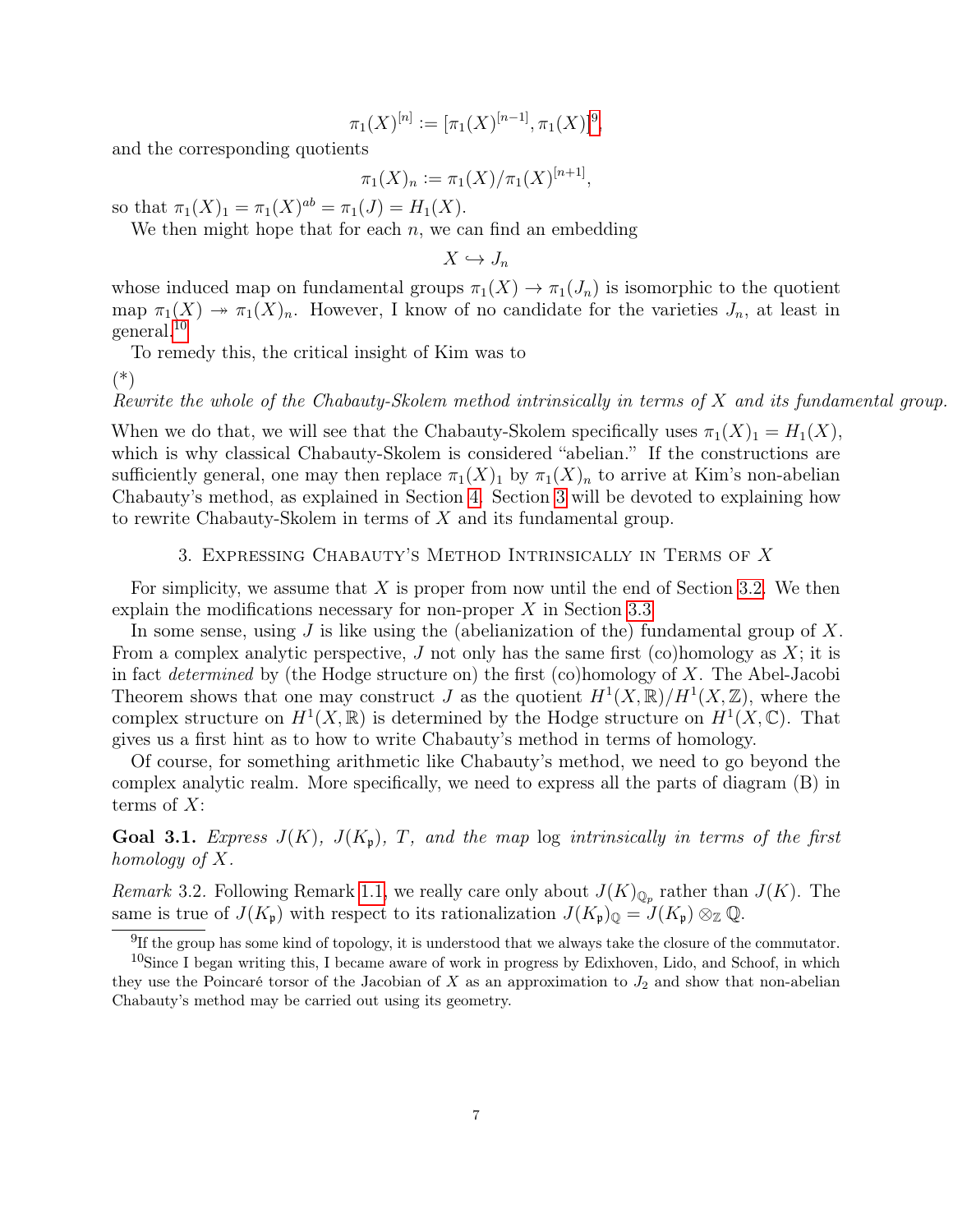<span id="page-7-0"></span>3.1. Intrinsic Description of the Mordell-Weil Group. We first focus on  $J(K)$ . Recall, for each positive integer  $m$ , the Kummer exact sequence

$$
0 \to J[m](\overline{K}) \to J(\overline{K}) \xrightarrow{m} J(\overline{K}) \to 0,
$$

of  $G_K$ -modules, giving rise to the long exact sequence

<span id="page-7-2"></span>
$$
0 \to J[m](K) \to J(K) \to J(K) \to H^1(K, J[m]) \to H^1(K, J) \xrightarrow{m} H^1(K, J) \to \cdots
$$

and hence a short exact sequence

(1) 
$$
0 \to J(K)/mJ(K) \xrightarrow{\kappa_m} H^1(K, J[m]) \to H^1(K, J)[m] \to 0,
$$

where  $\kappa_m$  is known as the (mod m) Kummer map.

The importance of using  $J[m]$  is the following: there is a canonical, Galois-equivariant isomorphism

$$
J[m] \cong H_1^{\text{\'et}}(J_{\overline{K}}, {\mathbb Z}/m{\mathbb Z}) \cong H_1^{\text{\'et}}(X_{\overline{K}}, {\mathbb Z}/m{\mathbb Z}) .^{11}
$$

In other words, the Kummer map is an embedding

$$
J(K)/mJ(K)\hookrightarrow H^1(K,H_1^{\text{\'et}}(X_{\overline{K}},{\mathbb Z}/m{\mathbb Z})).
$$

To get an embedding of  $J(K)$  rather than  $J(K)/mJ(K)$ , one may simply set  $m = p<sup>n</sup>$  and take an inverse limit. Let

$$
T_p := H_1^{\text{\'et}}(X_{\overline{K}}, \mathbb{Z}_p) \cong H_1^{\text{\'et}}(J_{\overline{K}}, \mathbb{Z}_p) \cong T_p J(\overline{K})
$$

and

$$
V_p := T_p \otimes \mathbb{Q} = H_1^{\text{\'et}}(X_{\overline{K}}, \mathbb{Q}_p),
$$

with their associated  $G_K$ -actions. Then we get embeddings

$$
J(K)_{\mathbb{Z}_p} \hookrightarrow H^1(K, T_p)
$$

as well as its rational cousin

$$
J(K)_{\mathbb{Q}_p} \hookrightarrow H^1(K, V_p).
$$

We now have a 'container' for  $J(K)$  defined intrinsically in terms of X, but we need to identify the subspace  $J(K)$  inside it (or at least, following Remark [3.2,](#page-6-3) its  $\mathbb{Q}_p$ -span) purely in terms of  $V_p = H_1^{\text{\'et}}(X_{\overline{K}}, \mathbb{Q}_p)$  (i.e., without reference to J). The vector space  $V_p$  has the structure of a  $G_K$ -representation, so we want a purely Galois-theoretic way to identify the image of  $J(K)_{\mathbb{Q}_p}$  in  $H^1(K, V_p)$ . As we shall see, this is supplied by the theory of Bloch-Kato Selmer groups, developed in [\[BK90\]](#page-41-7). In order to explain what a Bloch-Kato Selmer group is, we first recall the classical theory of Selmer groups.

<span id="page-7-1"></span> $11$ For those not familiar with an intrinsic definition of étale homology (of which there are multiple), one may define it simply as the dual of étale cohomology with respect to the chosen coefficients, at least when the cohomology is free.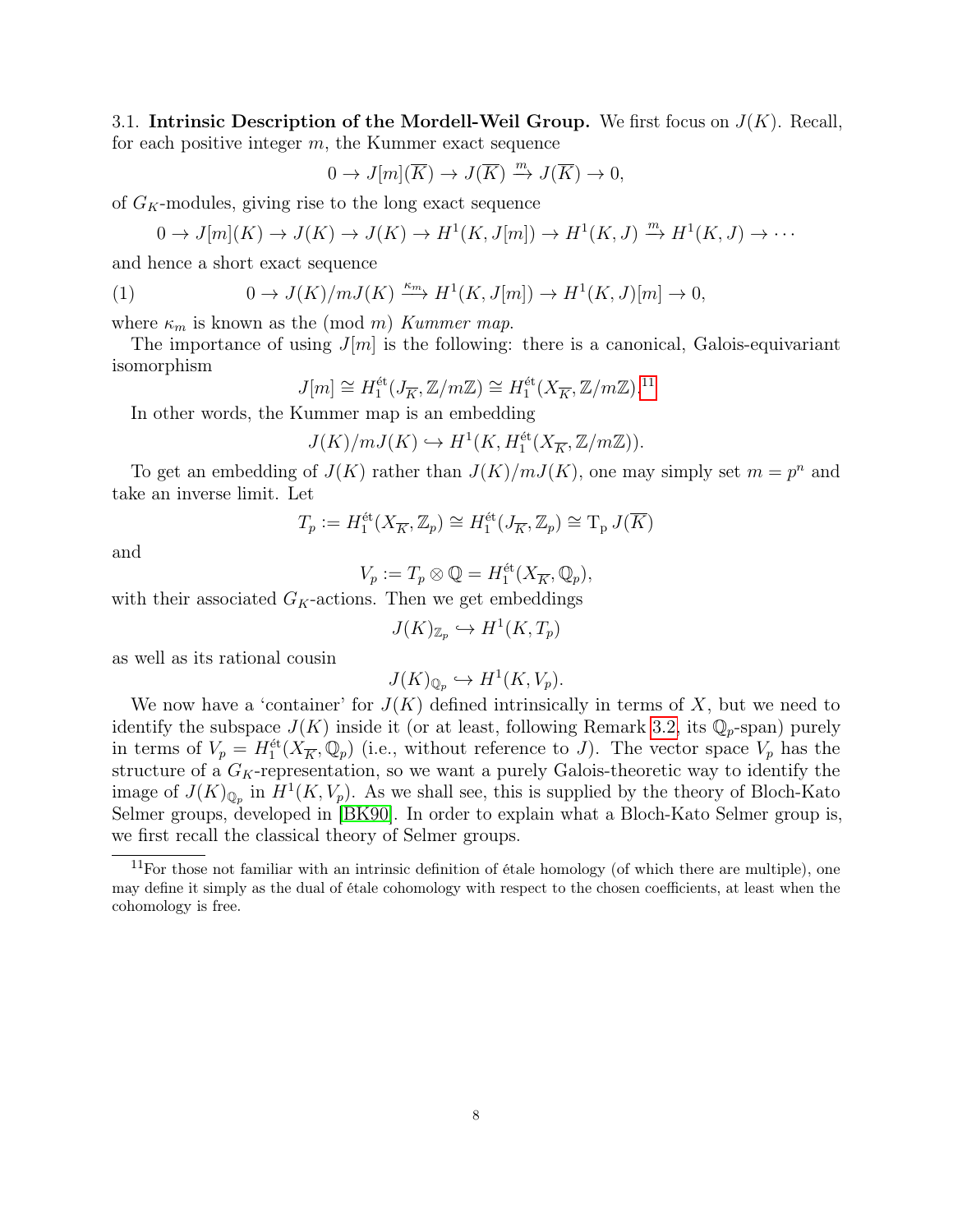3.1.1. Finite Selmer Groups. We let  $\Sigma_K$  denote the set of all places of K. We consider the short exact sequence [1](#page-7-2) both over K and over all completions  $K_v$  of K to obtain a diagram: (C)

$$
0 \longrightarrow J(K)/mJ(K) \longrightarrow^{K_m} H^1(K, J[m]) \longrightarrow H^1(K, J)[m] \longrightarrow 0
$$
  
\n
$$
\downarrow \qquad \qquad \downarrow
$$
  
\n
$$
0 \longrightarrow \prod_{v \in \Sigma_K} J(K_v)/mJ(K_v) \stackrel{\beta}{\longrightarrow} \prod_{v \in \Sigma_K} H^1(K_v, J[m]) \stackrel{\gamma}{\longrightarrow} \prod_{v \in \Sigma_K} H^1(K_v, J)[m] \longrightarrow 0
$$

The Selmer group  $\text{Sel}_m(J)$  is defined to be the inverse under  $\alpha$  of the image of  $\beta$ . As the bottom row is exact, this is just the kernel of  $\gamma \circ \alpha = \delta$ , implying we have a short exact sequence

$$
0 \to J(K)/mJ(K) \to \text{Sel}_{m}(J) \to \text{III}_{J}[m] \to 0,
$$

where  $\mathrm{III}_J := \ker(H^1(K, J) \to \prod_{v \in \Sigma_K} H^1(K_v, J).$ 

We also have the following conjecture:

<span id="page-8-0"></span>**Conjecture 3.3** (Tate-Shafarevich). For any abelian variety J, the group  $III_J$  is finite.

3.1.2. p-adic Selmer Groups. The map  $\kappa_m$  is unfortunately usually non-injective when viewed as a map from  $J(K)$  to  $\text{Sel}_m(J)$ . To solve this problem, and to make use of the fact that  $\text{III}_J$ is finite, we pass to p-adic Selmer groups.

**Definition 3.4.** For an abelian group  $M$ , we define its Tate module

$$
T_p M := \varprojlim M[p^n],
$$

with transition map multiplication by p from  $M[p^{n+1}]$  to  $M[p^n]$ .

Let

$$
\mathrm{Sel}_{p^{\infty}}(J) := \varprojlim \mathrm{Sel}_{p^n}(J).
$$

As  $J(K)$  is finitely generated, we have  $\varprojlim J(K)/p^n J(K) = J(K)_{\mathbb{Z}_p}$ , so we have a short exact sequence

$$
0 \to J(K)_{\mathbb{Z}_p} \to \mathrm{Sel}_{p^{\infty}}(J) \to T_p \amalg J \to 0.
$$

In particular, if, as conjectured,  $III_J$  is finite, then  $T_p III_J = 0$ . In fact, as noted in [\[Sto07,](#page-42-2) §2], this would follow simply from the weaker claim that the p-divisible part of  $\mathbf{III}_I$  is trivial. By Remark [3.2,](#page-6-3) Conjecture [3.3](#page-8-0) suggests that we may replace  $J(K)$  by  $\text{Sel}_{p^{\infty}}(J)$  in Chabauty's method. In practice, one may make the replacement without assuming the conjecture: the standard way to compute  $J(K)$  is by computing Selmer groups, and if the  $\mathbb{Z}_p$ -rank of Sel<sub>p</sub> $\infty(J)$ is less than g, then Chabauty's method works. The conjecture simply shows that we do not expect to lose anything by passing from  $J(K)_{\mathbb{Z}_p}$  to  $\text{Sel}_{p^{\infty}}(J)$ .

Notice that  $\text{Sel}_{p^n}(J) \subseteq H^1(K, H_1^{\text{\'et}}(X_{\overline{K}}, \mathbb{Z}/p^n\mathbb{Z}))$ , so

$$
\mathrm{Sel}_{p^\infty}(J) \subseteq \varprojlim H^1(K, H_1^{\text{\'et}}(X_{\overline{K}}, \mathbb{Z}/p^n\mathbb{Z})) = H^1(K, T_p)
$$

<span id="page-8-1"></span>Remark 3.5. On the infinite level, the Selmer group is defined by the same kind of local condition as is the finite version. First, we need a definition:

Definition 3.6. For an abelian group  $M$ , we define its *p*-adic completion

$$
\widehat{M} := \varprojlim M/p^n M.
$$

When M is finitely generated, this is the same as  $M \otimes \mathbb{Z}_p$ . When M is profinite, it surjects onto its p-adic completion.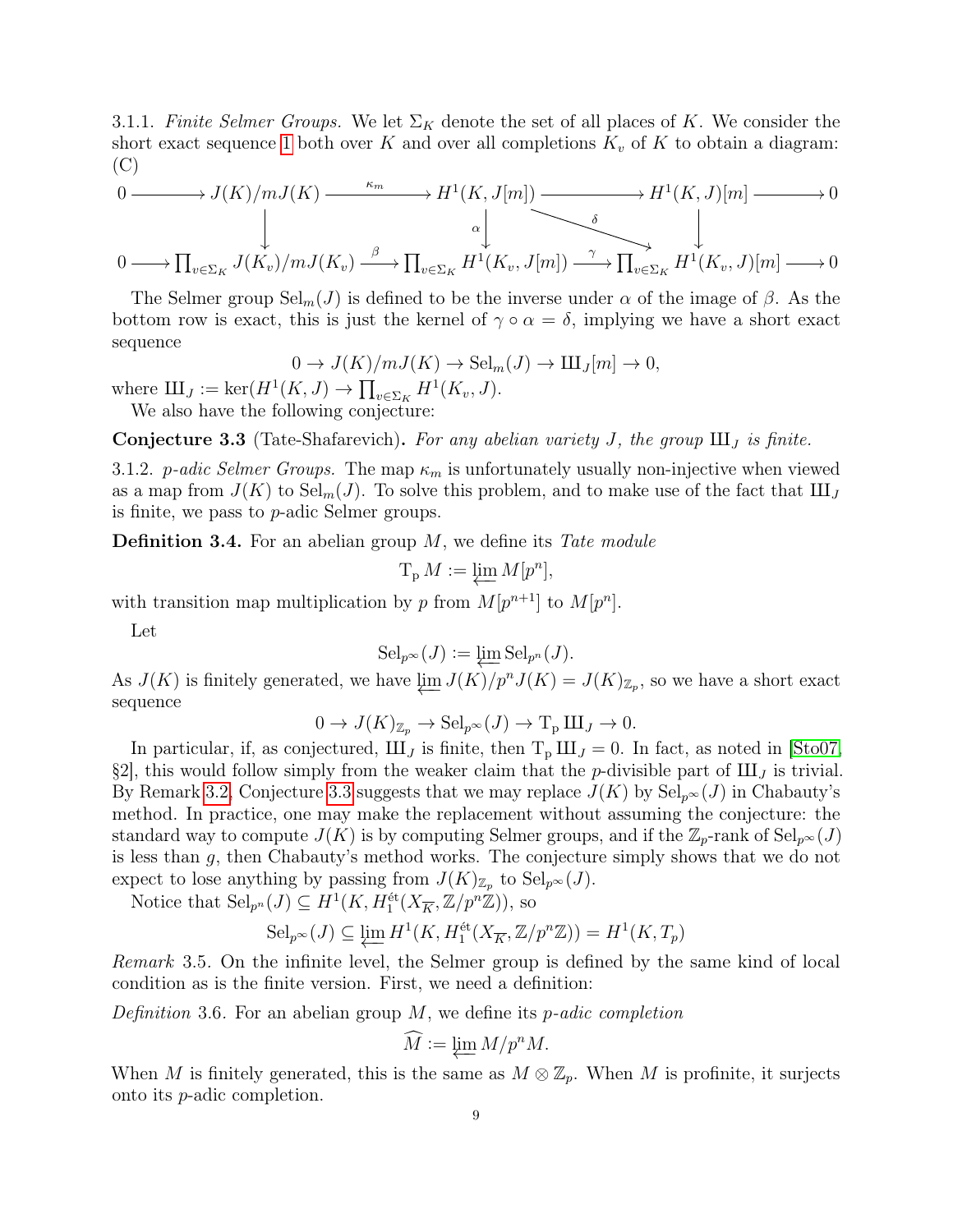To understand the local condition for p-adic Selmer groups, we draw the diagram

(D) 
$$
0 \longrightarrow J(K)_{\mathbb{Z}_p} \xrightarrow{\kappa_p \infty} H^1(K, T_p) \longrightarrow T_p H^1(K, J) \longrightarrow 0
$$
  

$$
\downarrow \qquad \qquad \downarrow \qquad \qquad \downarrow
$$
  

$$
0 \longrightarrow \prod_{v \in \Sigma_K} \widehat{J(K_v)} \xrightarrow{\beta} \prod_{v \in \Sigma_K} H^1(K_v, T_p) \xrightarrow{\gamma} \prod_{v \in \Sigma_K} T_p H^1(K_v, J) \longrightarrow 0.
$$

Then the Selmer group  $\text{Sel}_{p^{\infty}}(J)$  is just the inverse under  $\alpha$  of the image of  $\beta$ .

*Remark* 3.7. Following Remark [3.2,](#page-6-3) we only really care about these things  $\mathbb{Q}_p$ -linearly. In other words, we care about  $J(K)_{\mathbb{Q}_p}$ , which is conjecturally isomorphic to

$$
\mathrm{Sel}_{p^{\infty}}(J)_{\mathbb{Q}} := \mathrm{Sel}_{p^{\infty}}(J) \otimes_{\mathbb{Z}} \mathbb{Q} = \mathrm{Sel}_{p^{\infty}}(J) \otimes_{\mathbb{Z}_p} \mathbb{Q}_p.
$$

We may draw the diagram

(D') 
$$
0 \longrightarrow J(K)_{\mathbb{Q}_p} \xrightarrow{\kappa_p \infty} H^1(K, V_p)
$$

$$
\downarrow \qquad \qquad \downarrow \qquad \qquad \downarrow
$$

$$
0 \longrightarrow \prod_{v \in \Sigma_K} \widehat{J(K_v)}_{\mathbb{Q}} \xrightarrow{\beta} \prod_{v \in \Sigma_K} H^1(K_v, V_p).
$$

Then by exactness of tensoring with  $\mathbb{Q}$ , the  $\mathbb{Q}_p$ -Selmer group  $\text{Sel}_{p^{\infty}}(J)_{\mathbb{Q}}$  is just the inverse under  $\alpha$  of the image of  $\beta$  in Diagram D'.

<span id="page-9-2"></span>Remark 3.8. For a given  $v \in \Sigma_K$ , let  $\ell$  denote its residue characteristic. Then  $J(K_v)$  is a compact abelian  $\ell$ -adic Lie group of dimension g, so it's isomorphic to a finite group times  $\mathbb{Z}_\ell^g$  $_{\ell}^{g_{12}}.$  $_{\ell}^{g_{12}}.$  $_{\ell}^{g_{12}}.$ It follows that  $J(K_v)$  surjects onto its p-adic completion, so we may replace  $\prod_{v \in \Sigma_K} \widehat{J(K_v)}$  by  $\prod_{v \in \Sigma_K} J(K_v)$  in the diagram without changing the image of  $\beta$ . As explained in Section [3.3,](#page-14-0) this is no longer always true when  $X$  is not compact.

<span id="page-9-1"></span>Remark 3.9. When  $\ell \neq p$ , the p-adic completion of  $J(K_v)$  is finite, so the image of  $\beta$  is torsion and therefore zero when working rationally. In particular, its image has an intrinsic definition. In fact, the entire group  $H^1(K_v, V_p)$  is trivial (c.f. [\[Fen16,](#page-41-8) Example 2.4] or [\[Bel09,](#page-41-9) Exercise 2.9]), so one may ignore the local conditions for  $\ell \neq p$ .

However, when  $X$  and  $J$  are non-compact, this is not always the case, and one may need the local conditions for  $\ell \neq p$ , as explained in Section [3.3.](#page-14-0) This is fundamentally related to the fact that integral points and rational points may be different on non-proper varieties.

We now want a way to determine the image of  $J(K)_{\mathbb{Q}_p}$  in  $H^1(K, V_p)$  in terms of the Galois representation  $V_p$ . We are partway there, as we may replace  $J(K)_{\mathbb{Q}_p}$  by  $\text{Sel}_{p^{\infty}}(J)_{\mathbb{Q}}$ ; the latter seems more intrinsic, as it is a subgroup of  $H^1(K, V_p)$  defined by local conditions.

<span id="page-9-0"></span> $12$ For the reader who wants to know why, here's the sketch of an argument. We assume the fact about p-adic Lie groups, proved in [\[Bou98\]](#page-41-5) or [\[Ser06\]](#page-42-1), that the Lie group exponential is defined on a neighborhood of the identity, is a local homeomorphism, and is a group homomorphism for abelian Lie groups. As the identity in a g-dimensional  $p$ -adic vector space has a basis of neighborhoods of the identity that are subgroups isomorphic to  $\mathbb{Z}_p^g$ , we choose such a neighborhood U mapping homeomorphically onto its image under the exponential. Then its image is an open subgroup of  $J(K_v)$ , which must be finite index by compactness.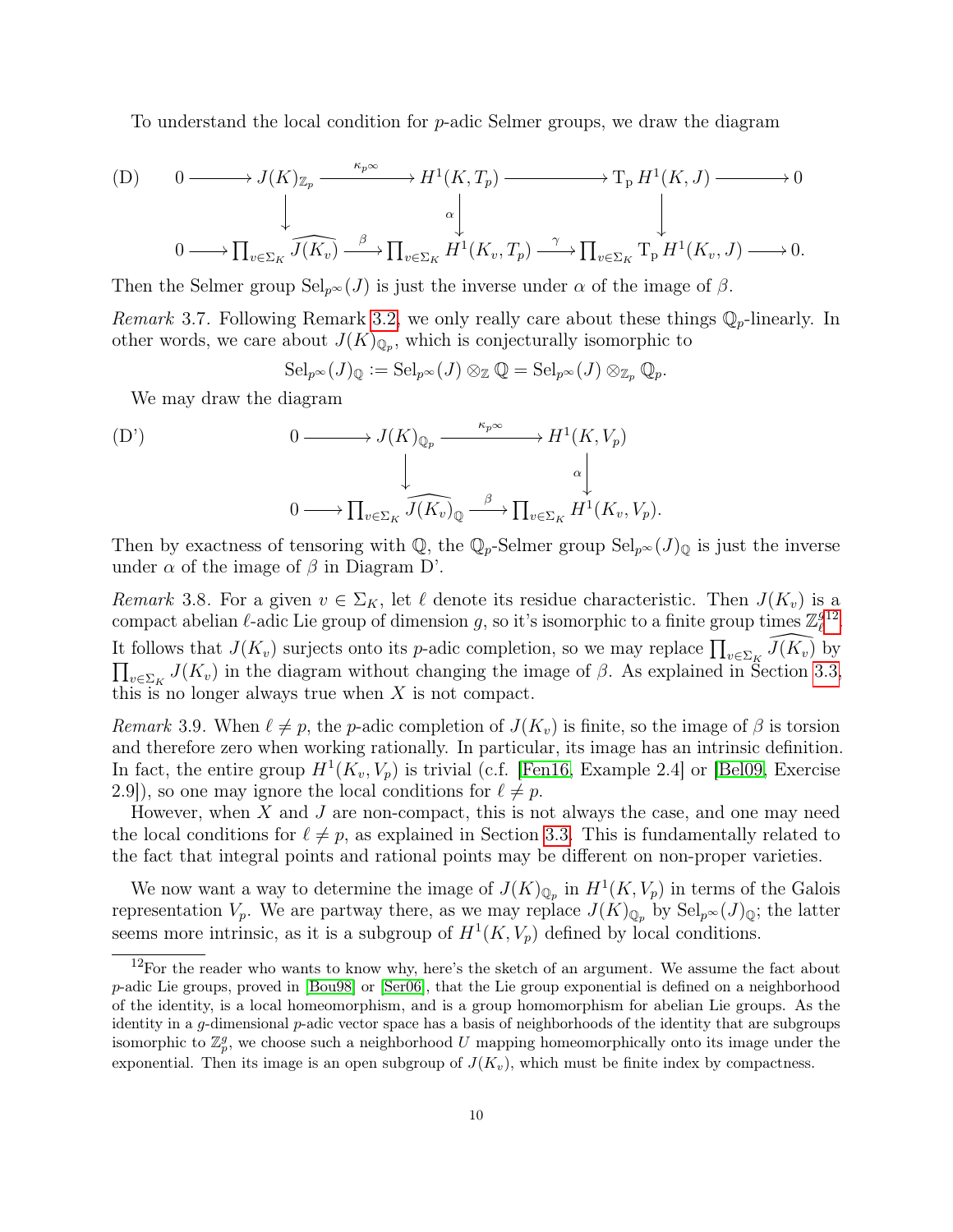The problem is that this collection of "local conditions" (by which we mean a certain subgroup of  $\prod_{v \in \Sigma_K} H^1(K_v, V_p)$ ) is still defined using the geometry of J, rather than something intrinsic to the representation  $T_p$ . Bloch and Kato solved this problem<sup>[13](#page-10-0)</sup>.

<span id="page-10-1"></span>3.1.3. Bloch-Kato Selmer Groups. References for this section include [\[BK90,](#page-41-7) §3], [\[Bel09,](#page-41-9) §2], [\[Fen16\]](#page-41-8).

Bloch and Kato fixed this problem by observing in [\[BK90\]](#page-41-7) that one could define the image of β by using p-adic Hodge theory, and therefore define  $\text{Sel}_{p^{\infty}}(J)_{\mathbb{Q}}$  intrinsically in terms of the Galois action on  $V_p$ . Their original motivation was to extend the notions of Selmer group and Tate-Shafarevich group (and hence the Birch and Swinnerton-Dyer Conjecture) to motives other than those arising from the  $H<sup>1</sup>$  of an abelian variety). But their methods are invaluable in Kim's work, as they will eventually allow us to extend the notion of Selmer group from  $T_p = H_1^{\text{\'et}}(X_{\overline{K}}, \mathbb{Z}_p) \cong \pi_1^{\text{\'et}}(X_{\overline{K}})_1 \otimes_{\widehat{\mathbb{Z}}} \mathbb{Z}_p$  to certain non-abelian pro-p quotients of  $\pi_1^{\text{\'et}}(X_{\overline{K}})$ .

By Remark [3.9,](#page-9-1) because we are assuming  $X$  is proper, we need to consider local conditions only for  $v$  of residue characteristic  $p$ , so we need to determine the image of

$$
\kappa_v \colon J(K_v)_{\mathbb{Q}} \to H^1(K_v, V_p).
$$

Notice that by considering the case where  $v$  is the chosen place  $\mathfrak{p}$ , this will also solve the second part of Goal [3.1;](#page-6-4) that is, writing  $J(K_p)$  intrinsically.

To explain how Bloch-Kato identified the appropriate subgroup of  $H^1(K_v, V_p)$ , we need to recall a bit of p-adic Hodge theory. This theory identifies a subcategory

{crystalline representations}  $\subseteq$  {all continuous  $\mathbb{Q}_p$ -representations of  $G_{K_v}$ }.

Crystalline representations are the  $\ell = p$  analogue of unramified representations in the  $\ell \neq p$ case. More specifically, just as the  $\ell$ -adic cohomology of a variety with good reduction at  $p \neq \ell$  is unramified, the p-adic cohomology of such a variety is always crystalline, albeit technically ramified.

We can apply this notion to the group  $H^1(K_v, V_p)$ , which is the group of extensions of  $\mathbb{Q}_p$ (with trivial  $G_{K_v}$ -action) by  $V_p$ , in the category of continuous p-adic representations of  $G_{K_v}$ . That is, every element  $\alpha \in H^1(K_v, V_p)$  may be represented as an extension

$$
0 \to V_p \to E_\alpha \to \mathbb{Q}_p \to 0.
$$

**Definition 3.10.** We say that  $\alpha \in H^1(K_v, V_p)$  is *crystalline* if the representation  $E_{\alpha}$  is crystalline as a representation of  $G_{K_v}$ .

**Definition 3.11.** The subgroup of all crystalline elements of  $H^1(K_v, V_p)$  is denoted

$$
H^1_f(K_v,V_p)
$$

and is known as the local Bloch-Kato Selmer group at v.

Just as varieties with good reduction at  $v$  give rise to crystalline representations, extensions coming from integral points (elements of  $J(\mathcal{O}_v)$ ) are crystalline. But as J is proper, we have  $J(K_v) = J(\mathcal{O}_v)$ , so the image of  $J(K_v)$  lands in  $H^1_f(K_v, V_p)$ . The key theorem of Bloch-Kato in this context is:

<span id="page-10-0"></span><sup>13</sup>Also c.f. the last paragraph of Section 1 in [\[Fen16,](#page-41-8) p.4] for a similar description of this "problem."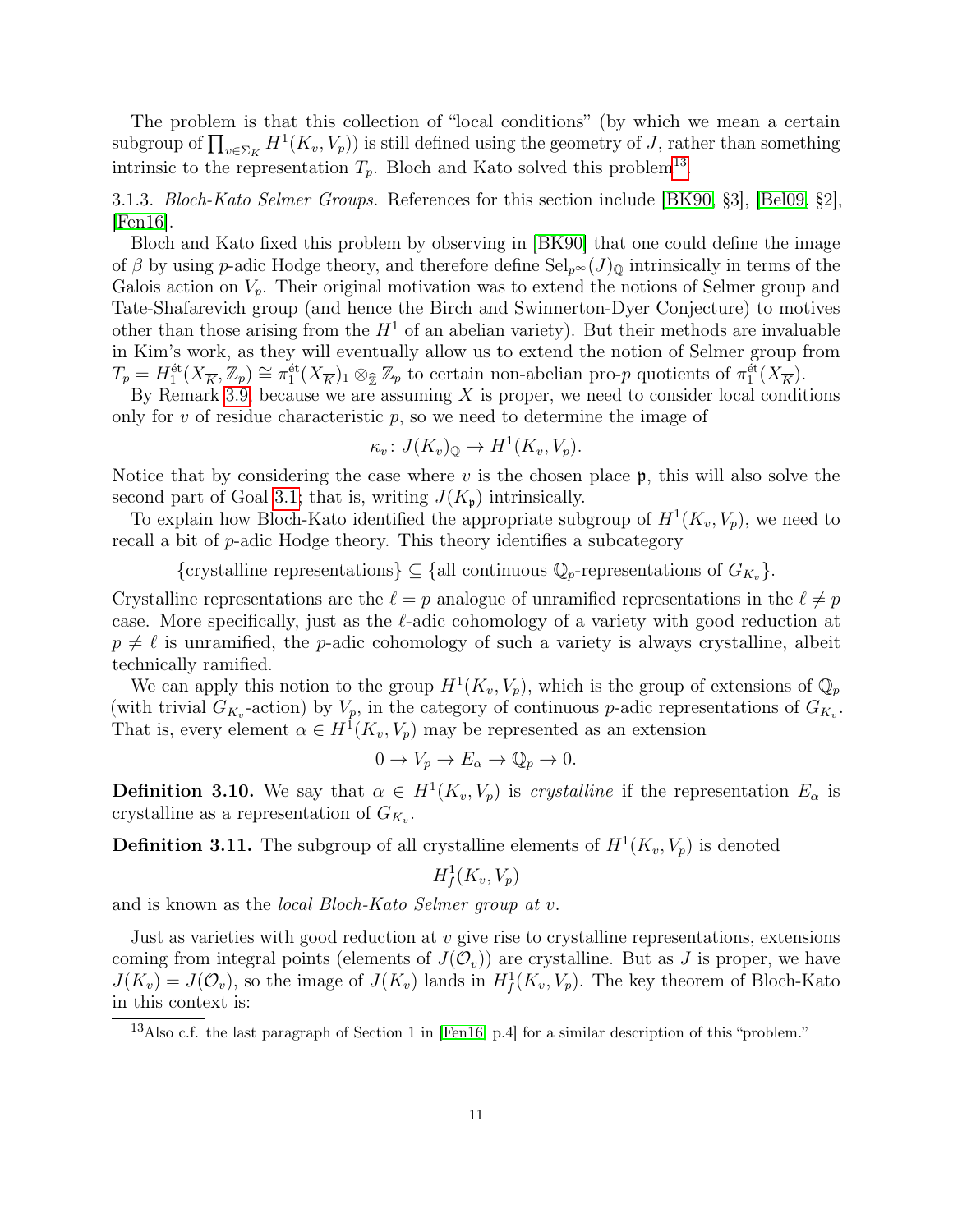<span id="page-11-1"></span>**Theorem 3.12** (Bloch-Kato). The image of the Kummer map

 $\kappa_v: J(K_v)_{\mathbb{Q}} \to H^1(K_v, V_p)$ 

is  $H^1_f(K_v, V_p)$ .

The proof of the theorem proceeds by noting that the map is injective and then showing that the dimension of the right side is  $g[K_v : \mathbb{Q}_p]$ , which is the dimension of  $J(K_v)$  as a p-adic Lie group, and hence of  $J(K_v)_{\mathbb{Q}}$  as a  $\mathbb{Q}_p$ -vector space.

Finally, we recall what happens globally; i.e., over K.

**Definition 3.13.** We let  $H^1_f(K, V_p)$  denote the subset of  $\alpha \in H^1(K, V_p)$  whose image in  $H^1(K_v, V_p)$  lies in  $H^1_f(K_v, V_p)$  for each  $v \mid p$ . This is known as the *(global) Bloch-Kato Selmer* group.

We then have:

**Corollary 3.14** (of Theorem [3.12\)](#page-11-1). For any abelian variety J, the group  $\text{Sel}_{p^{\infty}}(J)_{\mathbb{Q}}$  is naturally identified with  $H^1_f(K, V_p)$ .

*Proof.* As explained in Remark [3.5,](#page-8-1) the group  $\text{Sel}_{p^{\infty}}(J)_{\mathbb{Q}}$  is the subset of  $H^1(K, V_p)$  that is locally in the image of  $J(K_v)_{\mathbb{Q}}$  for each v. By Remark [3.9,](#page-9-1) the only relevant places are those dividing p, so the result follows by Theorem [3.12.](#page-11-1)

Although the equality  $J(K)_{\mathbb{Q}_p} = H^1_f(K, V_p)$  is only conjectural (as it follows from Conjecture [3.3\)](#page-8-0), we still have a natural map  $X(K) \to H^1_f(K, V_p)$ , which means that we may rewrite Chabauty's diagram in the following way:

(A')  
\n
$$
X(K) \longrightarrow X(K_{\mathfrak{p}})
$$
\n
$$
\downarrow^{\kappa} \qquad \qquad \downarrow^{\kappa_{\mathfrak{p}}}
$$
\n
$$
H_f^1(K, V_p) \longrightarrow H_f^1(K_{\mathfrak{p}}, V_p) \longrightarrow_{\text{log}} T
$$

We have partially achieved our goal, as we have rewritten the diagram in a way that should be equally amenable as Diagram A to proving finiteness of  $X(K)$  (that is, as long as Conjecture [3.3](#page-8-0) is true), and in which  $J(K)$  and  $J(K_p)$  were replaced by objects defined purely in terms of X.

The map  $\int$  may be defined intrinsically in terms of X by Remark [1.3.](#page-3-2) However, for the moment, our only way to define log is to compose the logarithm (tensored with Q) associated to the p-adic Lie group  $J(K_p)$  with the inverse of  $\kappa_p$  in Theorem [3.12.](#page-11-1) This reliance on J means that we do not yet have an intrinsic definition of log (or of its target  $T$ , for that matter). We now explain how Bloch and Kato's work defines log intrinsically.

<span id="page-11-0"></span>3.2. Intrinsic Definition of the Logarithm. Before defining log intrinsically, we must define its target T.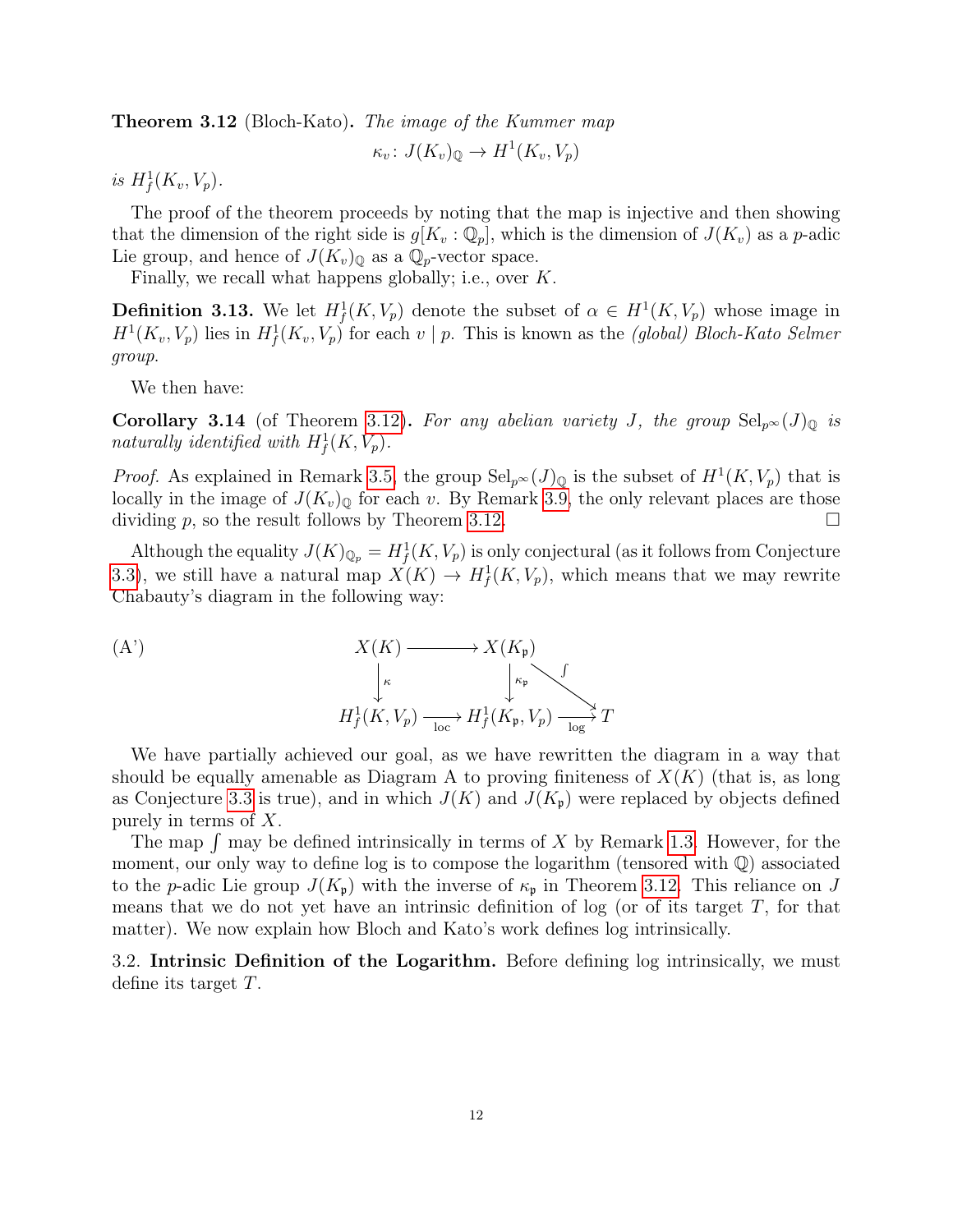<span id="page-12-1"></span>3.2.1. De Rham Homology and its Hodge Filtration. Recall that, as long as X is proper,  $T$  is the dual of  $H^0(J_{K_{\mathfrak{p}}}, \Omega^1)$ . But  $H^0(J_{K_{\mathfrak{p}}}, \Omega^1)$  has a description in terms of cohomology; more precisely, in terms of the Hodge filtration on the de Rham cohomology of  $J_{K_{\mathfrak{p}}}$ . There is a decreasing filtration  $F^i$  on  $H^1_{\text{dR}}(J_{K_{\mathfrak{p}}})$ , with

$$
0 = F^2 H_{\mathrm{dR}}^1(J_{K_{\mathfrak{p}}}) \subseteq H^0(J_{K_{\mathfrak{p}}}, \Omega^1) = F^1 H_{\mathrm{dR}}^1(J_{K_{\mathfrak{p}}}) \subseteq F^0 H_{\mathrm{dR}}^1(J_{K_{\mathfrak{p}}}) = H_{\mathrm{dR}}^1(J_{K_{\mathfrak{p}}}).
$$

It is also true that  $\text{Gr}^0 H^1_{\text{dR}}(J_{K_{\mathfrak{p}}}) \cong H^1(J_{K_{\mathfrak{p}}}, \mathcal{O}_{J_{K_{\mathfrak{p}}}})$ , but we will not need this fact. Furthermore, when X is not proper, it is still true that  $F^1 H_{\text{dR}}^1(J_{K_{\mathfrak{p}}})$  is isomorphic to the space of translation-invariant holomorphic differentials on J.

The de Rham homology  $H_1^{\text{dR}}(J_{K_{\mathfrak{p}}})$  is isomorphic to the dual of  $H_{\text{dR}}^1(J_{K_{\mathfrak{p}}})$  (as with étale homology, one can give an intrinsic definition, but this is not needed). It has a decreasing Hodge filtration dual to that of  $H^1_{\text{dR}}(J_{K_{\mathfrak{p}}})$ , defined as an annihilator

$$
F^i H_1^{\mathrm{dR}}(J_{K_{\mathfrak{p}}}) := \mathrm{Ann}(F^{-i+1} H^1_{\mathrm{dR}}(J_{K_{\mathfrak{p}}})).
$$

The funny-looking index  $-i+1$  ensures that  $\mathrm{Gr}^i H^1_{\mathrm{dR}}(J_{K_{\mathfrak{p}}})$  is dual to  $\mathrm{Gr}^{-i}H_1^{\mathrm{dR}}(J_{K_{\mathfrak{p}}})$ .

The upshot is that T, isomorphic to the dual of  $H^0(J_{K_{\mathfrak{p}}}, \Omega^1) = \text{Gr}^1 H^1_{\text{dR}}(J_{K_{\mathfrak{p}}}),$  is just  $\text{Gr}^{-1}H_1^{\text{dR}}(J_{K_{\mathfrak{p}}})=H_1^{\text{dR}}(J_{K_{\mathfrak{p}}})/F^0H_1^{\text{dR}}(J_{K_{\mathfrak{p}}})$ . In fact, this is intrinsic to X, because the inclusion  $X \hookrightarrow J$  induces an isomorphism on first homology and cohomology, so we have

$$
T = H_1^{\text{dR}}(X_{K_{\mathfrak{p}}})/F^0 H_1^{\text{dR}}(X_{K_{\mathfrak{p}}}).
$$

This is our desired intrinsic definition of T.

Bloch-Kato were furthermore able to define a logarithm map  $H^1_f(K_{\mathfrak{p}}, V_p) \to T$  purely in terms of the representation  $V_p$  (i.e., without reference to J). The reader who wishes to take this on faith may safely skip to Section [3.3.](#page-14-0)

For the interested reader who wishes to see a sketch of this construction, we have to recall how *p*-adic Hodge theory relates the *p*-adic étale cohomology of  $X$  to the de Rham cohomology of  $X_{K_{\mathfrak{p}}}.$ 

<span id="page-12-0"></span>3.2.2. More p-adic Hodge Theory. We work only over  $K_{\mathfrak{p}} \cong \mathbb{Q}_p$ . Fontaine's theory defines a series of  $\mathbb{Q}_p$ -algebras with  $G_{\mathbb{Q}_p}$ -action. The two we will need are

$$
B_{\mathrm{crys}} \subseteq B_{\mathrm{dR}}.
$$

Their actual definitions do not concern us. The important facts are as follows. There is a descending filtration  $F^i$  on  $B_{\rm dR}$ , for which  $B_{\rm dR}^+ := F^0 B_{\rm dR}$  is a DVR with fraction field  $B_{\rm dR}$ and residue field  $\mathbb{C}_p$ , the *p*-adic completion of  $\overline{\mathbb{Q}_p}$ . There is a Frobenius  $\phi$  acting on  $B_{\text{crys}}$ , whose fixed subring is denoted  $B_{\text{crys}}^{\phi=1}$ . We also have  $B_{\text{crys}}^{G_{K_{\mathfrak{p}}}} = B_{\text{dR}}^{G_{K_{\mathfrak{p}}}} = K_{\mathfrak{p}}$ , and for a continuous *p*-adic representation V of  $G_{\mathbb{Q}_p}$ , we define

$$
D_{\mathrm{dR}}(V) = (B_{\mathrm{dR}} \otimes_{\mathbb{Q}_p} V)^{G_{K_{\mathfrak{p}}}}
$$

$$
D_{\mathrm{dR}}^+(V) = (B_{\mathrm{dR}}^+ \otimes_{\mathbb{Q}_p} V)^{G_{K_{\mathfrak{p}}}}
$$

$$
D_{\mathrm{crys}}(V) = (B_{\mathrm{crys}} \otimes_{\mathbb{Q}_p} V)^{G_{K_{\mathfrak{p}}}}
$$

The decreasing filtration on  $B_{\rm dR}$  induces a filtration on  $D_{\rm dR}(V)$ , known as the *Hodge* filtration. If Y is a smooth variety over  $\mathbb{Q}_p$  and  $V = H^i_{\text{\'et}}(Y_{\overline{\mathbb{Q}_p}}, \mathbb{Q}_p)$ , then an important theorem in p-adic Hodge theory tells us that there is a natural isomorphism

$$
D_{\mathrm{dR}}(V) \to H_{\mathrm{dR}}^i(Y)
$$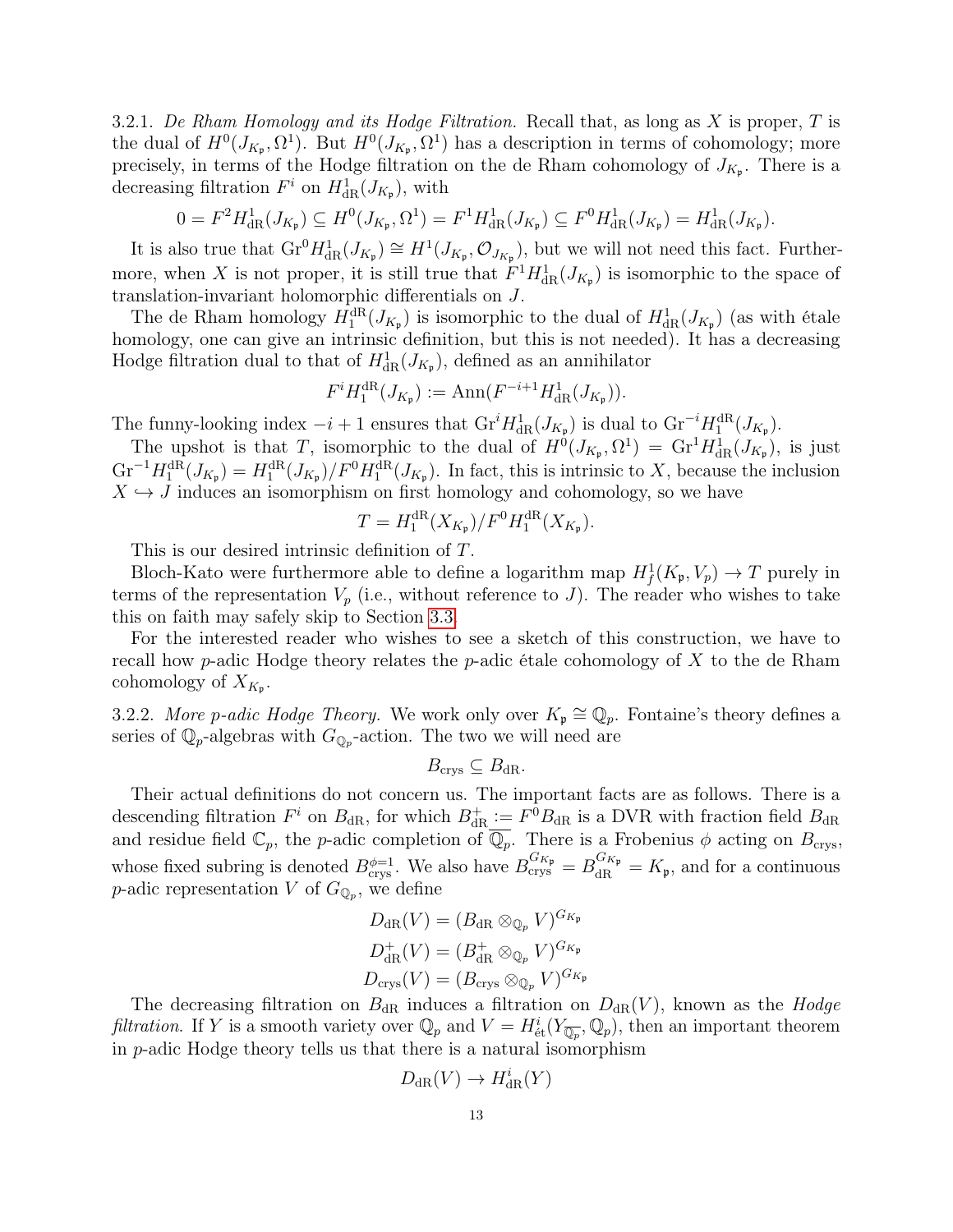respecting the Hodge filtrations on each side. In addition,  $D_{\text{dR}}^+(V)$  is naturally identified with  $F^0D_{\mathrm{dR}}(V)$ .

Similarly, the Frobenius on  $B_{\text{crys}}$  induces a Frobenius map on  $D_{\text{crys}}(V)$ , and if  $V =$  $H^i_{\text{\'et}}(Y_{\overline{\mathbb{Q}_p}},\mathbb{Q}_p)$ , and Y has good reduction with special fiber  $\mathcal{Y}_{\mathbb{F}_p}$ , then there is a natural isomorphism

$$
D_{\operatorname{crys}}(V) \to H^i_{\operatorname{crys}}(\mathcal{Y}_{\mathbb{F}_p}, \mathbb{Q}_p)
$$

respecting the Frobenius morphisms on each side. Note that if  $X$  is not proper, we may need to replace crystalline cohomology by log-crystalline or rigid cohomology. Finally, note that  $D_{\rm dR}$  and  $D_{\rm crys}$  commute with taking duals, so the aforementioned results apply equally well to homology.

Let us apply all of that to  $Y = X_{K_p}$  and first homology. Once again, let  $V_p = H_1^{\text{\'et}}(X_{\overline{K}}, \mathbb{Q}_p)$ . Then

$$
H_1^{\mathrm{dR}}(X_{K_{\mathfrak{p}}}) \cong D_{\mathrm{dR}}(V_p) \cong D_{\mathrm{crys}}(V_p),
$$

and by compatibility with the Hodge filtration, we also have

$$
T \cong D_{\rm dR}(V_p)/D_{\rm dR}^+(V_p).
$$

Remark 3.15. It turns out that we can now give a precise definition of the crystalline condition (as well as the de Rham condition introduced below in Section [3.3.2\)](#page-16-0), although we left out this definition out earlier because we did not explicitly use it. For a general  $p$ -adic representation V of  $G_{K_{\mathfrak{p}}},$  we always have

$$
\dim D_{\text{crys}}(V) \le \dim D_{\text{dR}}(V) \le \dim V.
$$

We say that  $V$  is *crystalline* if

$$
\dim D_{\text{crys}}(V) = \dim V
$$

and de Rham if

$$
\dim D_{\mathrm{dR}}(V) = \dim V.
$$

The statements above about the cohomology of smooth varieties  $Y/\mathbb{Q}_p$  imply that the p-adic cohomology of any variety is de Rham as a representation of  $G_{\mathbb{Q}_p}$ , and crystalline if the variety has good reduction at p.

<span id="page-13-0"></span>3.2.3. The Bloch-Kato Exponential Map. Armed with all the background from Section [3.2.2,](#page-12-0) we are now able to sketch how Bloch-Kato defined the map

$$
\log: H^1_f(K_{\mathfrak{p}}, V_p) \to T
$$

purely in terms of the representation  $V_p$ .

For this, we note that by [\[BK90,](#page-41-7) 1.17], there is a short exact sequence

$$
0 \to \mathbb{Q}_p \xrightarrow{\alpha} B_{\text{crys}}^{\phi=1} \oplus B_{\text{dR}}^+ \xrightarrow{\beta} B_{\text{dR}} \to 0,
$$

defined by  $\alpha(x) = (x, x)$  and  $\beta(x, y) = x - y$ .

Upon tensoring with V over  $\mathbb{Q}_p$  and taking Galois cohomology, as well as noting by [\[BK90,](#page-41-7) Lemma 3.8.1] that the map  $H^1(\hat{K}_{\mathfrak{p}}, V \otimes B_{\mathrm{dR}}^+) \to H^1(K_{\mathfrak{p}}, B_{\mathrm{dR}})$  is injective, we get a long exact sequence

$$
0 \to V^{G_{K_{\mathfrak{p}}}} \to D_{\text{crys}}(V_p)^{\phi=1} \oplus D_{\text{dR}}^+(V_p) \to D_{\text{dR}}(V_p) \to H^1(K_{\mathfrak{p}}, V_p) \to H^1(K_{\mathfrak{p}}, V_p \otimes B_{\text{crys}}^{\phi=1})
$$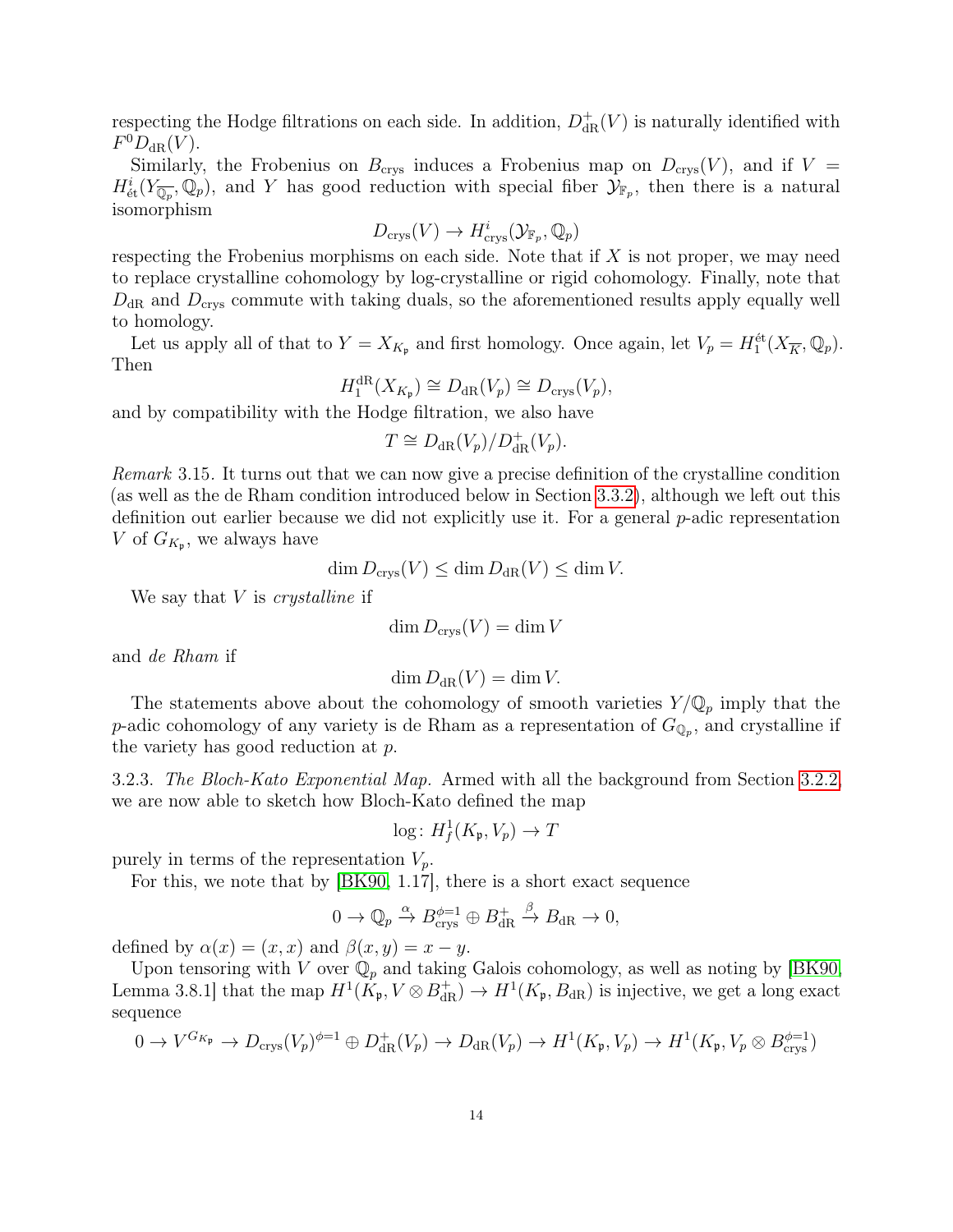Bloch-Kato also prove that the kernel

$$
\ker(H^1(K_{\mathfrak{p}}, V_p) \to H^1(K_{\mathfrak{p}}, V_p \otimes B_{\text{crys}}^{\phi=1})),
$$

which they denote  $H_e^1(K_p, V_p)$ , is equal to  $H_f^1(K_p, V_p)$ . From this, we get a surjective map

$$
T = D_{\mathrm{dR}}(V_p)/D_{\mathrm{dR}}^+(V_p) \to H^1_f(K_{\mathfrak{p}}, V_p),
$$

known as the Bloch-Kato exponential map. Bloch-Kato ([\[BK90,](#page-41-7) Example 3.10.1-3.11]) show that this coincides with the ordinary exponential map in the case of a p-adic formal Lie group and of an abelian variety, respectively.

The kernel of this map is  $D_{\text{crys}}(V_p)^{\phi=1}/V^{G_{K_p}}$ , which is 0 when  $V_p$  is the Tate module of an abelian (or even semi-abelian) variety, essentially by the Weil conjectures (which imply that  $\phi$  has no eigenvalues equal to 1). In that case, it has an inverse

 $log_{BK}$ 

sometimes called the *Bloch-Kato logarithm*, which is our intrinsically-defined logarithm.

<span id="page-14-0"></span>3.3. Bloch-Kato for Non-Proper  $X$ . The reader wishing to see Kim's method more quickly may take on faith that for a general semi-abelian variety J:

<span id="page-14-1"></span>(1) There is a notion of  $p$ -adic Selmer group

$$
Sel_{p^{\infty}}(J) \subseteq H^1(K, T_p)
$$

relative to an integer ring  $Z = \mathcal{O}_K[1/S],$ 

<span id="page-14-2"></span>(2) The image of

$$
\kappa\colon J(Z)_{\mathbb{Q}_p}\to H^1(K,V_p)
$$

is contained in  $\text{Sel}_{p^{\infty}}(J)_{\mathbb{Q}}$ , and they coincide as long as Conjecture [3.3](#page-8-0) is true, and

<span id="page-14-3"></span>(3) The definition of  $\text{Sel}_{p^{\infty}}(J)_{\mathbb{Q}}$  is intrinsic to the Galois representation  $V_p = H_1^{\text{\'et}}(J, \mathbb{Q}_p)$  $H_1^{\text{\'et}}(X, {\mathbb Q}_p),$ 

and skip to Section [3.4.](#page-17-0) We have already explained this when  $J$  is an abelian variety; the reader wishing to see the more general case of a semi-abelian variety may continue below.

We suppose we're looking at Z-points for  $Z = \mathcal{O}_K[1/S]$ , with S a finite set of places not containing p. The basic modification to Diagram D is that for  $v \notin S$ , we want to consider the image under  $\beta$  not of  $J(K_v)$  (or its  $\mathbb{Q}_p$ -completion) but of  $J(\mathcal{O}_v)$ . In other words, we will define  $\text{Sel}_{p^{\infty}}(J)_{\mathbb{Q}}$  as the preimage under  $\alpha$  of the image of  $\beta$  in the diagram:

(D")  

$$
J(Z)_{\mathbb{Q}_p} \xrightarrow{\kappa_p \infty} H^1(K, V_p)
$$

$$
\downarrow \qquad \qquad \downarrow \qquad \qquad \downarrow
$$

$$
\prod_{v \notin S} \widehat{J(\mathcal{O}_v)}_{\mathbb{Q}} \times \prod_{v \in S} \widehat{J(K_v)}_{\mathbb{Q}} \xrightarrow{\beta} \prod_{v \in \Sigma_K} H^1(K_v, V_p),
$$

This establishes [\(1\)](#page-14-1). As well, [\(2\)](#page-14-2) follows by combining the case of an abelian variety with Kummer theory for algebraic tori (essentially following the Kummer theory discussed in [3.3.1,](#page-15-0) with K in place of  $K_v$ ).

Now, we deal with [\(3\)](#page-14-3). Write  $\beta = \prod_{v \in \Sigma_K} \kappa_v$ , where for  $v \in S$ , we have

$$
\kappa_v \colon \widehat{J(K_v)}_{\mathbb{Q}} \to H^1(K_v, V_p),
$$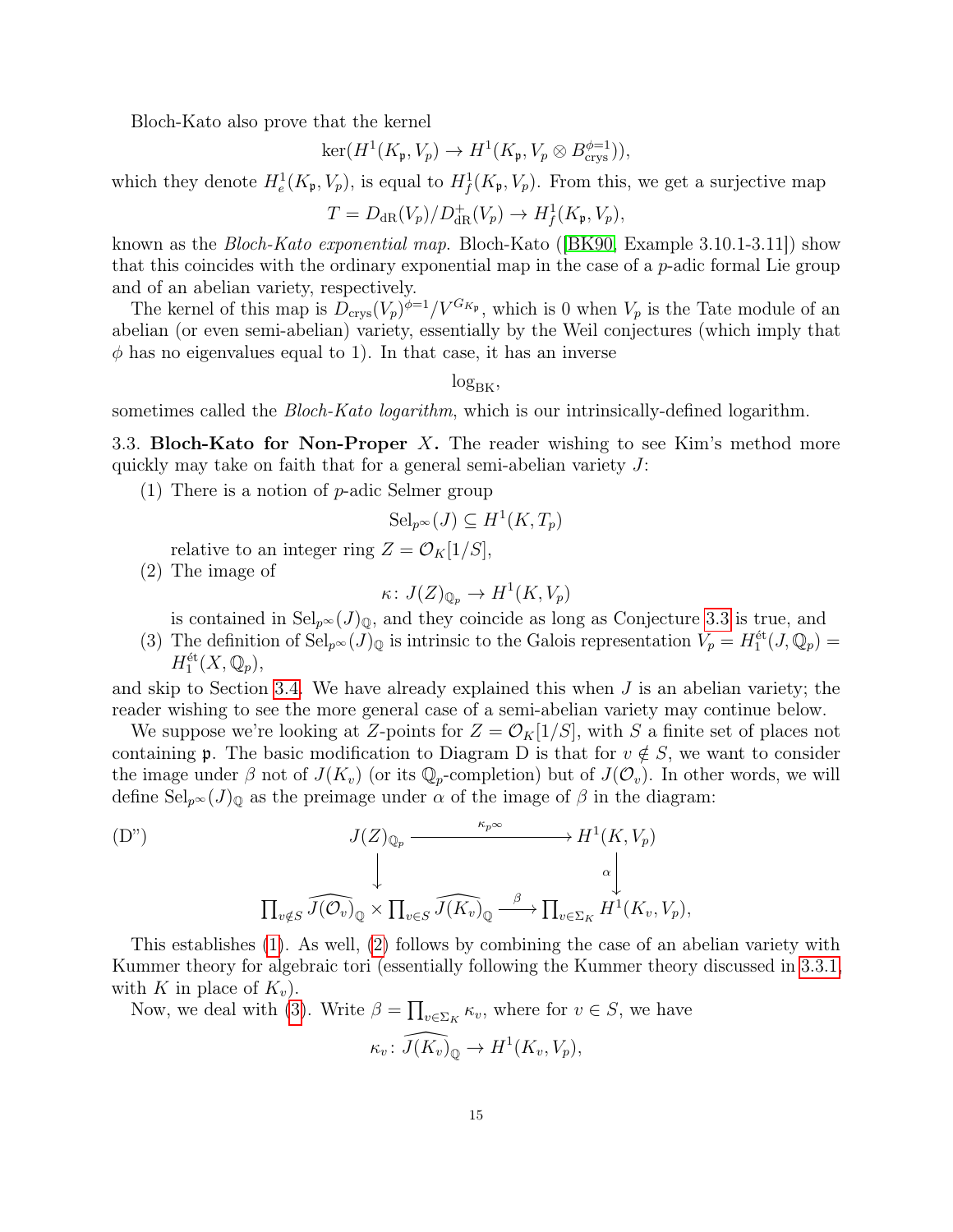and for  $v \notin S$ ,

$$
\kappa_v \colon \widehat{J(\mathcal{O}_v)}_{\mathbb{Q}} \to H^1(K_v, V_p).
$$

**Definition 3.16.** For each place v of K, we refer to the image of  $\kappa_v$  as the local Bloch-Kato Selmer  $qroup<sup>14</sup>$  $qroup<sup>14</sup>$  $qroup<sup>14</sup>$  at v.

In this terminology, the group  $\text{Sel}_{p^{\infty}}(J)_{\mathbb{Q}}$  is the preimage under  $\alpha$  of the product of all the local Bloch-Kato Selmer groups.

Our goal for the rest of Section [3.3](#page-14-0) is to explain why the local Bloch-Kato Selmer group can be defined intrinsically in terms of the representation  $V_p$ . This will in turn give an intrinsic definition of  $\operatorname{Sel}_{p^{\infty}}(J)_{\mathbb{Q}}$ .

Recall that in Remark [3.9,](#page-9-1) we mentioned that when X is proper, we may ignore  $v$  of residue characteristic  $\ell$  different from p. This is no longer true if we are considering non-proper X. More specifically, we will need local conditions for all  $v \notin S$ .

As well, Remark [3.8](#page-9-2) is no longer quite true. For example, for  $J = \mathbb{G}_m$ , the group  $J(K_v)$  is product of  $\mathbb Z$  with a compact  $\ell$ -adic Lie group, so it does not surject onto its p-adic completion (whether or not  $\ell = p$ ). Therefore, the p-adic completions in Diagram D" are necessary.

For the previous two reasons, we have to be more careful for non-proper X and J.

<span id="page-15-0"></span>3.3.1. Bloch-Kato for  $\mathbb{G}_m$ . For simplicity, we first explain what happens when  $J = \mathbb{G}_m$ . The case of a general semi-abelian variety will then be a simple combination of what we know for  $\mathbb{G}_m$  and what we know for abelian varieties. We let

$$
T_p = H_1^{\text{\'et}}(J_{\overline{K}}, \mathbb{Z}_p) = \mathbb{Z}_p(1).
$$

By Kummer theory, there is an isomorphism

$$
\kappa_v \colon \widehat{K_v^{\times}} \xrightarrow{\sim} H^1(K_v, T_p).
$$

Therefore, for  $v \notin S$ , the local Bloch-Kato Selmer group is the whole group  $H^1(K_v, V_p)$ . We now cover  $v \in S$ . We let  $\ell$  denote the residue characteristic of v.

When  $\ell = p$ , the group  $K_v^{\times}$  is the product of a compact p-adic Lie group of dimension  $[K_v : \mathbb{Q}_p]$  with  $\mathbb{Z}$ , so  $\widehat{K_v^{\times}} \cong H^1(K_v, T_p)$  is a  $\mathbb{Z}_p$ -module of rank  $1 + [K_v : \mathbb{Q}_p]$ . The group  $\widehat{\mathcal{O}_v^{\times}} \subseteq \widehat{K_v^{\times}}$  has rank  $[K_v : \mathbb{Q}_p]$ , and its image in  $H^1(K_v, T_p)$  consists entirely of crystalline classes. Bloch-Kato show that the group  $H^1_f(K_v, T_p)$  of crystalline classes has rank  $[K_v : \mathbb{Q}_p],$ which implies that the image of

$$
\kappa_v \colon \widehat{\mathcal{O}_v^\times} \otimes \mathbb{Q} \to H^1(K_v, V_p)
$$

is precisely  $H^1_f(K_v, V_p)$ .

When  $\ell \neq p$ , the group  $\mathcal{O}_v^{\times}$  is a compact  $\ell$ -adic Lie group, so its p-completion is finite, and its Q-tensorization is trivial. Therefore, we may take the local Bloch-Kato Selmer group to be 0.

We summarize the cases as follows:

| $v \in S$                                   | $v \notin S$      |
|---------------------------------------------|-------------------|
| $\ell = p \mid H^1(K_v, V_p)$               | $H^1_f(K_v, V_p)$ |
| $\overline{\ell \neq p \mid H^1(K_v, V_p)}$ |                   |

<span id="page-15-1"></span><sup>&</sup>lt;sup>14</sup>Note that this definition of local Bloch-Kato Selmer groups agrees a *posteriori* with the standard one, although it is not a priori the same. Usually, one first gives the intrinsic definition of local Bloch-Kato Selmer groups via p-adic Hodge theory, and then proves as a theorem that they are the same as our definition.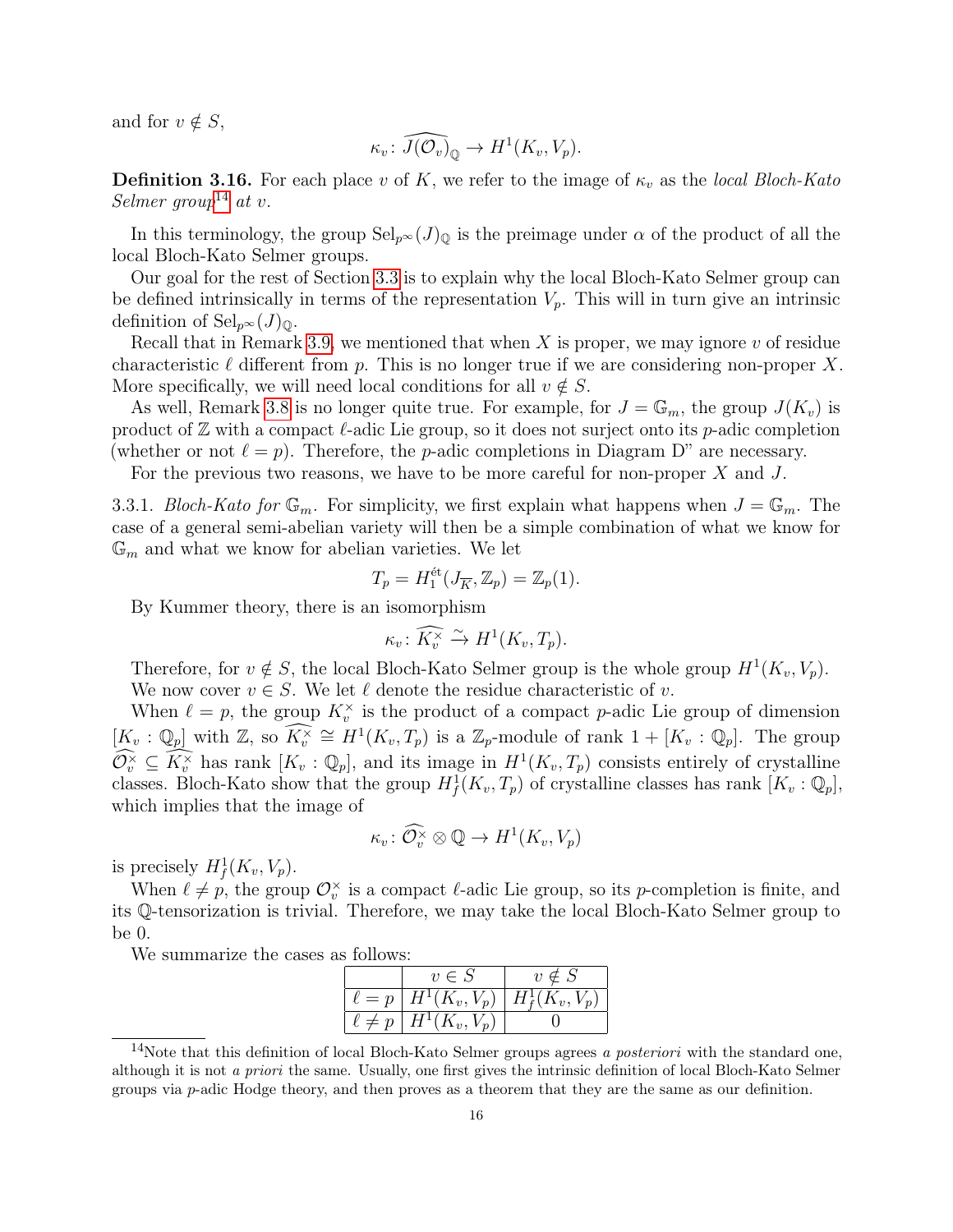<span id="page-16-0"></span>3.3.2. Bloch-Kato for Semi-abelian Varieties. Everything in Section [3.3.1](#page-15-0) applies whenever J is an algebraic torus, which follows by Galois descent applied to a product of copies of  $\mathbb{G}_m$ . However, when  $J$  is a general semi-abelian variety, we need to combine what we just did for  $\mathbb{G}_m$  with what we did in Section [3.1.3.](#page-10-1)

The trickiest case is when  $\ell = p$ , but  $v \in S$ . In that case, we are considering rational points  $J(K_v)$ . When J is an abelian variety, these are cut out by the crystalline condition. But when J is a torus, the crystalline condition cuts out  $J(\mathcal{O}_v)$ , not the full group  $J(K_v)$ . We therefore need a new p-adic Hodge theory condition that corresponds to crystalline classes for an abelian variety but all classes for an algebraic torus.

In addition to the category of crystalline representations, there is an intermediate subcategory

{crystalline representations}  $\subseteq$  {de Rham representations}  $\subseteq$  {all  $\mathbb{Q}_p$ -representations of  $G_{K_v}$ }, which is the  $\ell = p$  analogue of all representations in the  $\ell \neq p$ . In particular, every representation coming from the étale cohomology of a variety is de Rham, but not all continuous  $\mathbb{Q}_p$ -representation of  $G_{K_v}$  is de Rham.

We recall the notation that if  $\alpha \in H^1(K_v, V_p)$ , there is a corresponding extension

$$
0 \to V_p \to E_\alpha \to \mathbb{Q}_p \to 0
$$

of representations of  $G_{K_v}$ .

**Definition 3.17.** We say that  $\alpha \in H^1(K_v, V_p)$  is de Rham if the representation  $E_\alpha$  is de Rham as a representation of  $G_{K_v}$ .

**Definition 3.18.** Following [\[BK90\]](#page-41-7), the subgroup of all de Rham elements of  $H^1(K_v, V_p)$  is denoted

$$
H_g^1(K_v, V_p).
$$

It is a theorem that any representation coming from the étale cohomology of a variety is de Rham. Therefore, the image of  $\kappa_v \colon \widehat{K_v^{\times}} \otimes \mathbb{Q} \xrightarrow{\sim} H^1(K_v, \mathbb{Q}_p(1))$  consists entirely of de Rham classes, so

$$
H_g^1(K_v, \mathbb{Q}_p(1)) = H^1(K_v, \mathbb{Q}_p(1)).
$$

On the other hand, if  $V_p$  is the (rational) Tate module of an abelian variety, we have

$$
H^1_f(K_v, V_p) = H^1_g(K_v, V_p).
$$

The reader should think of this a cohomological manifestation of the fact that integral and rational points are the same on a proper variety.

Combining these two cases, it makes sense to say that when  $\ell = p$  and  $v \notin S$ , our local Bloch-Kato Selmer group is  $H_g^1(K_v, V_p)$ .

In the  $\ell = p$  and  $v \in S$  case, we do not need any modifications, as the image of

$$
\widehat{J(\mathcal{O}_v)}\otimes \mathbb{Q}\to H^1(K_v,V_p)
$$

is just  $H_f^1(K_v, V_p)$ , the subgroup of crystalline classes.

For  $\ell \neq p$  and  $v \in S$ , we note that

$$
\widehat{J(K_v)} \otimes \mathbb{Q} \to H^1(K_v, V_p)
$$

is an isomorphism; this is an easy combination of Remark [3.9](#page-9-1) with the case  $\ell = p v \notin S$  for  $J=\mathbb{G}_m$ .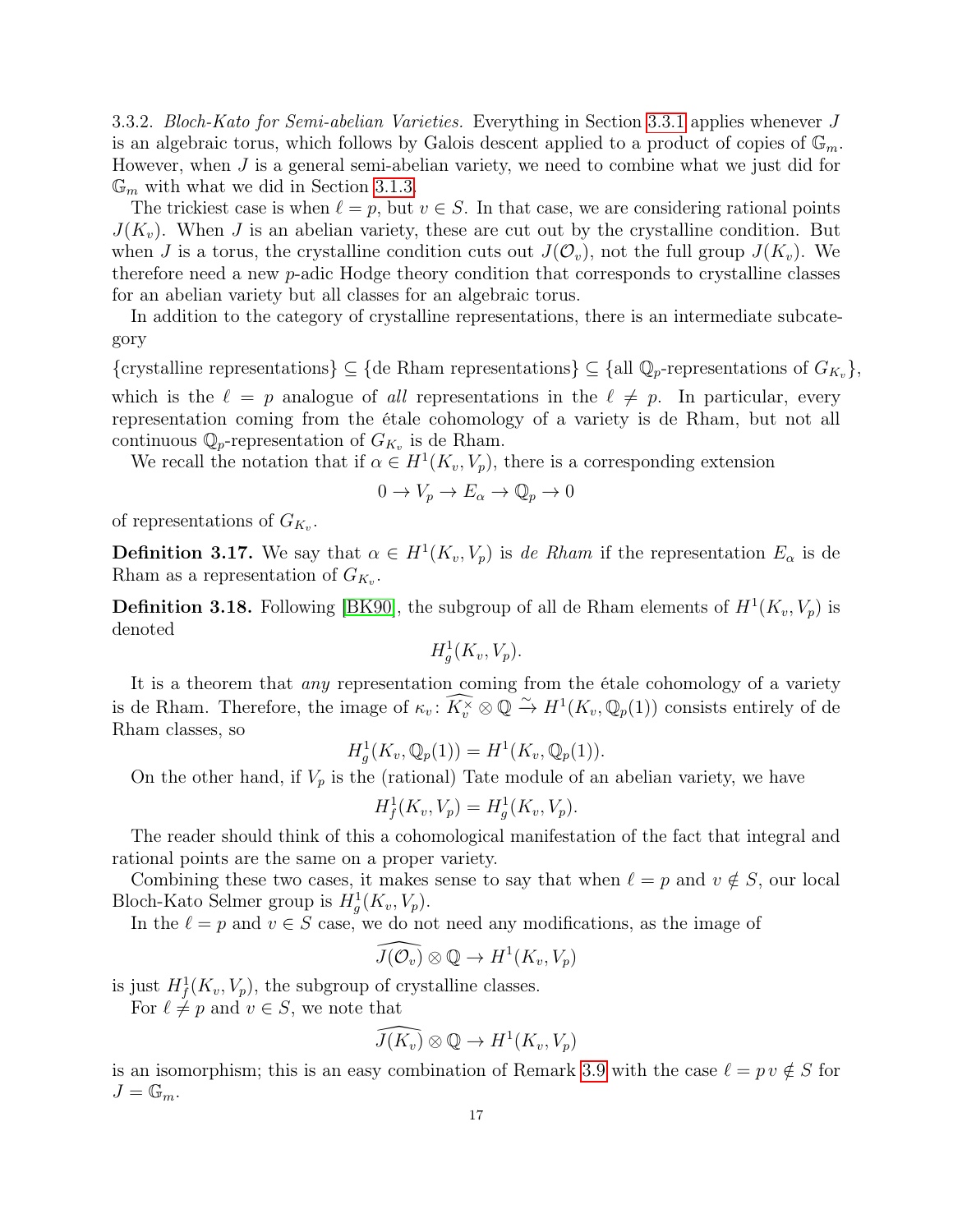Finally, for  $\ell \neq p$  and  $v \notin S$ , we note that  $J(\mathcal{O}_v)$  is a compact  $\ell$ -adic Lie group, so its p-adic completion is torsion. In this case, the local Bloch-Kato Selmer group is 0.

We summarize the cases as follows:

|               | $v \in S$                                                | $v \notin S$ |
|---------------|----------------------------------------------------------|--------------|
|               | $\ell = p \mid H^1_{q}(K_v, V_p) \mid H^1_{f}(K_v, V_p)$ |              |
| $\ell \neq p$ | $H^1(K_v,V_p)$                                           |              |

<span id="page-17-0"></span>3.4. Summary of Intrinsic Chabauty-Skolem. We may now rewrite Diagram A in a way that refers only to  $X$  and its first homology:

 $(A")$ 

$$
X(Z) \longrightarrow X(Z_{\mathfrak{p}})
$$
  

$$
\downarrow \qquad \qquad \downarrow
$$
  

$$
H_f^1(K, H_1^{\text{\'et}}(X_{\overline{K}}, \mathbb{Z}_p) \otimes_{\mathbb{Z}_p} \mathbb{Q}_p) \xrightarrow[\text{loc}]{}
$$
  

$$
H_f^1(K, H_1^{\text{\'et}}(X_{\overline{K}}, \mathbb{Z}_p) \otimes_{\mathbb{Z}_p} H_f^1(K_{\mathfrak{p}}, H_1^{\text{\'et}}(X_{\overline{K}}, \mathbb{Z}_p) \otimes_{\mathbb{Z}_p} \mathbb{Q}_p) \xrightarrow[\text{log}_{\text{BK}}]{}
$$
  

$$
H_1^{\text{dR}}(X_{K_{\mathfrak{p}}})/F^0 H_1^{\text{dR}}(X_{K_{\mathfrak{p}}})
$$

Notice that we've written out  $H_1^{\text{\'et}}(X_{\overline{K}}, \mathbb{Z}_p)$  rather than the equivalent shorthand  $T_p$ . This is to emphasize the fact that  $T_p$  only depends on the first homology (and therefore fundamental group) of  $X$ .

Recall from Section [2](#page-5-0) that if we let  $\pi_1(X)$  denote some version (Betti, de Rham, crystalline, geometric étale, or pro-p geometric étale) of the fundamental group of X based at  $O$ , then we define the *descending central series filtration* of  $\pi_1(X)$  by

$$
\pi_1(X)^{[1]} := \pi_1(X)
$$

$$
\pi_1(X)^{[n]} := [\pi_1(X)^{[n-1]}, \pi_1(X)],
$$

where commutator always denotes the topological closure of the group-theoretic commutator. We have the corresponding quotients

$$
\pi_1(X)_n := \pi_1(X)/\pi_1(X)^{[n+1]},
$$

so that  $\pi_1(X)^{ab} = \pi_1(X)_1 = H_1(X)$ .

Our goal is to think of the homology in Diagram A" as the abelianization  $\pi_1(X)^{ab} = \pi_1(X)_1$ , and then replace  $\pi_1(X)_1$  by  $\pi_1(X)_n$  for  $n > 1$ . In the next section, we explain how to do this.

4. Making Sense of Chabauty-Skolem for Non-Abelian Quotients

<span id="page-17-2"></span><span id="page-17-1"></span>4.1. Chabauty-Skolem in terms of the Fundamental Group. We just mentioned that "we want to replace all instances of first homology of  $X$  in Diagram  $A$ " by something in the form  $\pi_1(X)^{ab} = \pi_1(X)_1$ . We must now be precise about what kind of fundamental group we are using.

There are two instances of first homology where we want to do this. The first instance is the p-adic étale homology  $H_1^{\text{\'et}}(X_{\overline{K}}, \mathbb{Z}_p)$ . Note that  $\pi_1^{\text{\'et}}(X_{\overline{K}})_1$  is isomorphic to  $H_1^{\text{\'et}}(X_{\overline{K}}, \widehat{\mathbb{Z}})$ . Letting  $\pi_1^{\text{\'et}}(X_{\overline{K}})^{(p)}$  denote the pro-p completion of  $\pi_1^{\text{\'et}}(X_{\overline{K}})$ , we have

$$
H_1^{\text{\'et}}(X_{\overline{K}}, \mathbb{Z}_p) = \pi_1^{\text{\'et}}(X_{\overline{K}})_1^{(p)}.
$$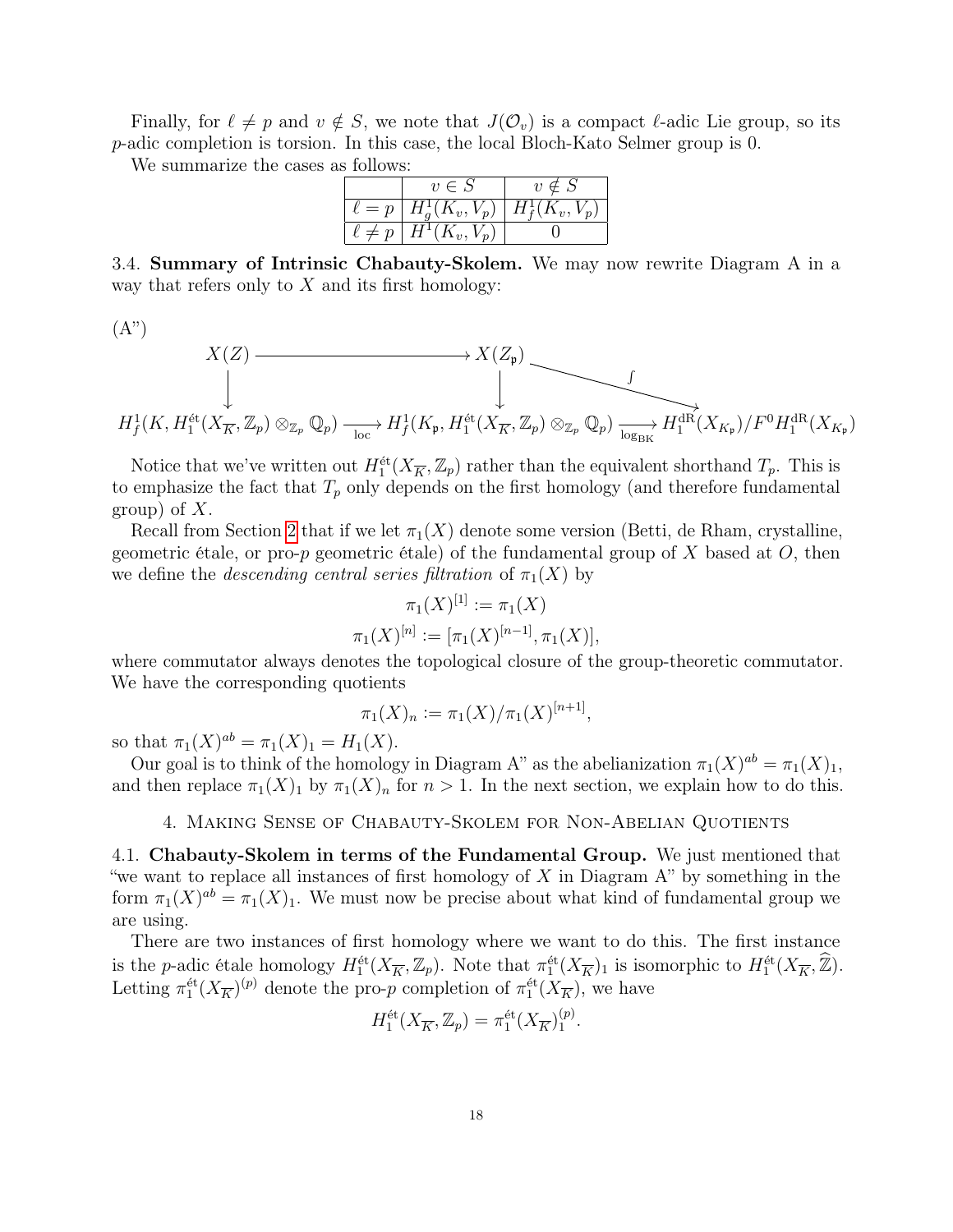While we may define  $\pi_1^{\text{\'et}}(X_{\overline{K}})_n^{(p)}$  for  $n>1$ , but it is a priori a mystery what one means by the tensorization  $\pi_1^{\text{\'et}}(X_{\overline{K}})_n^{(p)} \otimes_{\mathbb{Z}_p} \mathbb{Q}_p$ . As an approximation, note that

$$
\pi_1^{\text{\'et}}(X_{\overline{K}})^{(p),[n]}/\pi_1^{\text{\'et}}(X_{\overline{K}})^{(p),[n+1]}=\text{Im}(\pi_1^{\text{\'et}}(X_{\overline{K}})^{(p),[n]}\to \pi_1^{\text{\'et}}(X_{\overline{K}})^{(p)}_n)
$$

is a free  $\mathbb{Z}_p$ -module of finite rank, so its  $\mathbb{Q}_p$ -tensorization is a p-adic representation of  $G_K$ . Therefore, whatever we mean by  $\pi_1^{\text{\'et}}(X_{\overline{K}})_n^{(p)} \otimes_{\mathbb{Z}_p} \mathbb{Q}_p$ , the *n*th subquotient of its descending central series filtration should be naturally isomorphic to

$$
\left(\pi_1^{\text{\'et}}(X_{\overline{K}})^{(p),[n]}/\pi_1^{\text{\'et}}(X_{\overline{K}})^{(p),[n+1]}\right)\otimes_{\mathbb{Z}_p}\mathbb{Q}_p.
$$

We explain how to do this in Section [4.2.1.](#page-20-0)

The second instance of first homology is the de Rham homology  $H_1^{\text{dR}}(X_{K_{\mathfrak{p}}})$ . There is a notion of unipotent de Rham fundamental group  $\pi_1^{\text{dR}}(X_{K_{\mathfrak{p}}})$ , whose abelianization is the first de Rham homology. We will explain the de Rham fundamental group in more detail in Section [4.2.2.](#page-21-0)

It turns out that each of  $\pi_1^{\text{\'et}}(X_{\overline{K}})_n^{(p)} \otimes_{\mathbb{Z}_p} \mathbb{Q}_p$  and  $\pi_1^{\text{dR}}(X_{K_{\mathfrak{p}}})$  has the structure of a prounipotent group over  $\mathbb{Q}_p$ . We therefore now review the notion of pro-unipotent groups and pro-unipotent completion.

### <span id="page-18-0"></span>4.2. Pro-Unipotent Groups.

**Definition 4.1.** A pro-unipotent group over  $\mathbb{Q}_p$  is a group scheme over  $\mathbb{Q}_p$  that is a projective limit of unipotent algebraic groups over  $\mathbb{Q}_p$ .

Any unipotent group over  $\mathbb{Q}_p$  is trivially a pro-unipotent group. Furthermore, an abelian unipotent group is the same thing as a finite-dimensional vector space over  $\mathbb{Q}_p$ , under the identification

$$
V \mapsto \operatorname{Spec}(\operatorname{Sym} V^{\vee}).
$$
  

$$
U(\mathbb{Q}_p) \leftarrow U
$$

The most natural way to produce a pro-unipotent group that is not an algebraic group (rather, a pro-algebraic group) is by the procedure of *pro-unipotent* or  $Maleev^{15}$  $Maleev^{15}$  $Maleev^{15}$  completion of ordinary groups, along with its profinite version in Section [4.2.1.](#page-20-0) Some references for pro-unipotent completion include [\[Vez\]](#page-42-3) and [\[Sui07\]](#page-42-4), and the original source is the appendix to [\[Qui69\]](#page-42-5).

We now describe the notion of pro-unipotent completion rigorously, as we will need it to define the pro-unipotent completion  $\pi_1^{\text{\'et}}(X_{\overline{K}})_{\mathbb{Q}_p}$  of  $\pi_1^{\text{\'et}}(X_{\overline{K}})$  in Section [4.2.1.](#page-20-0) However, in practice, one really needs to know only the existence of the Galois-equivariant universal homomorphism  $\pi_1^{\text{\'et}}(X_{\overline{K}}) \to \pi_1^{\text{\'et}}(X_{\overline{K}})_{\mathbb{Q}_p}(\mathbb{Q}_p)$  and the isomorphism [\(2\)](#page-20-1) that it induces, so the reader who wishes may now skip to Section [4.2.1.](#page-20-0)

Let  $\Gamma$  be an abstract group and R a field of characteristic 0. There are three equivalent ways to define the pro-unipotent completion  $\Gamma_R$  of  $\Gamma$ , and each gives a different insight on this completion. We list these three ways as three "Constructions":

<span id="page-18-2"></span>Construction 4.2. Let  $A \coloneqq R[\Gamma]$  be the group ring of  $\Gamma$  with coefficients in R. Then A is naturally a cocommutative Hopf algebra over R, where each  $q \in \Gamma \subset A$  is grouplike. There is a counit  $\epsilon: A \to R$  sending  $g \in \Gamma$  to  $1 \in R$ . Let J denote the augmentation ideal, i.e., the kernel of  $\epsilon$ .

<span id="page-18-1"></span> $15$ The Russian is Maльцев, so it might make more sense to write Maltsev.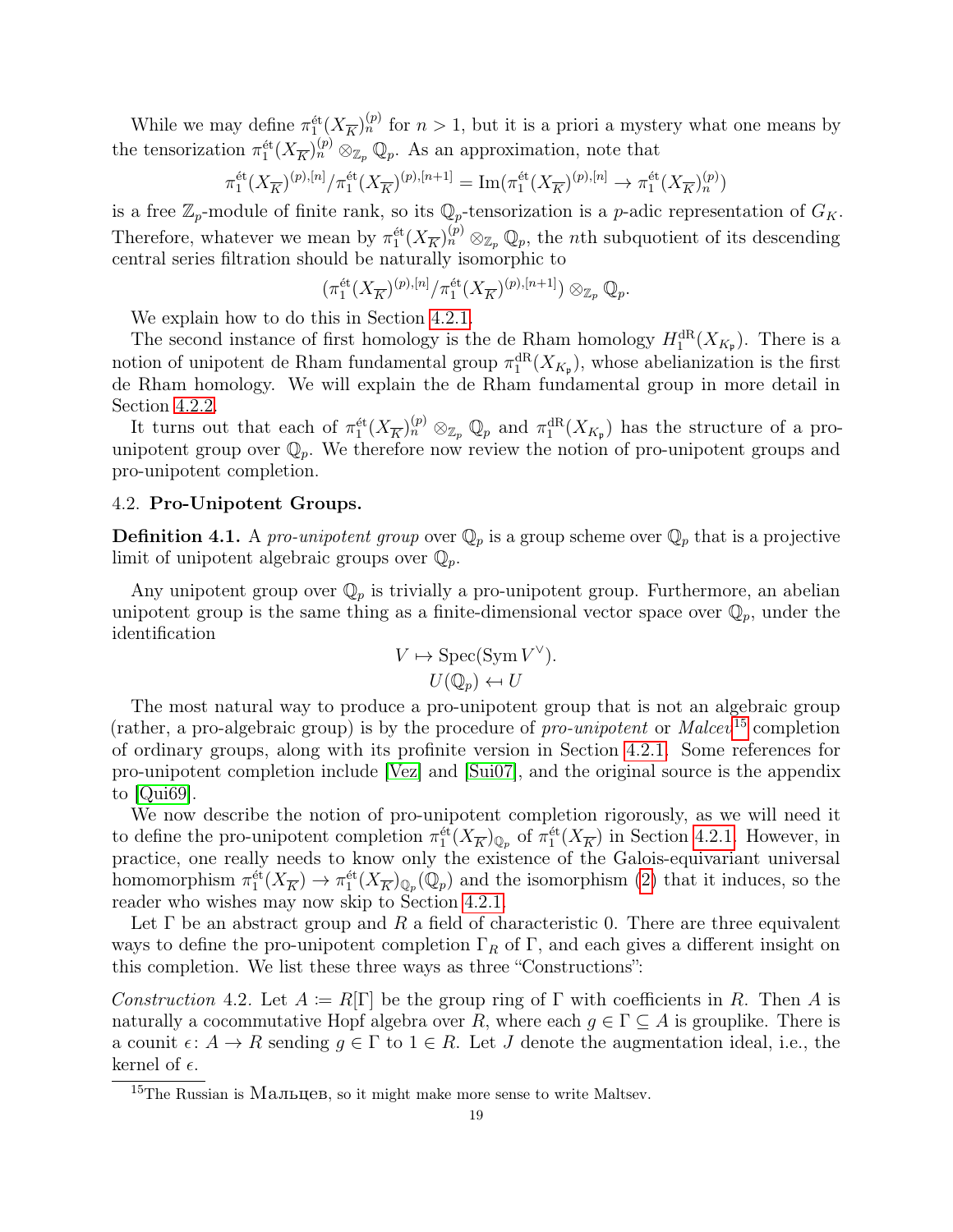Let

$$
R[\Gamma]_J := \varprojlim_m R[\Gamma]/J^m,
$$

and let

$$
B\coloneqq \mathrm{Hom}_R^{\mathrm{cts}}(R[\Gamma]_J,R)
$$

be the vector space of continuous (with respect to the J-adic topology) linear functionals on  $R[\Gamma]_J$ . A functional is continuous if and only if it factors through the quotient by a finite power of  $J$ , so we may equivalently write

$$
B_R = \varinjlim \text{Hom}_R(R[\Gamma]/J^m, R) = \varinjlim \text{Hom}_{\mathbb{Q}}(\mathbb{Q}[\Gamma]/J^m, R).
$$

The cocommutative Hopf algebra structure on A gives a commutative Hopf algebra structure on B. Then the prounipotent completion  $\Gamma_R$  of  $\Gamma$  is the group scheme

$$
\Gamma_R = \operatorname{Spec} B_R.
$$

This construction is described in [\[Hai05,](#page-41-10) §1.5]

<span id="page-19-2"></span>Construction 4.3. Let  $\mathbf{Rep}_R(\Gamma)$  denote the category of R-linear representations of Γ. It is an abelian tensor category<sup>[16](#page-19-0)</sup> with unit object  $1 = R$ , the trivial one-dimensional representation. We recall the notion of a unipotent object of such a category:

<span id="page-19-4"></span>Definition 4.4. If V is an object of an abelian tensor category C, then we say that V is unipotent if there exists a finite filtration  $0 = V_0 \subseteq V_1 \subseteq \cdots \subseteq V_m = V$  such that

$$
V_i/V_{i-1}\cong 1
$$

for  $i = 1, \cdots, m$ .

Let  $\mathbf{Rep}_R^{\text{un}}(\Gamma)$  denote the subcategory of unipotent R-linear representations of  $\Gamma$ . Then this is a neutral Tannakian category,<sup>[17](#page-19-1)</sup> and by the general theory of Tannakian categories, it is equivalent to the category  $\mathbf{Rep}_R^{\text{alg}}(\Gamma_R)$  of R-linear algebraic representations of a pro-unipotent group that we denote  $\Gamma_R$ .

If  $\Gamma$  is a profinite group and R a topological field, one may modify this construction by taking the category of continuous R-linear representations of  $\Gamma$ . We will use this particularly when  $\Gamma$  is profinite and  $R = \mathbb{Q}_p$ .

<span id="page-19-3"></span>Construction 4.5. The pro-unipotent completion  $U_{\Gamma}$  may be defined by the following universal property. The group  $U_{\Gamma}$  is a pro-unipotent group with a canonical group homomorphism

$$
u\colon \Gamma\to \Gamma_R(R)
$$

such that for any unipotent group  $U$  over  $R$  and group homomorphism

$$
f: \Gamma \to U(R),
$$

there is a unique algebraic group homomorphism

 $f_u \colon \Gamma_R \to U$ 

<span id="page-19-0"></span><sup>&</sup>lt;sup>16</sup>All the reader must know about tensor categories C is that they have a tensor product functor  $\times$  and that tensoring with the unit object 1 is isomorphic to the identity functor.

<span id="page-19-1"></span><sup>&</sup>lt;sup>17</sup>A *Tannakian category* is a rigid abelian tensor category, and neutral refers to the existence of a limitpreserving tensor functor to the category of R-vector spaces. The main theorem is that any neutral Tannakian category is equivalent as a tensor category to the category of representations of a unique (up to isomorphism) pro-algebraic group. More details can be found, for example, in [\[Bre94\]](#page-41-11).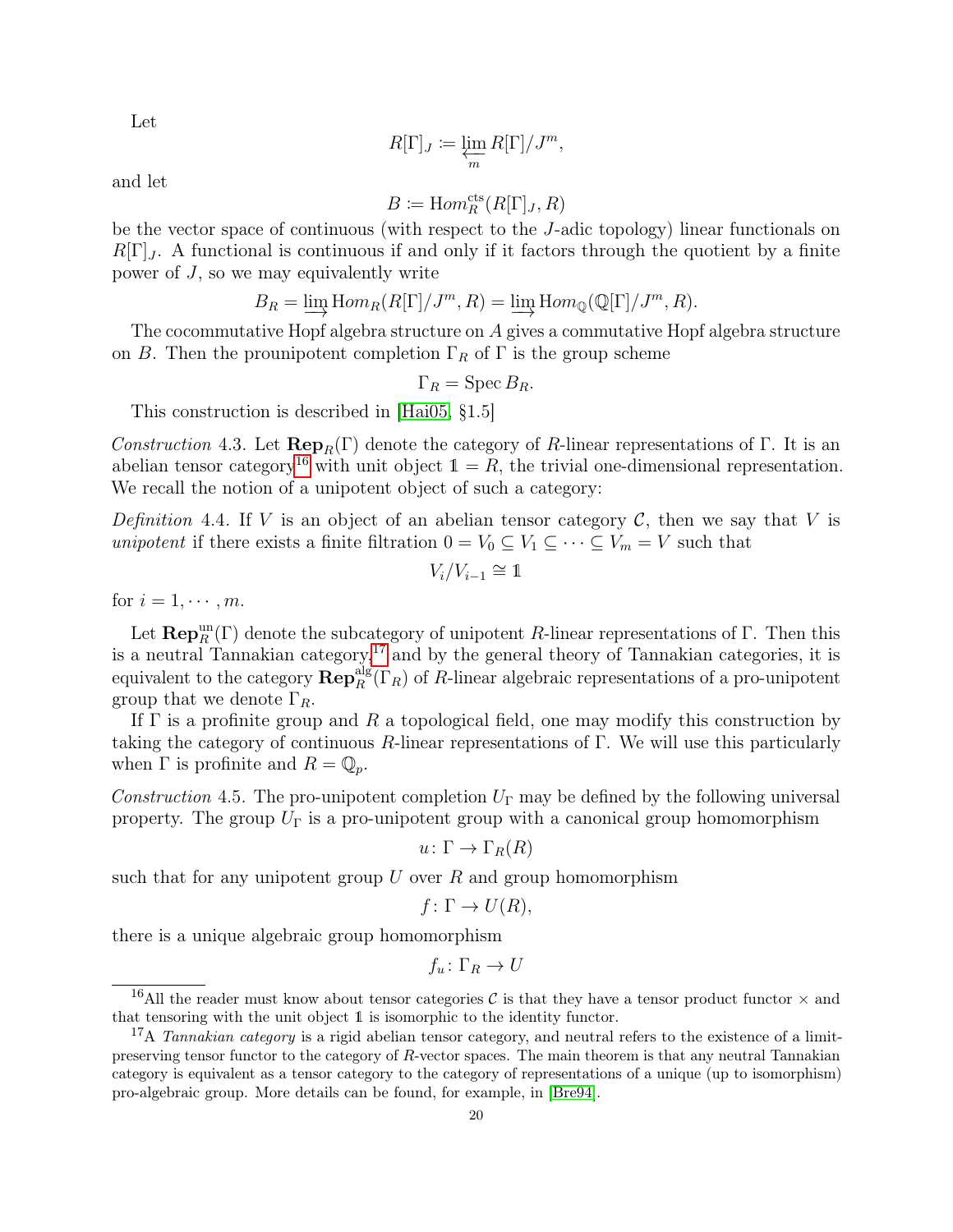such that after passing to  $R$ -points,

$$
f = f_u \circ u.
$$

If  $\Gamma$  is a topological group and R a topological field, then  $\Gamma_R$  has the same universal property, with "group homomorphism" replaced by "continuous group homomorphism."

Let X be a variety over a subfield  $K \subseteq \mathbb{C}$ . We write  $X^{\text{an}}$  for  $X(\mathbb{C})$  equipped with its structure as a complex manifold (in particular, with the complex topology). Then the prounipotent *Betti* or *topological* fundamental group  $\pi_1(X^{\text{an}})_{\mathbb{Q}}$  is defined as the pro-unipotent completion of the topological fundamental group  $\Gamma = \pi_1(X^{\text{an}})$  over  $\mathbb Q$ .

<span id="page-20-0"></span>4.2.1. The Unipotent Etale Fundamental Group. For a variety X over a field  $K$ , there is a notion of the  $\mathbb{Q}_p$ -pro-unipotent completion

$$
\pi_1^{\text{\'et}}(X_{\overline{K}})_{\mathbb{Q}_p}
$$

of the profinite group  $\pi_1^{\text{\'et}}(X_{\overline{K}})$ .

It is defined via Construction [4.3](#page-19-2) or [4.5](#page-19-3) for the topological group  $\Gamma = \pi_1^{\text{\'et}}(X_{\overline{K}})$  and topological ring  $R = \mathbb{Q}_p$ . There is even a version of Construction [4.2,](#page-18-2) but it involves first taking the completed group ring of the pro-p nilpotent quotient of  $\Gamma$  and then completing with respect to the augmentation ideal.

In either case, one defines  $\pi_1^{\text{\'et}}(X_{\overline{K}})_{\mathbb{Q}_p}$  by applying *p*-adic pro-unipotent completion to the profinite group  $\Gamma = \pi_1^{\text{\'et}}(X_{\overline{K}})$ . One may define the lower central series quotients

$$
\pi_1^{\text{\'et}}(X_{\overline{K}})_{\mathbb{Q}_p,n} = \pi_1^{\text{\'et}}(X_{\overline{K}})_{\mathbb{Q}_p}/\pi_1^{\text{\'et}}(X_{\overline{K}})_{\mathbb{Q}_p}^{[n+1]},
$$

and in the cases we consider (specifically, when the profinite group in question is topologically finitely generated), these quotients are not only pro-unipotent but actually unipotent algebraic groups (i.e., they are finite-dimensional varieties).

Then  $\pi_1^{\text{\'et}}(X_{\overline{K}})_{\mathbb{Q}_p,n}$  is the  $\mathbb{Q}_p$ -pro-unipotent completion of  $\pi_1^{\text{\'et}}(X_{\overline{K}})_n := \pi_1^{\text{\'et}}(X_{\overline{K}})/\pi_1^{\text{\'et}}(X_{\overline{K}})^{[n+1]}.$ One may show that the continuous homomorphism

$$
\pi_1^{\text{\'et}}(X_{\overline{K}}) \to \pi_1^{\text{\'et}}(X_{\overline{K}})_{{\mathbb Q}_p}({\mathbb Q}_p)
$$

induces the desired isomorphisms

<span id="page-20-1"></span>(2) 
$$
\pi_1^{\text{\'et}}(X_{\overline{K}})_{\mathbb{Q}_p}^{[n]}/\pi_1^{\text{\'et}}(X_{\overline{K}})_{\mathbb{Q}_p}^{[n+1]} \cong (\pi_1^{\text{\'et}}(X_{\overline{K}})^{(p),[n]}/\pi_1^{\text{\'et}}(X_{\overline{K}})^{(p),[n+1]}) \otimes_{\mathbb{Z}_p} \mathbb{Q}_p.
$$

In particular,  $\pi_1^{\text{\'et}}(X_{\overline{K}})_{\mathbb{Q}_p}$  has the important property that its abelianization is naturally isomorphic to  $H_1^{\text{\'et}}(X_{\overline{K}},\mathbb{Q}_p)$ .

In either case, it is isomorphic to the group scheme

$$
\pi_1(X^{\rm an})_{\mathbb{Q}_p}
$$

over  $\mathbb{Q}_p$  when K is a subfield over C, but with the added bonus of having an action of  $G_K$  induced by the continuous Galois action of  $G_K$  on  $\pi_1^{\text{\'et}}(X_{\overline{K}})$ . The homomorphism  $\pi_1^{\text{\'et}}(X_{\overline{K}}) \to \pi_1^{\text{\'et}}(X_{\overline{K}})_{\mathbb{Q}_p}(\mathbb{Q}_p)$  and hence the isomorphisms [\(2\)](#page-20-1) are Galois-equivariant for this action.

The action of  $G_K$  on  $\pi_1^{\text{\'et}}(X_{\overline{K}})_{\mathbb{Q}_p}$  is a *continuous algebraic* action. The "algebraic" part means that for a fixed  $\sigma \in G_K$ , the map  $\sigma: \pi_1^{\text{\'et}}(X_{\overline{K}})_{\mathbb{Q}_p} \to \pi_1^{\text{\'et}}(X_{\overline{K}})_{\mathbb{Q}_p}$  is a morphism of group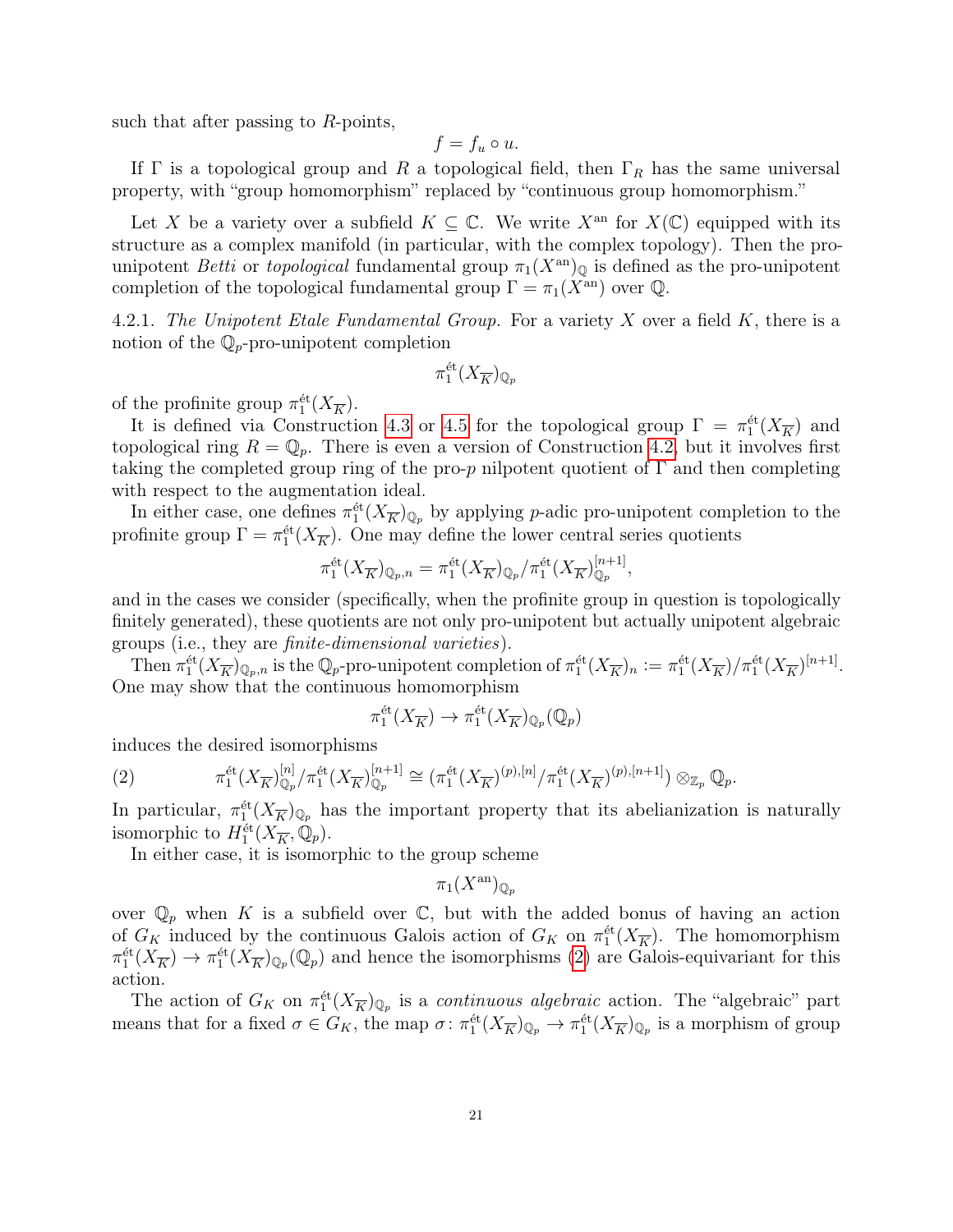schemes over  $\mathbb{Q}_p$ <sup>[18](#page-21-1)</sup> The "continuous part" means that the map

$$
G_K \times \pi_1^{\text{\'et}}(X_{\overline{K}})_{\mathbb{Q}_p}(\mathbb{Q}_p) \to \pi_1^{\text{\'et}}(X_{\overline{K}})_{\mathbb{Q}_p}(\mathbb{Q}_p)
$$

is a continuous map of topological spaces, with the profinite topology on  $G_K$  and the p-adic topology on p-adic points.

The coordinate ring  $\mathcal{O}(\pi_1^{\text{\'et}}(X_{\overline{K}})_{\mathbb{Q}_p})$  is a vector space over  $\mathbb{Q}_p$ . The continuous algebraic action of  $G_K$  on  $\pi_1^{\text{\'et}}(X_{\overline K})_{\mathbb{Q}_p}$  is the same as giving the vector space

$$
\mathcal{O}(\pi_1^{\text{\'et}}(X_{\overline{K}})_{\mathbb{Q}_p})
$$

the structure of a continuous  $\mathbb{Q}_p$ -linear representation of  $G_K$ , for which the multiplication and comultiplication maps are Galois-equivariant. For  $v \in \Sigma_K$ , we can restrict this representation of  $G_K$  to a representation of  $G_{K_v}$  and try to do p-adic Hodge theory with it. We note one technical point that allows us to do this:

<span id="page-21-3"></span>*Remark* 4.6. Normally, in *p*-adic Hodge theory, one works with *p*-adic Galois representations on finite-dimensional vector spaces. The theory of finite-dimensional  $p$ -adic Galois representations still applies to

$$
\mathcal{O}(\pi_1^{\text{\'et}}(X_{\overline{K}})_{\mathbb{Q}_p}),
$$

because it is an inductive limit of finite-dimensional p-adic Galois representations. For example, we say that it is crystalline or de Rham if it is an inductive limit of crystalline or de Rham representations, and we define  $D_{\text{dR}}$  and  $D_{\text{crys}}$  so that they commute with inductive limits of finite-dimensional representations.

<span id="page-21-0"></span>4.2.2. The Unipotent de Rham Fundamental Group. Just as the de Rham homology of  $X_{K_{\mathfrak{p}}}$  is  $D_{\rm dR}$  of the p-adic étale homology, we may define the unipotent de Rham fundamental group  $\pi_1^{\mathrm{dR}}(X_{K_{\mathfrak{p}}})$  of  $X_{K_{\mathfrak{p}}}$  as

$$
\operatorname{Spec} D_{\mathrm{dR}}(\mathcal{O}(\pi_1^{\text{\'et}}(X_{\overline{K}})_{\mathbb{Q}_p})).
$$

We may take Spec because  $D_{\rm dR}$  is compatible with tensor products, so the Hopf algebra structure on  $\mathcal{O}(\pi_1^{\text{\'et}}(X_{\overline{K}})_{\mathbb{Q}_p})$  makes  $\pi_1^{\text{dR}}(X_{K_{\mathfrak{p}}})$  into a group scheme. There is even a Bloch-Kato exponential map, which we will discuss in Section [4.3.4.](#page-24-0)

This definition of  $\pi_1^{\text{dR}}(X_{K_{\mathfrak{p}}})$  may seem unsatisfying, for it is not intrinsic to de Rham theory and does not give us a pro-unipotent group over  $K$  itself. For now, this definition will suffice, as it is the quickest way to define Kim's cutter. We will give a more intrinsic definition in Section [5,](#page-26-0) as it is necessary in order to relate  $p$ -adic Galois cohomology to  $p$ -adic integration. More specifically, in order to compute the composition of the logarithm with  $\kappa_{\mathfrak{p}}$  (a.k.a. the diagonal arrow of Diagrams A-A"), we must express this diagonal arrow as some sort of integration, as we did in the abelian case in Section [1.1.1.](#page-3-3) The more intrinsic definition of  $\pi_1^{\text{dR}}(X_{K_{\mathfrak{p}}})$  in terms of de Rham theory, rather than in terms of  $D_{\text{dR}}$ , will allow us to do so.

The unipotent de Rham fundamental group  $\pi_1^{\text{dR}}(X_{K_{\mathfrak{p}}})$  has a Hodge filtration on its coordinate ring coming from that on the functor  $D_{\rm dR}$  described in Section [3.2.2.](#page-12-0) The Hodge filtration on its coordinate ring induces one on its Lie algebra, and the 0th filtered piece of its Lie algebra is a Lie subalgebra, which corresponds to a subgroup denoted  $F^0\pi_1^{\mathrm{dR}}$ .<sup>[19](#page-21-2)</sup>

<span id="page-21-1"></span> $18$ If this algebraicity seems strange, note that in the abelian case, the condition of being algebraic is equivalent to being linear.

<span id="page-21-2"></span><sup>&</sup>lt;sup>19</sup>The subvarieties  $F^i \pi_1^{\text{dR}}$  for  $i \neq 0$  are not, however, subgroups, as incorrectly stated in [\[Kim05\]](#page-41-3).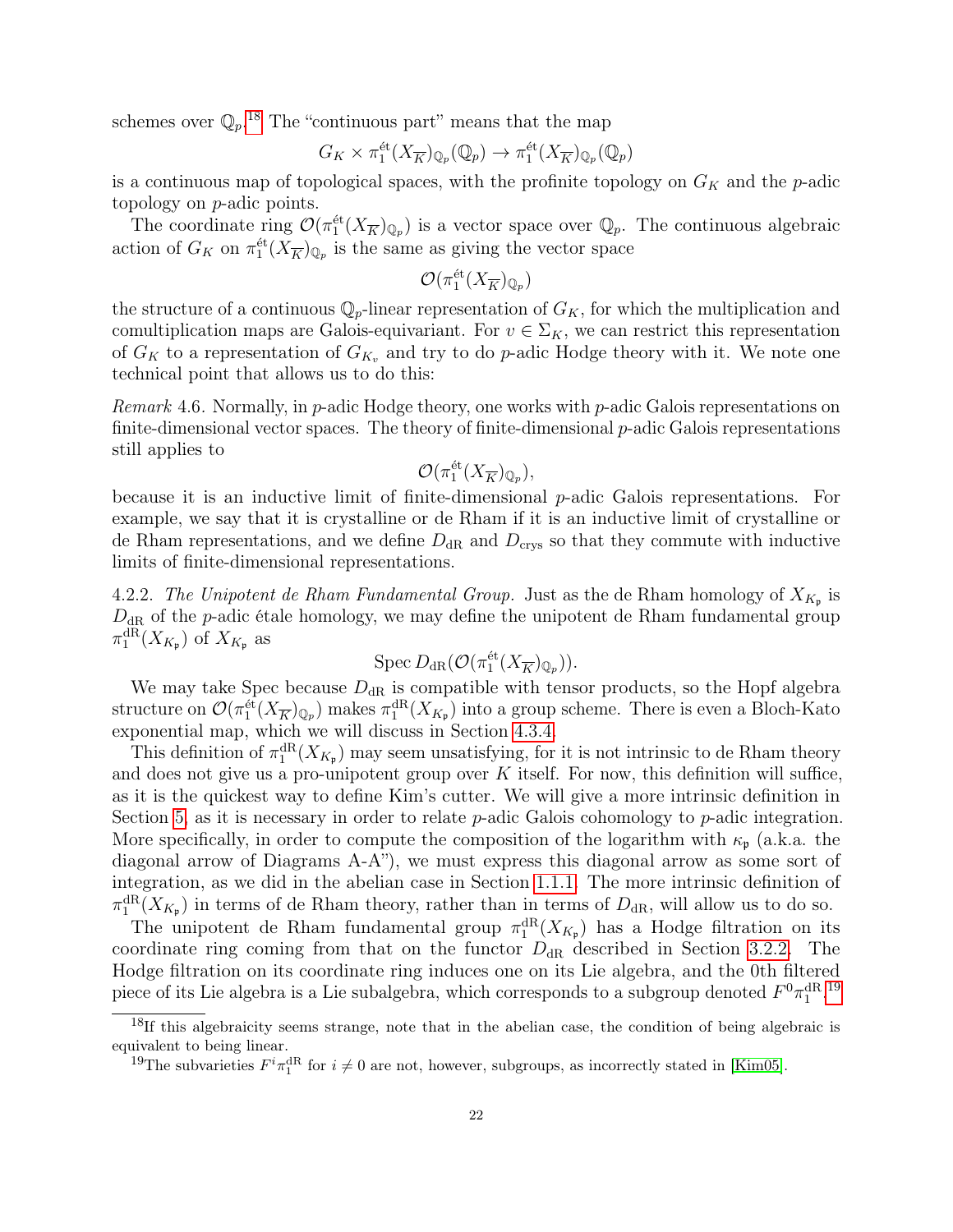We assume that  $p$  is a prime of good reduction for  $X$ , so it is also the same as

$$
\operatorname{Spec} D_{\operatorname{crys}}(\mathcal{O}(\pi_1^{\text{\'et}}(X_{\overline{K}})_{\mathbb{Q}_p})),
$$

which gives it a Frobenius action. As mentioned in the previous paragraph, we leave nonabelian Coleman integration (i.e., the explicit description of the diagonal arrow) to Section [5.](#page-26-0)

Finally, just as with  $\pi_1^{\text{\'et}}(X_{\overline{K}})_{\mathbb{Q}_p,n}$ , there is a descending central series filtration, along with corresponding quotients

$$
\pi_1^{\mathrm{dR}}(X_{K_{\mathfrak{p}}})_n.
$$

This is compatible via *p*-adic Hodge theory with the descending central series filtration on  $\pi_1^{\text{\'et}}(X_{\overline{K}})_{\mathbb{Q}_p,n}$ , in the sense that

$$
D_{\mathrm{dR}}\mathcal{O}(\pi_1^{\text{\'et}}(X_{\overline{K}})_{\mathbb{Q}_p,n})\cong\mathcal{O}(\pi_1^{\text{dR}}(X_{K_{\mathfrak{p}}})_n),
$$

in a way compatible with the Hopf algebra, Hodge, and Frobenius structures.

4.2.3. Free Pro-Unipotent Groups. If  $\Gamma$  is a free group (as in the case for the fundamental group of any smooth affine curve), then its pro-unipotent completion is a free pro-unipotent group (Construction [4.5](#page-19-3) easily implies this, for an appropriate definition of the free pro-unipotent group on a set in terms of a universal property). Similarly, the de Rham fundamental group of such a curve is a free

There is in fact a concrete description of the coordinate ring of a free pro-unipotent group as a free shuffle algebra, described as follows. Suppose  $\Gamma$  has free generators  $\gamma_1, \cdots, \gamma_r$ .

Then B has Q-vector space basis consisting of words w in the  $\gamma_i$ 's; in particular, it is isomorphic as a vector space to the non-commutative polynomial algebra

$$
\mathbb{Q}\langle \gamma_1,\cdots,\gamma_r\rangle.
$$

The product of two words  $w_1, w_2$  in the  $\gamma_i$ 's is the shuffle product:

$$
w_1 \amalg w_2 := \sum_{\sigma \in \amalg (\ell(w_1), \ell(w_2))} \sigma(w_1 w_2),
$$

where  $\ell$  denotes the length of a word,  $III(\ell(w_1), \ell(w_2)) \subseteq S_{\ell(w_1)+\ell(w_2)}$  denotes the group of shuffle permutations of type  $(\ell(w_1), \ell(w_2))$ , and  $w_1w_2$  denotes concatenation. The coproduct  $\Delta$  is given by

$$
\Delta w := \sum_{w_1w_2=w} w_1 \otimes w_2.
$$

More generally, if U is a free pro-unipotent group, let  $\gamma_1, \dots, \gamma_r$  be a set of generators for  $U^{\text{ab}}$  as a vector space (recall that an abelian unipotent group is the same as a vector space). Then  $\mathcal{O}(U)$  has the same description, at least abstractly. However, the exact basis of  $\mathcal{O}(U)$ is determined only if one chooses lifts to the  $\gamma_i$  from  $U^{\text{ab}}$  to U.

We will apply this in the case that  $U$  is the de Rham unipotent fundamental group, whence  $U<sup>ab</sup>$  is the first de Rham homology. In this case, a choice of closed differential 1-forms representing cohomology classes dual to the  $\gamma_i$  does determine lifts of each  $\gamma_i$  to U, by associating with a word the corresponding iterated integral described in Section [5.](#page-26-0)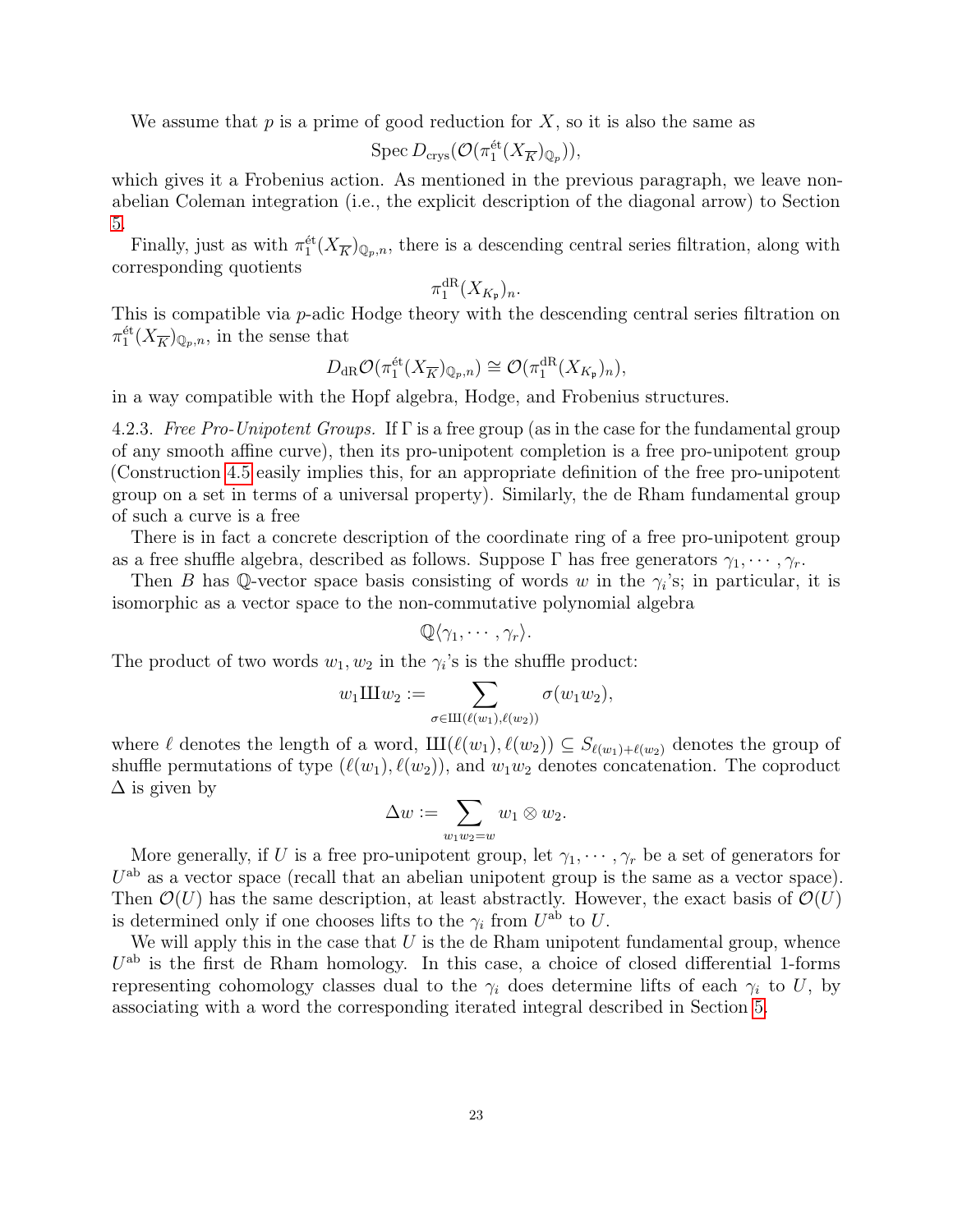<span id="page-23-0"></span>4.3. Making sense of the Chabauty-Skolem diagram with Unipotent Fundamental Group. Armed with our notion of  $\mathbb{Q}_p$ -unipotent fundamental group  $\pi_1^{\text{\'et}}(X_{\overline{K}})_{\mathbb{Q}_p}$ , we can conjecture a non-abelian version of Diagram A". We choose some level of nilpotency  $n$  and simply replace  $H_1^{\text{\'et}}(X_{\overline{K}}, \mathbb{Q}_p)$  by  $\pi_1^{\text{\'et}}(X_{\overline{K}})_{\mathbb{Q}_p,n}$ , and  $H_1^{\text{dR}}(X_{K_{\mathfrak{p}}})$  by  $\pi_1^{\text{dR}}(X_{K_{\mathfrak{p}}})_n$ :



Such a diagram diagram is known as  $Kim's cutter<sup>20</sup>$  $Kim's cutter<sup>20</sup>$  $Kim's cutter<sup>20</sup>$ . We have drawn this diagram by analogy, but we have still not precisely defined all of the terms and maps in it. We will spend the rest of Section [4.3](#page-23-0) doing so.

<span id="page-23-3"></span>4.3.1. Non-Abelian Cohomology Varieties. We first mention what we mean by  $H^1(K, \pi_1^{\text{\'et}}(X_{\overline{K}})_{\mathbb{Q}_p,n}).$ 

For a group G acting on a group U, the set  $H^1(G, U)$  is defined to be the set of isomorphism classes of G-equivariant torsors under U.

Therefore, for us, an element of  $H^1(K, \pi_1^{\text{\'et}}(X_{\overline{K}})_{\mathbb{Q}_p,n})$  is a scheme over  $\mathbb{Q}_p$  with a continuous algebraic action of  $G_K$  and a  $G_K$ -equivariant algebraic action of  $\pi_1^{\text{\'et}}(X_{\overline{K}})_{\mathbb{Q}_p,n}$  making it into a  $\pi_1^{\text{\'et}}(X_{\overline{K}})_{\mathbb{Q}_p,n}$ -torsor.

Kim defines this in [\[Kim05,](#page-41-3) §1] and shows that the short exact sequence

$$
0 \to \pi_1^{\text{\'et}}(X_{\overline{K}})_{\mathbb{Q}_p}^{[n]}/\pi_1^{\text{\'et}}(X_{\overline{K}})_{\mathbb{Q}_p}^{[n+1]} \to \pi_1^{\text{\'et}}(X_{\overline{K}})_{\mathbb{Q}_p,n} \to \pi_1^{\text{\'et}}(X_{\overline{K}})_{\mathbb{Q}_p,n-1} \to 0
$$

gives rise to a long exact sequence (3)

<span id="page-23-2"></span>
$$
\cdots \to H^1(K, \pi_1^{\text{\'et}}(X_{\overline{K}})_{\mathbb{Q}_p}^{[n]}/\pi_1^{\text{\'et}}(X_{\overline{K}})_{\mathbb{Q}_p}^{[n+1]}) \to H^1(K, \pi_1^{\text{\'et}}(X_{\overline{K}})_{\mathbb{Q}_p, n}) \to H^1(K, \pi_1^{\text{\'et}}(X_{\overline{K}})_{\mathbb{Q}_p, n-1}) \to \cdots
$$

Note that, since  $\pi_1^{\text{\'et}}(X_{\overline{K}})_{\mathbb{Q}_p}^{[n]}/\pi_1^{\text{\'et}}(X_{\overline{K}})_{\mathbb{Q}_p}^{[n+1]}$  is an ordinary p-adic Galois representation, the cohomology group  $H^1(K, \pi_1^{\text{\'et}}(X_{\overline{K}})_{\mathbb{Q}_p}^{[n]}/\pi_1^{\text{\'et}}(X_{\overline{K}})_{\mathbb{Q}_p}^{[n+1]})$  has the structure of a  $\mathbb{Q}_p$ -vector space. Because we are considering non-abelian cohomology, there is no natural group structure on  $H^1(K, \pi_1^{\text{\'et}}(X_{\overline{K}})_{\mathbb{Q}_p,n})$ . But using induction on the long exact sequences [\(3\)](#page-23-2), Kim ([\[Kim05,](#page-41-3) §1]) identifies it with the set of  $\mathbb{Q}_p$ -points of an affine variety over  $\mathbb{Q}_p$  (in fact isomorphic to an affine space).

# 4.3.2. Non-Abelian Kummer Maps. \*\*\*\*\*\*\*\*\*\*\*\*\*\*\*\*\*\*

4.3.3. Bloch-Kato Selmer Conditions. We have to understand what it means for an element

$$
\alpha \in H^1(K_v, \pi_1^{\text{\'et}}(X_{\overline{K}})_{\mathbb{Q}_p,n})
$$

to be crystalline, de Rham, or unramified.

<span id="page-23-1"></span><sup>&</sup>lt;sup>20</sup>I am told that it is called Kim's cutter not only because it 'cuts out' a subset of  $X(\mathbb{Z}_{p})$ , but because it resembles a box cutter, with the triangular part of the diagram being the blade and the rectangular part the handle.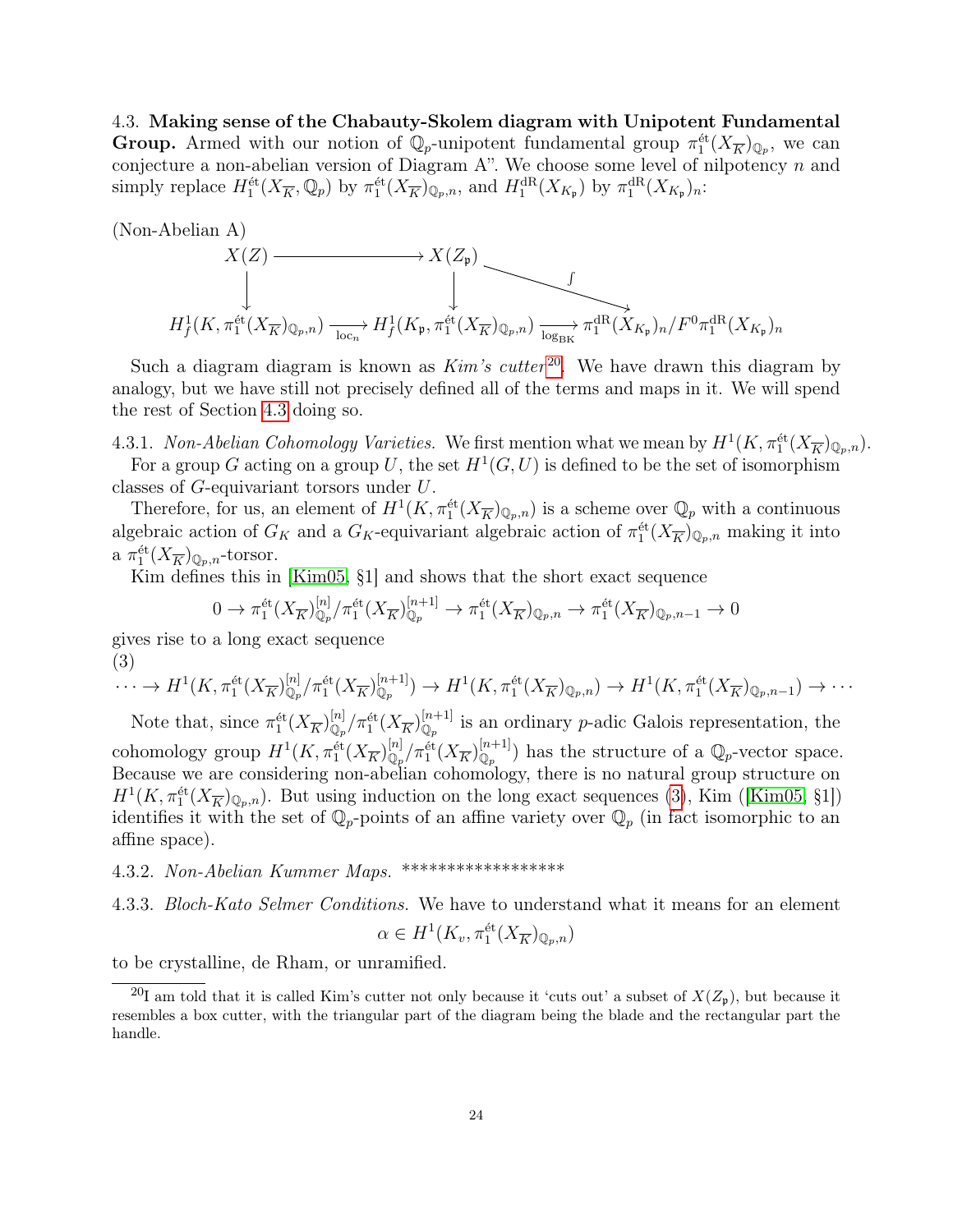In fact, this is simple. Such an element corresponds to a torsor  $T_{\alpha}$  under  $\pi_1^{\text{\'et}}(X_{\overline{K}})_{\mathbb{Q}_p,n}$  whose coordinate ring is a *p*-adic representation of  $G_{K_v}$ . We say that the element is  $\alpha$  is crystalline, de Rham, or unramified, if the corresponding is true of

$$
\mathcal{O}(T_\alpha)
$$

as a *p*-adic representation of  $G_{K_v}$ , keeping in mind Remark [4.6.](#page-21-3)

Kim shows that the subset of

$$
H^1(K, \pi_1^{\text{\'et}}(X_{\overline{K}})_{\mathbb{Q}_p,n})
$$

cut out by the corresponding local conditions, denoted

$$
H^1_f(K, \pi_1^{\text{\'et}}(X_{\overline{K}})_{\mathbb{Q}_p,n}),
$$

is actually a subvariety, known as the *Selmer variety*. It is discussed in more detail in [\[Kim09\]](#page-41-12), where it is denoted  $\mathrm{Sel}(X/Z)_n$ .

We similarly refer to  $H^1_f(K_{\mathfrak{p}}, \pi_1^{\text{\'et}}(X_{\overline{K}})_{\mathbb{Q}_p,n})$  as the *local Selmer variety* and denote it by  $\operatorname{Sel}(X/Z_{\mathfrak{p}})_n$ .

<span id="page-24-0"></span>4.3.4. Non-Abelian Bloch-Kato Exponential. There is a Bloch-Kato exponential and logarithm in the non-abelian setting, giving an isomorphism

$$
H^1_f(K_v, \pi_1^{\text{\'et}}(X_{\overline{K}})_{\mathbb{Q}_p,n}) \xrightarrow[\log_{\text{BK}}]{} D_{\text{dR}} \pi_1^{\text{\'et}}(X_{\overline{K}})_{\mathbb{Q}_p,n}/D_{\text{dR}}^+ \pi_1^{\text{\'et}}(X_{\overline{K}})_{\mathbb{Q}_p,n} = \pi_1^{\text{dR}}(X_{K_{\mathfrak{p}}})_n/F^0 \pi_1^{\text{dR}}(X_{K_{\mathfrak{p}}})_n
$$

The busy reader may wish to take this on faith and proceed to the next section. But to explain how to define this map, we need to understand how to write the Bloch-Kato logarithm in terms of the torsor description of cohomology classes.

As discussed in Section [4.3.1,](#page-23-3) the cohomology group

 $H^1(K_v,V_p)$ 

is isomorphic to the set of  $G_{K_v}$ -equivariant torsors under  $V_p$ . To see how this relates to the definition of cohomology in terms of extensions, note that to the extension

$$
0 \to V_p \to E_\alpha \to \mathbb{Q}_p \to 0.
$$

is associated the preimage  $T_{\alpha}$  of  $1 \in \mathbb{Q}_p$ . This preimage has a Galois action, in the sense of a Galois action on its coordinate ring as an affine space. But it does not have the structure of a linear representation - for it is merely a torsor under  $V_p$  - and therefore an affine space rather than a vector space.

By considering coordinate rings, one may give  $D_{\text{dR}}(T_{\alpha})$  the structure of a torsor under  $D_{\text{dR}}(V_p)$ . Furthermore, there is still a subspace  $D_{\text{dR}}^+(T_\alpha) \subseteq D_{\text{dR}}(T_\alpha)$ ; but this is an *affine* subspace, not a vector subspace in any natural way.

By analyzing the long exact sequence in Section [3.2.3,](#page-13-0) it turns out that  $\log_{BK}$  may be defined as follows. Given  $\alpha \in H_f^1(K_v, V_p)$ , there is a Frobenius action on the affine space  $D_{\text{dR}}(T_{\alpha}) = D_{\text{crys}}(T_{\alpha})$ , and it has a unique Frobenius-invariant point. The difference of this element with  $D_{dR}^+(T_\alpha)$  is a well-defined element of  $D_{dR}(V_p)/D_{dR}^+(V_p)$  that coincides with  $\log_{\text{BK}} \alpha$ .

In the non-abelian setting, one may define a Bloch-Kato exponential map

$$
H^1_f(K_v, \pi_1^{\text{\'et}}(X_{\overline{K}})_{\mathbb{Q}_p,n}) \to D_{\text{dR}}\pi_1^{\text{\'et}}(X_{\overline{K}})_{\mathbb{Q}_p,n}/D_{\text{dR}}^+\pi_1^{\text{\'et}}(X_{\overline{K}})_{\mathbb{Q}_p,n} = \pi_1^{\text{dR}}(X_{K_{\mathfrak{p}}})_n/F^0\pi_1^{\text{dR}}(X_{K_{\mathfrak{p}}})_n
$$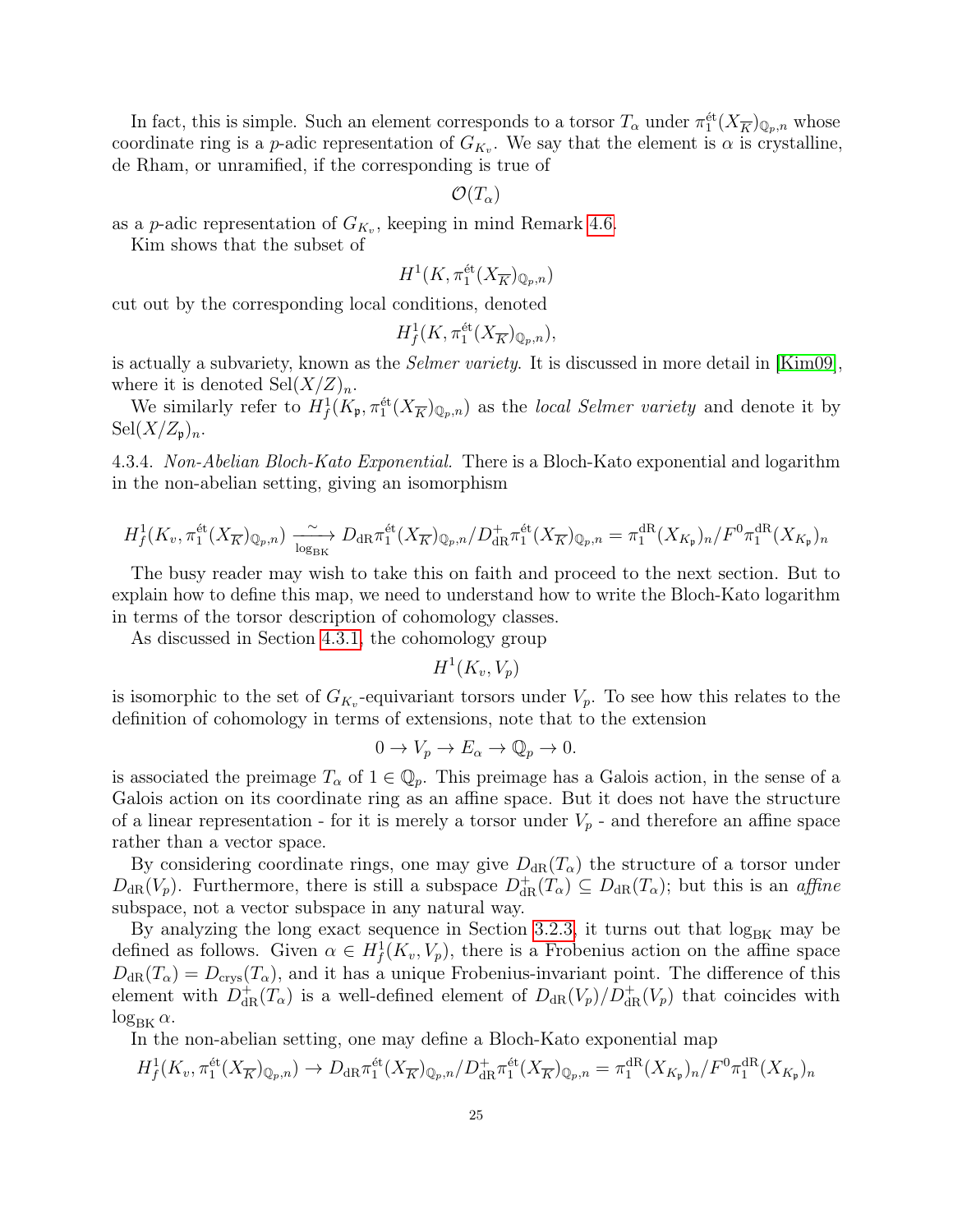analogously, as follows. We find the unique Frobenius-invariant point on  $D_{\text{crys}}T_\alpha$  and then take the difference between this and  $D_{\text{dR}}^{\dagger}T_{\alpha}$ . It is a simple exercise to check that this non-abelian Bloch-Kato logarithm is compatible with exact sequences. It then follows by induction on the exact sequences [\(3\)](#page-23-2) that the non-abelian Bloch-Kato logarithm is compatible with the ordinary Bloch-Kato logarithm for the representations  $\pi_1^{\text{\'et}}(X_{\overline{K}})_{\mathbb{Q}_p}^{[n]}/\pi_1^{\text{\'et}}(X_{\overline{K}})_{\mathbb{Q}_p}^{[n+1]}.$ 

\*\*\*\*\*\*I mention unique Frobenius-invariant point, but didn't explain why. On the other hand, I \*do\* define it below in Section 5. Hmmm.....

<span id="page-25-0"></span>4.4. Kim's Cutter. We have defined Kim's cutter

(Kim's Cutter)

$$
X(Z) \longrightarrow X(Z_{\mathfrak{p}})
$$
\n
$$
\downarrow^{\kappa}
$$
\n
$$
H_f^1(K, \pi_1^{\text{\'et}}(X_{\overline{K}})_{\mathbb{Q}_p, n}) \xrightarrow[\text{loc}_n]{\text{loc}_n} H_f^1(K_{\mathfrak{p}}, \pi_1^{\text{\'et}}(X_{\overline{K}})_{\mathbb{Q}_p, n}) \xrightarrow[\text{log}_{\text{BK}}]{\sim} \pi_1^{\text{dR}}(X_{K_{\mathfrak{p}}})_n / F^0 \pi_1^{\text{dR}}(X_{K_{\mathfrak{p}}})_n
$$

We have defined all of the terms in the diagram and every map except  $\int$ . We will explain what it has to do with integration in Section [5.](#page-26-0) For now, we will simply define it to be the unique map that makes the diagram commute.

Kim defines the following subsets "cut-out" by the diagram:

Definition 4.7. We set

$$
X(Z_{\mathfrak{p}})_n := \kappa_{\mathfrak{p}}^{-1}(\text{Im}(\text{loc}_n)) = \int^{-1}(\text{Im}(\text{log}_{\text{BK}} \circ \text{loc}_n)).
$$

These sets are decreasing as  $n$  increases, and their usefulness is expressed by the fact that

$$
X(Z) \subseteq X(Z_{\mathfrak{p}})_n \subseteq X(Z_{\mathfrak{p}}).
$$

Kim proves two important theorems about these sets in [\[Kim09\]](#page-41-12). The first is [\[Kim09,](#page-41-12) Theorem 1]

**Theorem 4.8** (Kim). Let X be a hyperbolic curve over Q. The map  $\kappa_p$  has dense image.

An important corollary is:

**Corollary 4.9.** If  $\text{loc}_n$  is non-dominant for some n, then  $X(Z_p)_n$  is in the zero locus of a nonzero Coleman function. Thus if  $Z_p \cong \mathbb{Z}_p$ , then  $X(Z_p)_n$  is finite.

If  $Z_p \not\cong \mathbb{Z}_p$ , then  $X(Z_p)$  is a p-adic manifold of dimension > 1, and the zero-set of a single nonzero Coleman function is not necessarily finite. Dogra ([\[Dog19\]](#page-41-13)) has gotten around this by considering the product  $\prod_{\mathfrak{p}|p} X(Z_{\mathfrak{p}})$  and proving an 'unlikely intersection' result.

The second result is [\[Kim09,](#page-41-12) Theorem 2]:

<span id="page-25-2"></span>**Theorem 4.10** (Kim). Let X is a hyperbolic curve over  $\mathbb{Q}$ . Then a portion of the Bloch-Kato conjectures ([\[BK90,](#page-41-7) Conjecture 5.3])<sup>[21](#page-25-1)</sup> implies that  $X(Z_p)_n$  is finite for sufficiently large n.

**Conjecture 4.11.** For integers r and n and a smooth proper variety Y over  $K$ , we have

$$
K_{2r-n-1}^{(r)}(Y)\otimes \mathbb{Q}_p\cong H_g^1(G_K, H^n(Y_{\overline{K}}, \mathbb{Q}_p))
$$

and only in the case  $Y = X^n$ .

<span id="page-25-1"></span> $^{21}$ More specifically, we need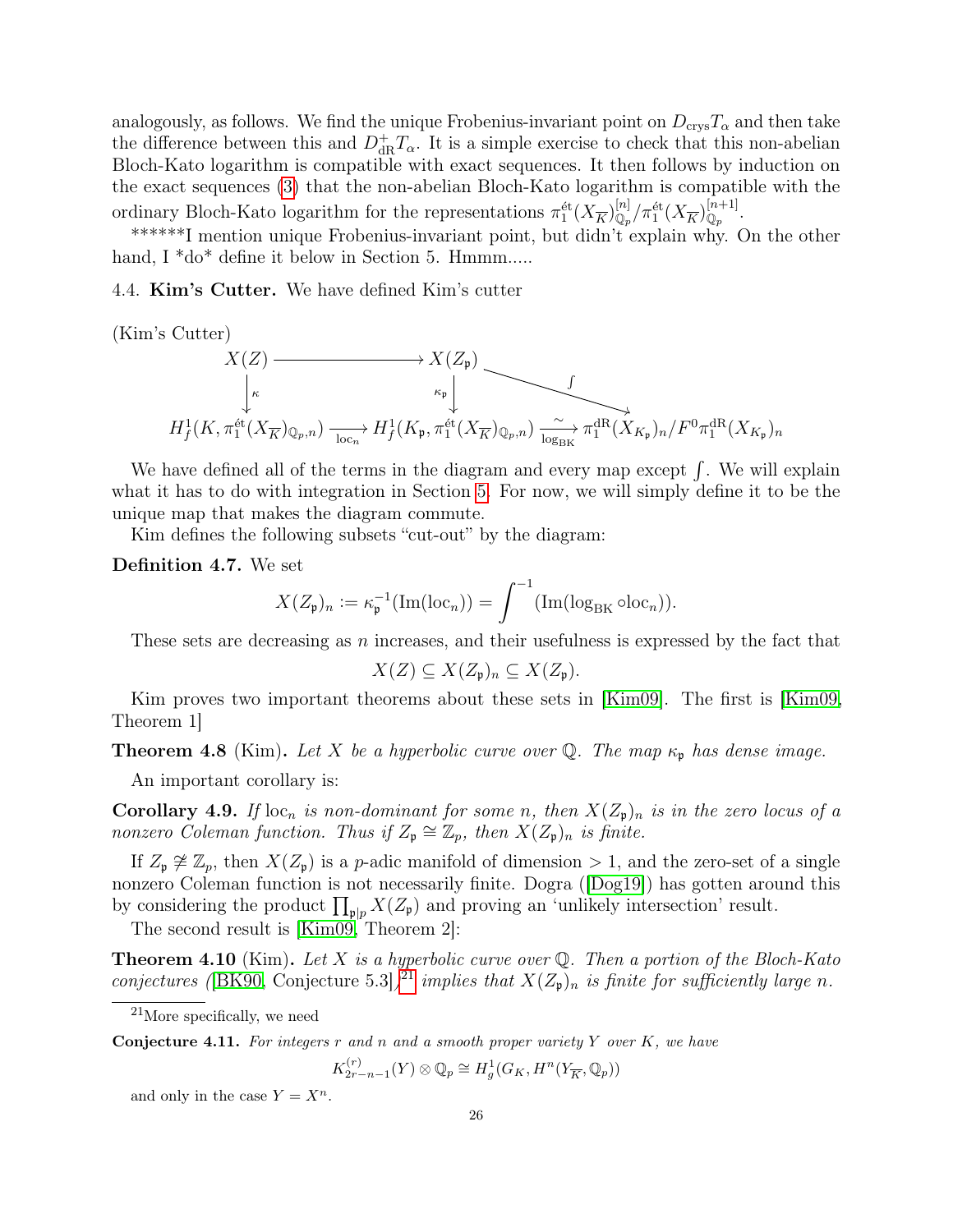Note that this result has been extended to all number fields K in  $[Doq19, Theorem 1.1(2)].$ In some cases, one is able to prove this unconditionally. The case when X has CM Jacobian was proven by Coates and Kim ([\[CK10\]](#page-41-14)), and then Ellenberg and Hast ([\[EH17\]](#page-41-15)) extended this to all solvable covers of  $\mathbb{P}^1$  (in particular, they reproved Faltings' Theorem for all hyperelliptic and superelliptic curves).

#### 5. Non-Abelian Integration

<span id="page-26-0"></span>In order to prove Theorem [4.10](#page-25-2) or to perform any explicit computations, it is necessary to better understand the map  $\int$ . That is the purpose of Section [5.](#page-26-0)

We first recall what happens in the abelian case, when  $n = 1$ . As described in Section [3.2.1,](#page-12-1) the lower-right corner of Kim's cutter is

$$
H_1^{\mathrm{dR}}(X_{K_{\mathfrak{p}}})/F^0 H_1^{\mathrm{dR}}(X_{K_{\mathfrak{p}}}) = T := H^0(X_{J_{\mathfrak{p}}}, \Omega^1)^{\vee} = H^0(X_{K_{\mathfrak{p}}}, \Omega^1)^{\vee}.
$$

As mentioned in Section [3.2.3,](#page-13-0) the Bloch-Kato logarithm agrees in this case with the map log of Section [1.1.](#page-1-3) The map log is defined using integration, as follows. If  $P \in J(K)$ , then  $\log P \in T := H^0(X_{J_p}, \Omega^1)^{\vee}$  is defined by the formula

$$
\log P(\omega) = \int_O^P \omega,
$$

where integration means *p*-adic Coleman integration, a topic the reader may read about in [\[Bes12\]](#page-41-16). Similarly, if we want to write things intrinsically in terms of X, then for  $P \in X(K)$ , the element  $\int(P) \in T = H^0(X_{K_{\mathfrak{p}}}, \Omega^1) \vee$  is defined by

$$
\int (P)(\omega) = \int_O^P \omega.
$$

Note that we are taking

$$
\omega \in H^0(X_{K_{\mathfrak{p}}}, \Omega^1) = T^{\vee} = (H_1^{\mathrm{dR}}(X_{K_{\mathfrak{p}}})/F^0 H_1^{\mathrm{dR}}(X_{K_{\mathfrak{p}}}))^{\vee},
$$

the space of linear functionals on  $H_1^{\text{dR}}(X_{K_{\mathfrak{p}}})/F^0H_1^{\text{dR}}(X_{K_{\mathfrak{p}}})$ . We want to replace T by a variety in the non-abelian setting, but we can't talk about functionals on a variety; only regular functions on a variety.

We can thus rephrase the abelian case as follows: an element of T is the same a  $\mathbb{Q}_p$ algebra homomorphism  $\mathcal{O}(T) \to \mathbb{Q}_p$ . The fact that this is the same as a functional on  $T^{\vee}$  is because a basis for  $T^{\vee}$  is the same as a set of polynomial generators of  $\mathcal{O}(T) = \text{Sym } T^{\vee}$ . So instead of asking to specify  $\int (P)(\omega)$  only for  $\omega \in T^{\vee}$ , we could just ask to specify it for all  $\omega \in \text{Sym } T^{\vee} = \mathcal{O}(T).$ 

In other words, we might hope that for  $\omega \in \mathcal{O}(\pi_1^{\text{dR}}(X_{K_{\mathfrak{p}}})_n/F^0\pi_1^{\text{dR}}(X_{K_{\mathfrak{p}}})_n)$ , we can write

$$
\int(P)(\omega)
$$

as some sort of integral from O to P with integrand defined by  $\omega$ . This leaves two questions: (1) What do we mean by an integral in general and (2) How can we relate integrands of such integrals to elements of  $\mathcal{O}((\pi_1^{\text{dR}}(X_{K_{\mathfrak{p}}})_n/F^0\pi_1^{\text{dR}}(X_{K_{\mathfrak{p}}})_n)$ . In fact,  $\mathcal{O}((\pi_1^{\text{dR}}(X_{K_{\mathfrak{p}}})_n/F^0\pi_1^{\text{dR}}(X_{K_{\mathfrak{p}}})_n)$ is a subring of  $\mathcal{O}((\pi_1^{\text{dR}}(X_{K_{\mathfrak{p}}})_n))$ , so it suffices to ask about all  $\omega \in \mathcal{O}((\pi_1^{\text{dR}}(X_{K_{\mathfrak{p}}})_n)$ .

We may answer both questions using the theory of iterated integration, which we now discuss.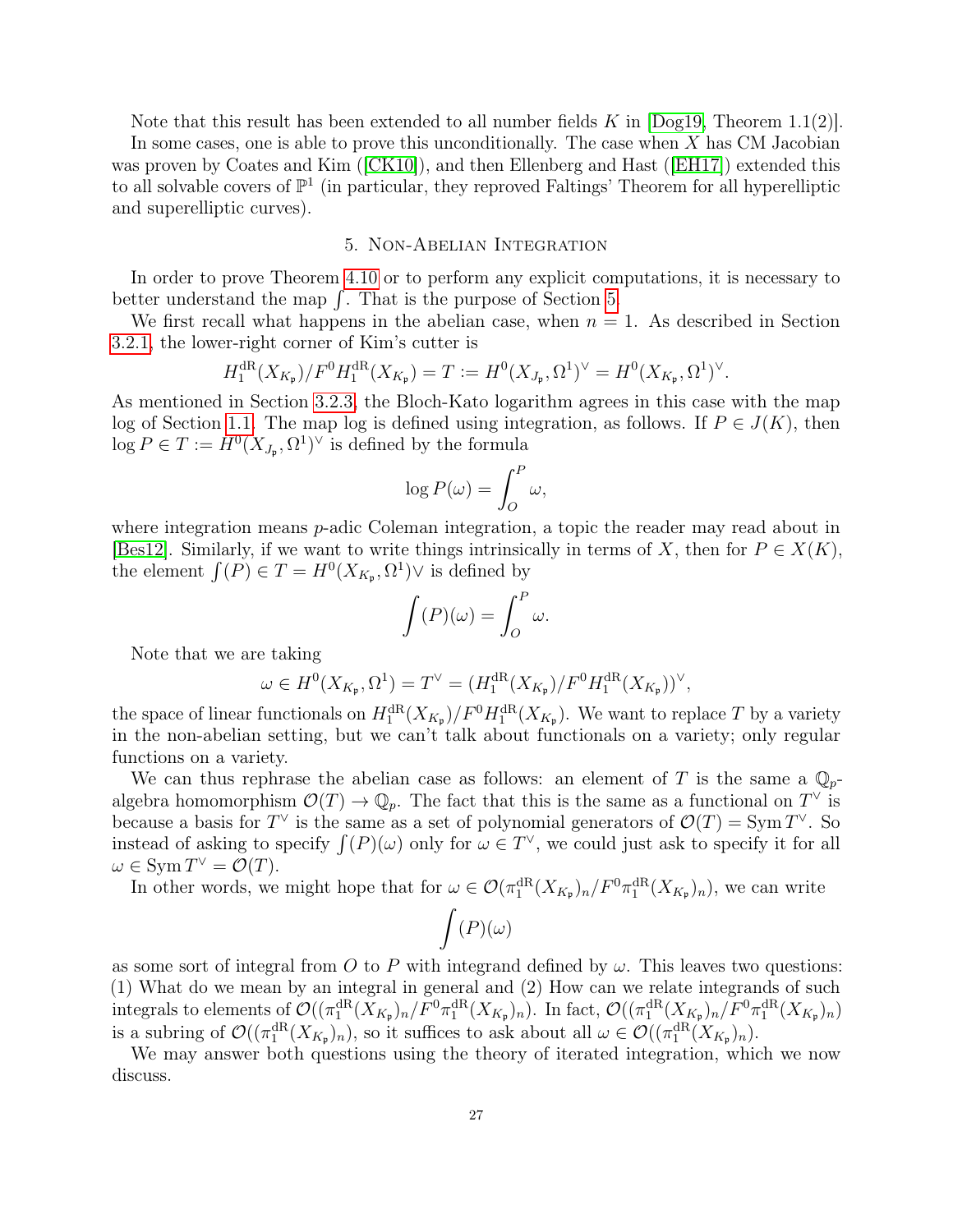Remark 5.1. If  $\omega \in T^{\vee}$ , then  $\omega$  defines a linear functional  $H_1^{\text{dR}}(X_{K_{\mathfrak{p}}})/F^0H_1^{\text{dR}}(X_{K_{\mathfrak{p}}}) \to \mathbb{Q}_p$ . Using the projection

$$
\pi_1^{\mathrm{dR}}(X_{K_{\mathfrak{p}}})_n/F^0\pi_1^{\mathrm{dR}}(X_{K_{\mathfrak{p}}})_n \to \pi_1^{\mathrm{dR}}(X_{K_{\mathfrak{p}}})_1/F^0\pi_1^{\mathrm{dR}}(X_{K_{\mathfrak{p}}})_1 = H_1^{\mathrm{dR}}(X_{K_{\mathfrak{p}}})/F^0H_1^{\mathrm{dR}}(X_{K_{\mathfrak{p}}}),
$$

ω defines an element of  $\mathcal{O}(\pi_1^{\text{dR}}(X_{K_{\mathfrak{p}}})_n/F^0\pi_1^{\text{dR}}(X_{K_{\mathfrak{p}}})_n)$ . The problem is that most elements of  $\mathcal{O}(\pi_1^{\text{dR}}(X_{K_{\mathfrak{p}}})_n/F^0\pi_1^{\text{dR}}(X_{K_{\mathfrak{p}}})_n)$  do not come from  $\omega \in T^{\vee}$  for  $n > 1$ .

<span id="page-27-0"></span>5.1. Iterated Integrals. The type of iterated integration used in non-abelian Chabauty's method is p-adic. However, we find it more pedagogical to explain the idea of iterated integration by first explaining complex iterated integration, which should be less of a conceptual leap for the reader. We will then turn to the related notion of a vector bundle with unipotent connection in Section [5.2.](#page-31-0)

We recommend [\[Hai05,](#page-41-10) §1] as an introduction to the theory of iterated integrals and Chen's  $\pi_1$  de Rham theorem. We have followed it to some extent in our exposition. The reader may also wish to consult [\[Hai02\]](#page-41-17) and [\[Bro13\]](#page-41-18).

For a smooth manifold  $M$ , let  $PM$  be the space of piecewise smooth paths in  $M$ , i.e., piecewise smooth maps  $\gamma: [0, 1] \to M$ . Then a complex-valued differential 1-form  $\omega$  on M can be integrated along any piecewise smooth path and therefore defines a function  $\int \omega \colon PM \to \mathbb{C}.$ 

Many people are familiar with the fact that if  $\omega$  is a 1-form on a manifold, M, then it defines a linear functional  $H_1(M, \mathbb{Z}) \to \mathbb{C}$ . This follows from the facts

- (1) If  $\omega$  is closed, then  $\int_{\gamma} \omega$  depends only on the homotopy class of  $\gamma$  relative to its endpoints.
- <span id="page-27-1"></span>(2) For paths  $\alpha$  and  $\beta$  for which the endpoint of  $\alpha$  is the initial point of  $\beta$ , we can form the composition  $\alpha\beta$ , and we have

$$
\int_{\alpha\beta}\omega=\int_{\alpha}\omega+\int_{\beta}\omega.
$$

Specifically, if  $m \in M$  and  $\omega$  is closed, the first part implies that  $\int \omega$  defines a function  $\pi_1(M,m) \to \mathbb{C}$ . The second part implies that this function is a group homomorphism to  $(\mathbb{C}, +)$ . Since  $(\mathbb{C}, +)$  is abelian, this homomorphism must factor through  $H_1(M, \mathbb{Z}) = \pi_1(M, m)^{ab}$ .

Less well-known is the following definition:

**Definition 5.2.** If  $\omega_1, \omega_2, \cdots, \omega_r$  are differential 1-forms on M, and  $\omega \in PM$ , then we define the iterated integral

$$
\int_{\gamma} \omega_1 \omega_2 \cdots \omega_r
$$

as follows. Define  $f_j(t)$  to be the piecewise smooth complex valued function on [0, 1] such that  $\gamma^* \omega_j = f_j(t) dt$ . Then we define

$$
\int_{\gamma} \omega_1 \omega_2 \cdots \omega_r := \int_{0 \le t_1 \le t_2 \le \cdots \le t_r \le 1} f_1(t_1) f_2(t_2) \cdots f_r(t_r) dt_1 dt_2 \cdots dt_r.
$$

<span id="page-27-2"></span>Remark 5.3. The reason for the name *iterated integral* is as follows. Suppose  $x, y \in M$ , and we restrict to paths  $\gamma$  from x to y. If we view the output as a function of y, then this function may be defined by iteratively taking antiderivatives. We take the antiderivative of  $ω_1$  along  $γ$  to get a function on the path  $γ$ . We then multiply this function by  $ω_2$  to get another differential form along  $\gamma$ , and take the antiderivative of that differential form. We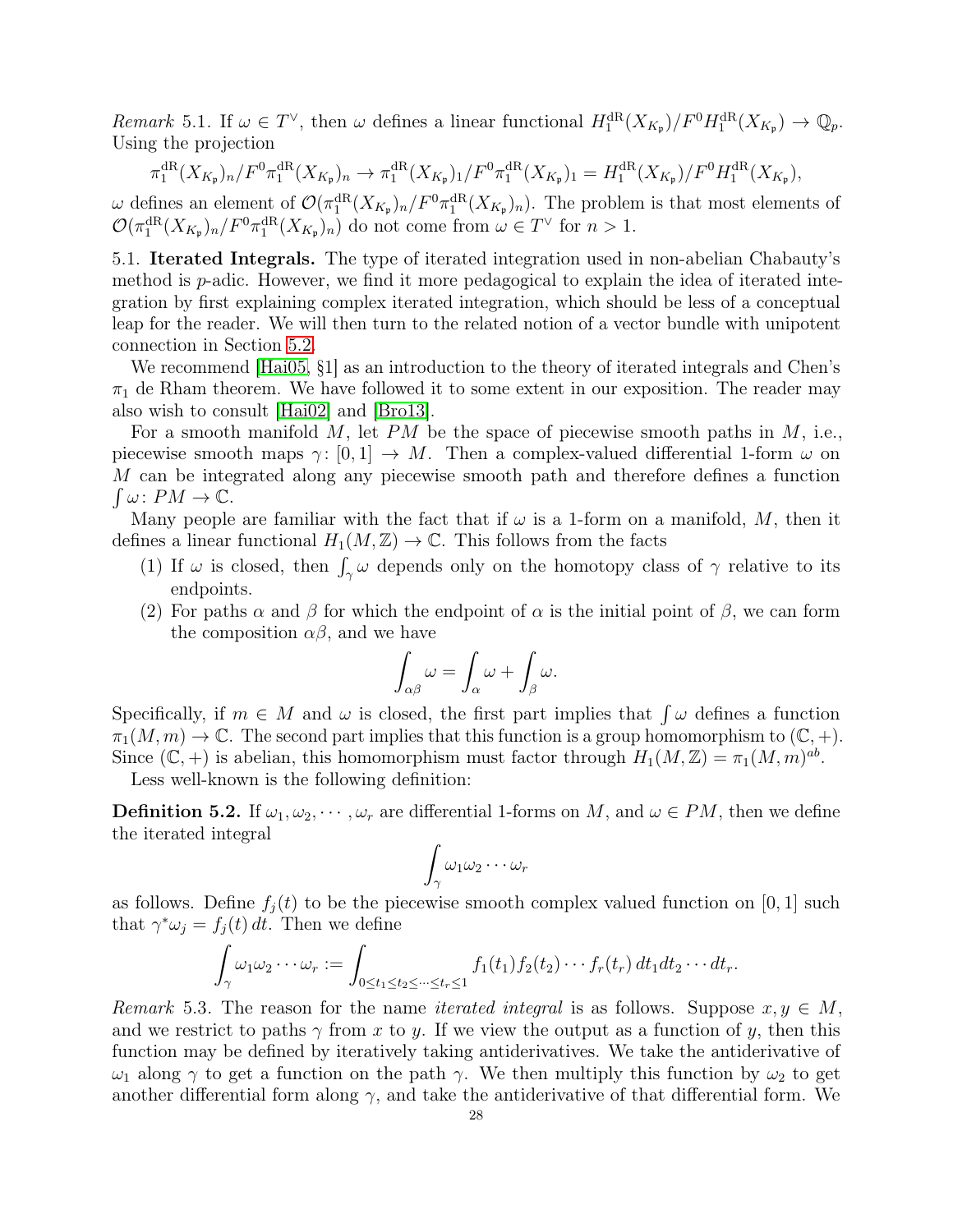take the resulting function, multiply by  $\omega_3$ , antidifferentiate, and so and so forth, until we antidifferentiate a function times  $\omega_r$  to produce our function of y. The constant of integration is chosen at each stage such that the function vanishes at  $x$ .

This defines a function  $\int \omega_1 \omega_2 \cdots \omega_r$ :  $PM \to \mathbb{C}$ . Under certain conditions, it factors through homotopy relative to endpoints and therefore defines a function on fundamental groups:

<span id="page-28-0"></span>**Fact 5.4.** The iterated integral  $\int_{\gamma} \omega_1 \omega_2 \cdots \omega_r$  depends only on the homotopy class of  $\gamma$  relative to the endpoints iff each  $\omega_j$  is closed, and  $\omega_j \wedge \omega_{j+1} = 0$  for  $j = 1, \dots, r-1$ . In that case, for each  $m \in M$ , it defines a function

$$
\int \omega_1 \cdots \omega_r \colon \pi_1(M,m) \to \mathbb{C}.
$$

We may extend linearly to a functional

(4) 
$$
\int \omega_1 \cdots \omega_r \colon \mathbb{Q}[\pi_1(M,m)] \to \mathbb{C}
$$

on the group ring  $\mathbb{Q}[\pi_1(M,m)]$  of  $\pi_1(M,m)$ .

Remark 5.5. If M is a one-dimensional complex manifold, and  $\omega_i$  are all holomorphic 1-forms, then the condition of Fact [5.4](#page-28-0) is automatically satisfied.

Remark 5.6. There is a more general condition, due to Chen, which ensures that the iterated integral will be homotopy invariant. This will be described in Section [5.2](#page-31-0) as an integrability condition on a certain vector bundle with connection.

The following fact shows that iterated integrals can detect elements of  $\pi_1(M, m)$  not visible in  $H_1(X,\mathbb{Z})$ :

Example 5.7. If  $\alpha, \beta \in \pi_1(M,m)$ , then

$$
\int_{\alpha\beta\alpha^{-1}\beta^{-1}} \omega_1 \omega_2 = \begin{vmatrix} \int_{\alpha} \omega_1 & \int_{\alpha} \omega_2 \\ \int_{\beta} \omega_1 & \int_{\alpha} \omega_2 \end{vmatrix}
$$

Thus the function  $\int \omega_1 \omega_2$ :  $\pi_1(M,m) \to \mathbb{C}$  does not factor through  $\pi_1(M,m)^{ab}$ . On the other hand, the property [\(2\)](#page-27-1) of  $\int \omega$  can be restated by saying that  $\int \omega_1 \cdots \omega_r$  kills  $(\alpha-1)(\beta-1)$ for every  $\alpha, \beta \in \pi_1(M, m)$ . More generally, one may prove the following:

**Fact 5.8.** Let J be the augmentation ideal of  $\mathbb{Q}[\pi_1(M,m)]$ . The functional

$$
\int \omega_1 \cdots \omega_r \colon \mathbb{Q}[\pi_1(M,m)] \to \mathbb{C}
$$

vanishes on elements of  $J^{r+1}$ .

We will not prove this fact in this section. Along with Fact [5.4](#page-28-0) above and Fact [5.15](#page-30-0) below, we will prove it in Section [5.3](#page-36-0) as an easy corollary of the theory of vector bundles with unipotent connection.

Then for any r and sequence  $\omega_1 \cdots \omega_r$  of differential forms satisfying the condition of homotopy invariance, we get a functional

$$
\int \omega_1 \cdots \omega_r \in \text{Hom}_{\mathbb{Q}}(\mathbb{Q}[\Gamma]/J^{r+1}, \mathbb{C}),
$$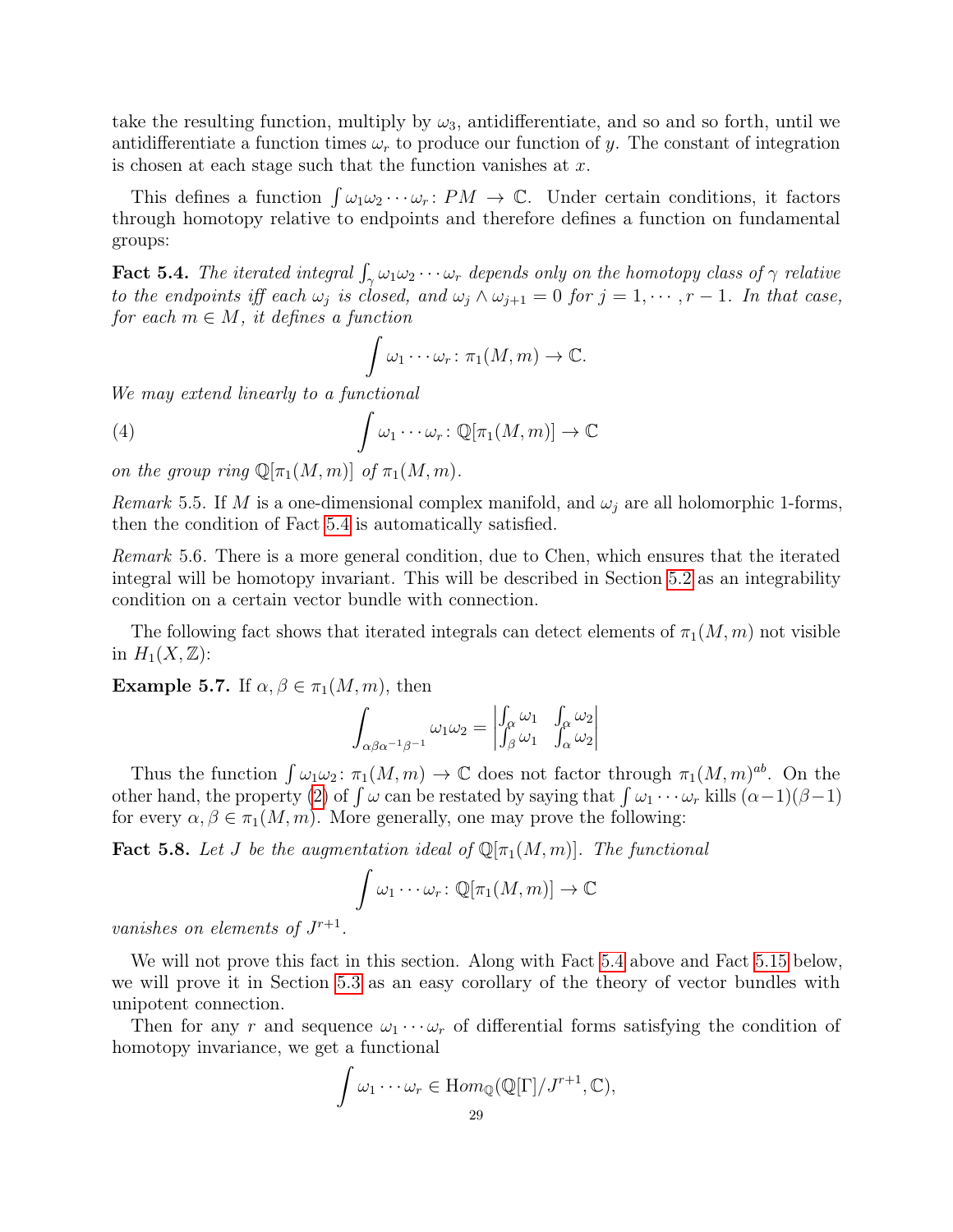thus for any  $r$ , we have

$$
\int \omega_1 \cdots \omega_r \in \varinjlim \mathrm{Hom}_{\mathbb{Q}}(\mathbb{Q}[\Gamma]/J^m, \mathbb{C}) = \mathcal{O}(\pi_1(M,m)_{\mathbb{C}}),
$$

where  $\pi_1(M,m)_{\mathbb{C}}$  is the unipotent completion of  $\pi_1(M,m)$  over  $\mathbb C$  via Construction [4.2.](#page-18-2) Part of Chen's  $\pi_1$  de Rham theorem (c.f. [\[Hai05,](#page-41-10) Theorem 9]) states:

**Theorem 5.9.**  $\mathcal{O}(\pi_1(M,m)_{\mathbb{C}})$  is spanned as a vector space over  $\mathbb{C}$  by functionals of the form  $\int \omega_1 \cdots \omega_r$  as  $\omega_1, \cdots, \omega_r$  vary over differential 1-forms on M for which the corresponding iterated integral is homotopy-invariant.

Remark 5.10. In fact, one need only choose the  $\omega_i$  form a fixed set of differential 1-forms whose cohomology classes span the first cohomology group.

Remark 5.11. The unit element of the ring  $\mathcal{O}(\pi_1(M,m)_{\mathbb{C}})$  corresponds by convention to the empty sequence of differentials forms, i.e., to  $r = 0$ .

Notice that we have not discussed the presence (or absence) of relations between the symbols  $\int \omega_1 \cdots \omega_r$ . Chen's full theorem describes  $\mathcal{O}(\pi_1(M,m)_{\mathbb{C}})$  as the space spanned by homotopy-invariant iterated integrals  $\int \omega_1 \cdots \omega_r$  modulo certain relations. More precisely, these relations are given by a differential in the bar construction applied to the differential graded algebra of differential forms on  $M$ . Furthermore, the condition of homotopy-invariance may

While we do not go into the details of the bar construction, we note the following important consequence:

<span id="page-29-0"></span>**Fact 5.12.** Suppose the fundamental group of M is a free group (e.g., if  $M = X<sup>an</sup>$  for X a smooth affine algebraic curve over  $\mathbb{C}$ ). Choose a sequence of differential 1-forms  $\eta_1, \cdots, \eta_k$ whose cohomology classes span  $H^1(M,\mathbb{C})$ . Then the set of iterated integrals

$$
\int \omega_1 \cdots \omega_r
$$

ranging over nonnegative integers r and

$$
\omega_i \in \{\eta_1, \cdots, \eta_k\}
$$

forms a basis of the vector space  $\mathcal{O}(\pi_1(M,m)_{\mathbb{C}})$ .

5.1.1. Iterated Integrals of Algebraic Differential Forms. Suppose  $M = X_{\mathbb{C}}^{an}$  for X a variety over a subfield K of  $\mathbb C$ , and fix  $m \in X(K)$ . If X is affine, then the de Rham cohomology of M is generated over  $\mathbb C$  by the classes of algebraic differential forms on X. In that case, we make the following definition:

**Definition 5.13.** We define  $\mathcal{O}(\pi_1^{\text{dR}}(X,m))$  to be the additive subgroup of  $\mathcal{O}(\pi_1(M,m)_{\mathbb{C}})$ spanned by iterated integrals of the form

$$
\int \omega_1 \cdots \omega_r
$$

for  $\omega_1, \dots, \omega_r$  algebraic differential forms on X.

It is clear that this is a K-vector space. It is not clear that it is either a ring or a Hopf algebra. However, the following two facts imply that it is indeed a sub-Hopf algebra over  $K$ :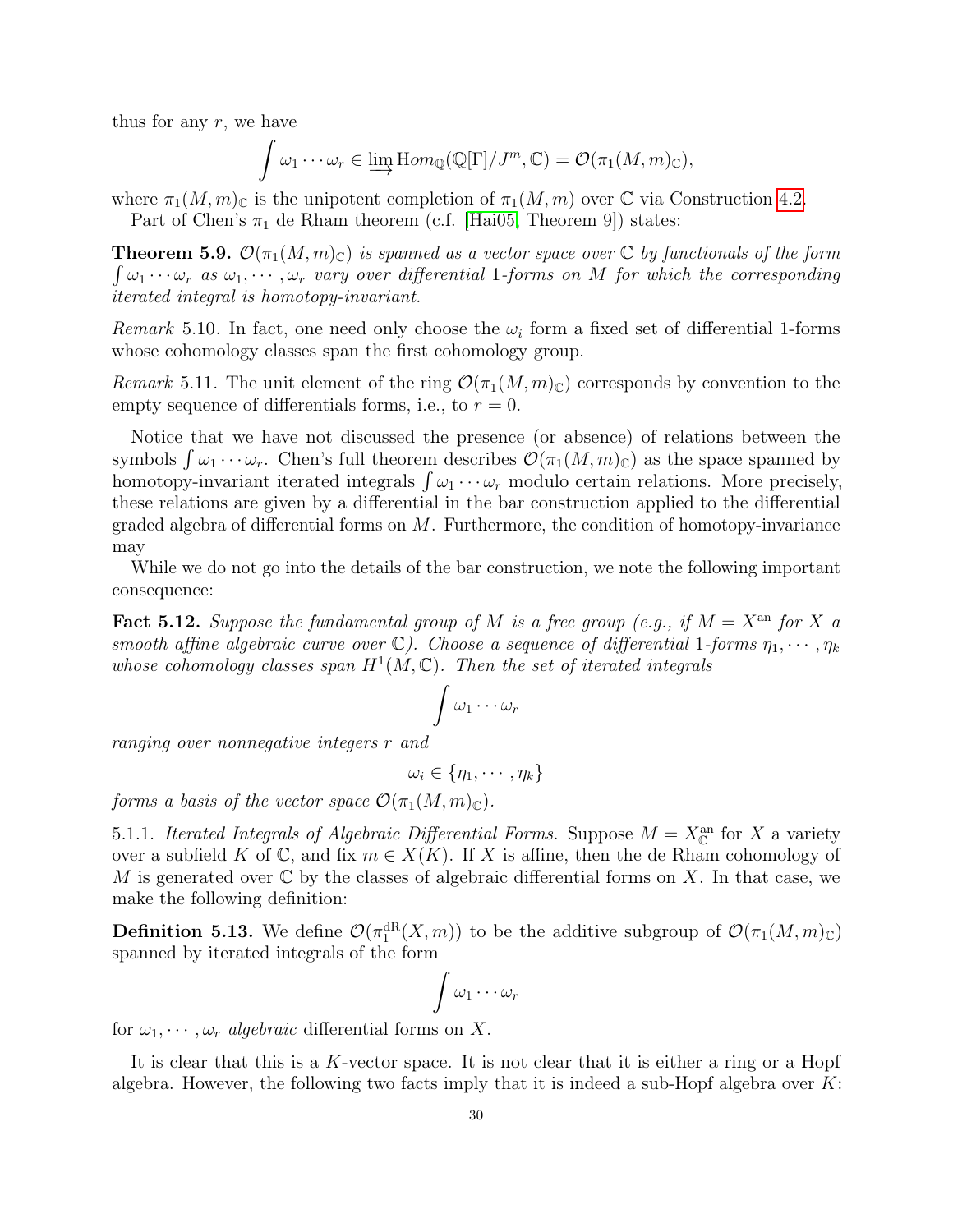**Fact 5.14** (Product Formula). For  $\gamma \in PM$  and  $\omega_1, \dots, \omega_r, \omega_{r+1}, \dots, \omega_{r+s}$  differential 1-forms on M, we have

$$
\int_{\gamma} \omega_1 \cdots \omega_r \int_{\gamma} \omega_{r+1} \cdots \omega_{r+s} = \sum_{\sigma \in III(r,s)} \int_{\gamma} \omega_{\sigma(1)} \cdots \omega_{\sigma(r+s)},
$$

where  $III(r, s)$  is the subgroup of the symmetric group  $S_{r+s}$  consisting of  $(r, s)$ -shuffle permutations, *i.e.*, permutations that are monotone when restricted to the subsets  $\{1, \dots, r\}$  and  $\{r+1, \cdots, r+s\}$  of  $\{1, \cdots, r+s\}$ .

<span id="page-30-0"></span>**Fact 5.15** (Coproduct Formula). For  $\alpha, \beta \in PM$  for which  $\alpha(1) = \beta(0)$  and  $\omega_1, \dots, \omega_r$ differential 1-forms on M, we have

$$
\int_{\alpha\beta}\omega_1\cdots\omega_r=\sum_{i=0}^r\int_{\alpha}\omega_1\cdots\omega_i\int_{\beta}\omega_{i+1}\cdots\omega_r,
$$

where  $\omega_1 \cdots \omega_i$  denotes the empty sequence when  $i = 0$ , and so does  $\omega_{i+1} \cdots \omega_r$  when  $i = r$ . In particular, the coproduct of  $\int \omega_1 \cdots \omega_r$  in the Hopf algebra  $\mathcal{O}(\pi_1(M,m)_{\mathbb{C}})$  is

$$
\sum_{i=0}^r \int \omega_1 \cdots \omega_i \otimes \int \omega_{i+1} \cdots \omega_r.
$$

It follows that  $\mathcal{O}(\pi_1^{\text{dR}}(X,m))$  is a Hopf algebra over K.

<span id="page-30-1"></span>Definition 5.16. We define the *unipotent algebraic de Rham fundamental group* 

$$
\pi_1^{{\mathrm{dR}}}(X,m)
$$

of the scheme X at  $m \in X(K)$  as the group scheme

$$
\operatorname{Spec} \mathcal{O}(\pi_1^{\mathrm{dR}}(X,m))
$$

over K.

When K is a finite extension of  $\mathbb{Q}_p$ , it is naturally isomorphic to the group defined using  $D_{\rm dR}$  in Section [4.2.2.](#page-21-0)

When X is affine, and  $X^{\text{an}}$  has free fundamental group (e.g., if X is a smooth affine curve), then Fact [5.12](#page-29-0) holds for  $\mathcal{O}(\pi_1^{\text{dR}}(X,m))$  in place of  $\mathcal{O}(\pi_1(X^{\text{an}},m)_{\mathbb{C}})$  with  $\eta_1,\cdots,\eta_k$  all algebraic differential 1-forms.

Remark 5.17. We will explain how to define the unipotent algebraic de Rham fundamental group for arbitrary smooth varieties using the Tannakian formalism in Section [5.2.](#page-31-0) However, there is another, fairly direct way to extend Definition [5.16](#page-30-1) to the case of non-affine varieties.

Recall Van Kampen's Theorem, which states that if M is a connected topological manifold with open subsets U and V covering M, and  $m \in U \cap V$ , then  $\pi_1(M,m)$  is isomorphic to the pushout (colimit) of the natural diagram

$$
\pi_1(U \cap V, m) \longrightarrow \pi_1(U, m)
$$
  
\n
$$
\downarrow
$$
  
\n
$$
\pi_1(V, m)
$$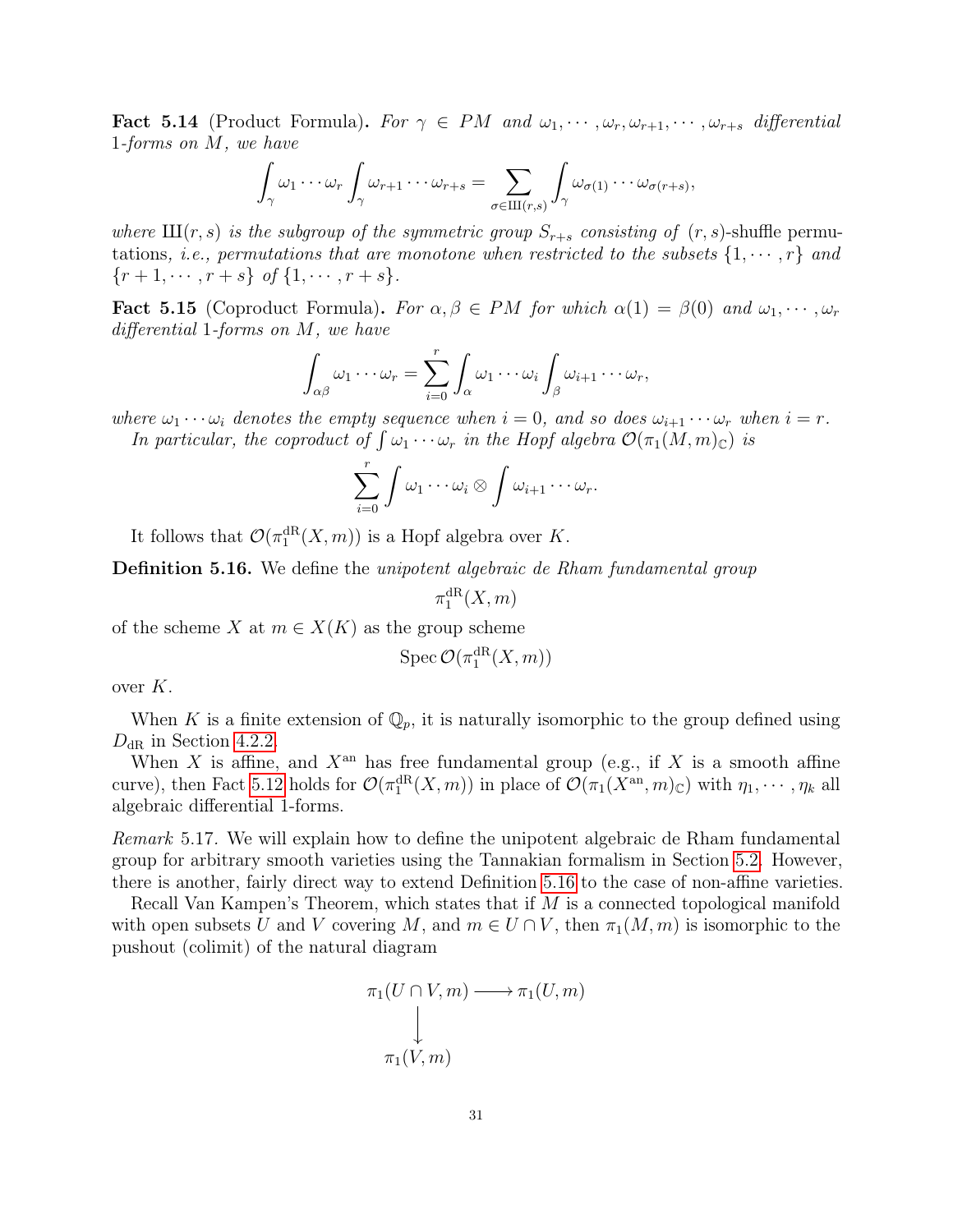The unipotent completion functor is a left adjoint by Construction [4.5,](#page-19-3) hence it commutes with colimits, and thus Van Kampen's Theorem holds for unipotent fundamental groups. If  $X$  is a general smooth variety, we may cover it by affine opens such that the pairwise intersections are affine. Then we define the algebraic de Rham fundamental group of X to be the colimit of the corresponding diagram of unipotent algebraic de Rham fundamental groups of affine open subvarieties.

<span id="page-31-0"></span>5.2. De Rham Fundamental Groups via Vector Bundles with Unipotent Connection. There is a more elegant yet more abstract definition of  $\pi_1^{\text{dR}}(X)$  as the Tannakian fundamental group of the category of algebraic vector bundles with unipotent algebraic connection. To explain the definition, we first review the classical relationship between fundamental groups and vector bundles with connection, known as the Riemann-Hilbert correspondence.

For this we recall the definition of a connection, analogously in three contexts. Let  $(M, \mathcal{O}_M)$ be a ringed space that is either

- (1) A smooth manifold M equipped with its sheaf  $\mathcal{O}_M$  of  $C^{\infty}$  functions.
- (2) A complex manifold M equipped with its sheaf  $\mathcal{O}_M$  of holomorphic functions.
- (3) A smooth variety M over a field equipped with its sheaf  $\mathcal{O}_M$  of algebraic functions.

In each case, we let  $\Omega^i_M$  refer to the sheaf of  $C^{\infty}$  (resp. holomorphic, algebraic) differential *i*-forms, and we let  $d: \mathcal{O}_M \to \Omega^1_M$  be the canonical derivation.

**Definition 5.18.** If E is a sheaf of modules over  $\mathcal{O}_M$ , then a connection  $\nabla$  on E is a map  $\nabla\colon E\to E\otimes\Omega^1_M$ 

of sheaves of abelian groups satisfying the Leibniz rule

$$
\nabla(f s) = f \nabla(s) + \nabla(s) \otimes df
$$

for all  $f \in \mathcal{O}_M(U)$  and  $s \in E(U)$  and open sets  $U \subseteq M$ .

We will focus mainly on the case when  $E$  is locally free, i.e., a vector bundle. We let  $r$ denote the rank of  $E$  as a vector bundle.

<span id="page-31-1"></span>5.2.1. Differential Equations as Connections on Vector Bundles. Locally, such a  $\nabla$  is given by a differential operator, and the condition  $\nabla(s) = 0$  is a system of linear ordinary differential equations (ODEs. More specifically, let  $U$  be an open subset, and choose an isomorphism (trivialization)

$$
E\big|_U \cong \mathcal{O}_M^r\big|_U,
$$

so that any  $s \in E(U)$  may be written as

$$
(f_1, \cdots, f_r) = \sum_{i=1}^r f_i s_i
$$

for  $f_i \in \mathcal{O}_M(U)$ , where  $s_i \in E(U)$  denote the section for which  $f_i = 1$  and  $f_j = 0$  for  $j \neq i$ . For  $1 \leq i, j \leq r$ , we define  $\omega_{ij}$  by

$$
\nabla(s_j) = \sum_{i=1}^r s_i \otimes \omega_{ij}.
$$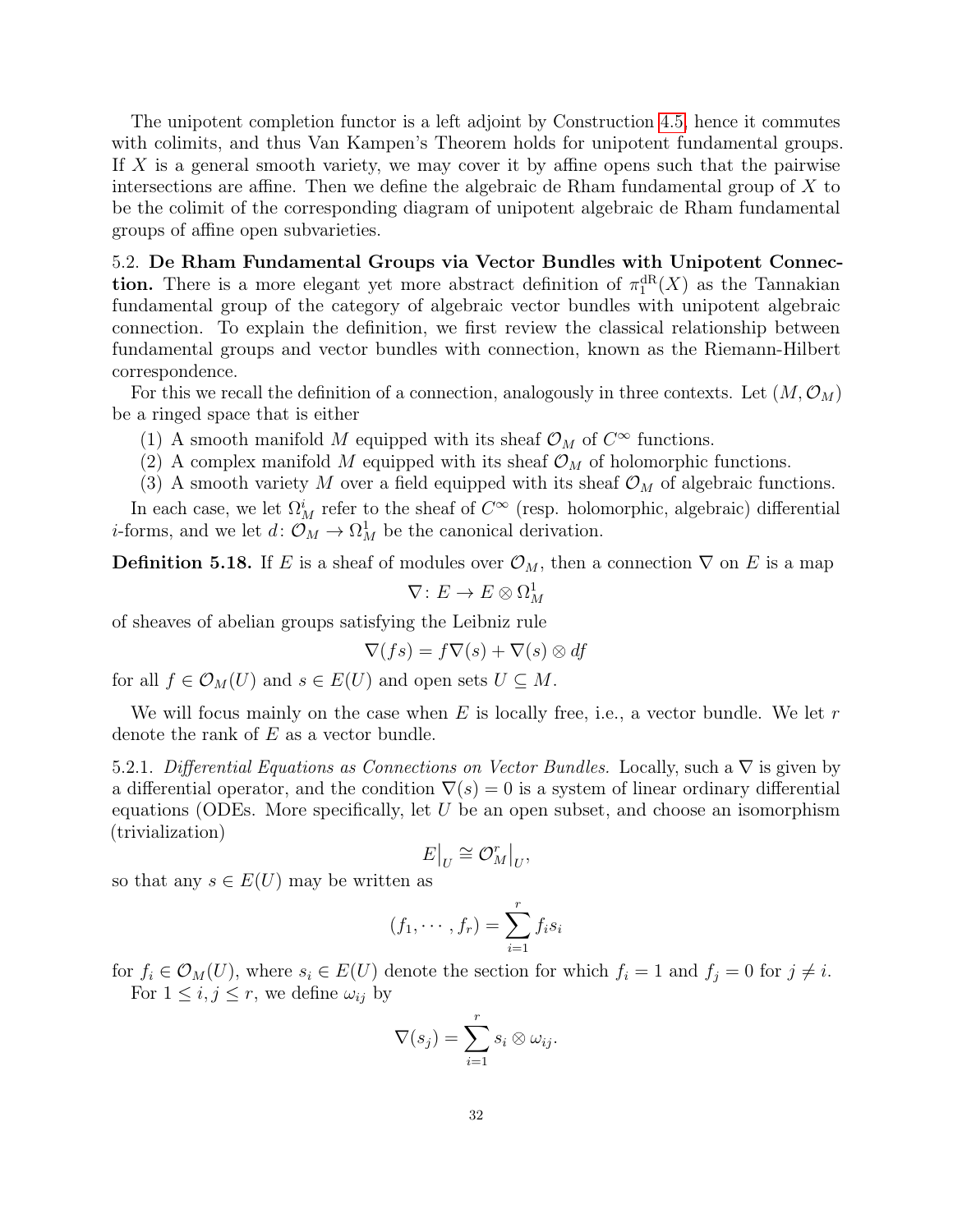The Leibniz rule implies that for a general  $s = (f_1, \dots, f_r)$ , we have

$$
\nabla(s) = \sum_{i=1}^r s_i \otimes (df_i + \sum_{j=1}^r f_j \omega_{ij}).
$$

Letting  $\Omega^{22}$  $\Omega^{22}$  $\Omega^{22}$  denote the matrix of differential 1-forms  $\{\omega_{ij}\}\,$ , we may write the previous equation in the simple form

$$
\nabla = d + \Omega.
$$

In particular, relative to a trivialization, a connection on a rank  $r$  vector bundle is the same thing as an  $r \times r$  matrix of differential 1-forms. We define

**Definition 5.19.** A section  $s \in E(U)$  is *horizontal* if  $\nabla(s) = 0$ .

The condition that s is horizontal is none other than the condition that the components  $f_1, \dots, f_r$  of s satisfy the system of linear ODEs:

$$
df_i = -\sum_{j=1}^r f_j \omega_{ij}, \qquad i = 1, \cdots, r,
$$

also written in matrix form

$$
df = -\Omega f,
$$

where f denotes the column vector associated to  $(f_1, \dots, f_r)$ .

We will explain the differential equation and thus vector bundle with connection associated with an iterated integral in Section [5.3.](#page-36-0) We will now discuss some abstract properties of connections and their relationship to fundamental groups. The reader who is not already familiar with connections may prefer to skip to Section [5.3](#page-36-0) to gain intuition from some concrete examples of connections.

5.2.2. Category of Vector Bundles with Flat Connection.

**Definition 5.20.** Let  $(E, \nabla)$  be a vector bundle with connection. Then we define the curvature of  $\nabla$ 

$$
\nabla^2 \in \text{End}(E) \otimes \Omega^2_M
$$

as follows. We choose an open set U and a trivialization of E on U. Then in the notation of Section [5.2.1,](#page-31-1) we set

$$
\nabla^2\big|_U := d\Omega + \Omega \wedge \Omega,
$$

where  $d\Omega$  denotes componentwise exterior differentiation, and  $\Omega \wedge \Omega$  is defined as a matrix multiplication using the wedge product.

Then  $\nabla^2$  well-defined (i.e., independent of trivialization), a fact whose proof we will not discuss.

Our only reason for introducing the notion of curvature is the following definition:

**Definition 5.21.** A connection  $(E, \nabla)$  is *flat* (also called *integrable*) if  $\nabla^2 = 0$ .

The collection of all vector bundles with flat connection forms an abelian tensor category:

<span id="page-32-0"></span><sup>&</sup>lt;sup>22</sup>Many texts denote the matrix by  $\Gamma$  and refer to its entries as *Christoffel symbols*.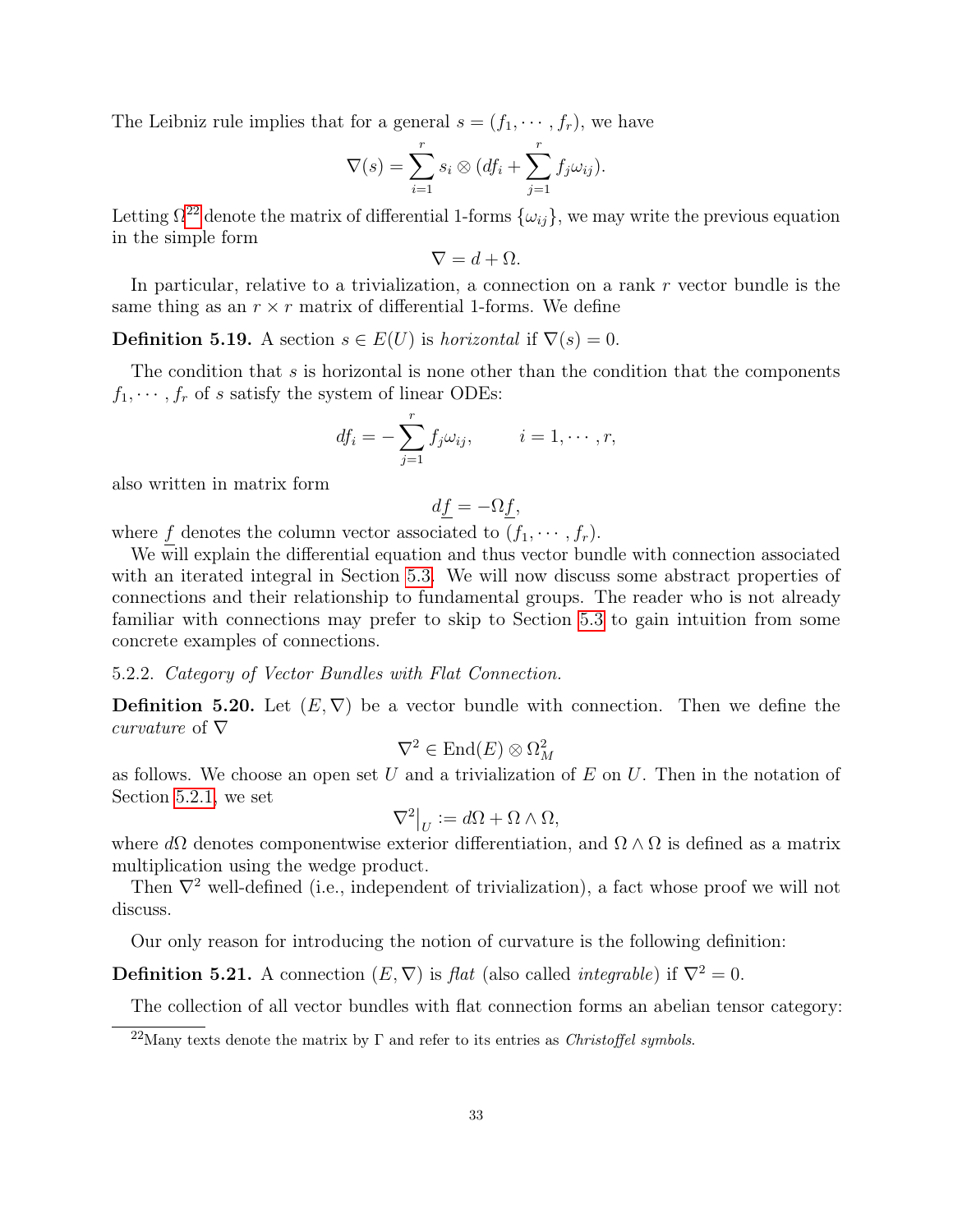Definition 5.22. The category

#### $Conn(M)$

of vector bundles with flat connection on  $M$  has objects vector bundles equipped with a flat connection and morphisms maps of vector bundles that intertwine the two connections.

If  $(E_1, \nabla_1)$  and  $(E_2, \nabla_2)$  are vector bundles with flat connection, we define the tensor product connection on  $E_1 \otimes E_2$  to be the connection  $\nabla$  defined by

$$
\nabla(s_1 \otimes s_2) = \nabla_1(s_1) \otimes s_2 + s_1 \otimes \nabla_2(s_2)
$$

for  $U \subseteq M$  open,  $s_1 \in E_1(U)$ , and  $s_2 \in E_2(U)$ .

The unit object for this tensor product is given by the trivial rank 1 vector bundle  $\mathcal{O}_M$ equipped with the trivial connection  $\nabla = d : \mathcal{O}_M \to \Omega^1_M$ .

5.2.3. Connections and Fundamental Groups. Let M be a connected smooth or complex manifold and  $m \in M$ . Then the classical Riemann-Hilbert correspondence gives a one-to-one correspondence between vector bundles with flat connection on  $M$  and representations of the fundamental group. To do this, we need to define an action of  $\pi_1(M,m)$  on the fibers of a vector bundle with flat connection:

<span id="page-33-0"></span>Construction 5.23. Let  $(E, \nabla)$  be a vector bundle with flat connection on a pointed smooth (resp. complex) manifold  $(M, m)$ . Let  $\gamma: [0, 1] \to M$  be a loop based at m. We define the *parallel transport* endomorphism of  $E_m$  defined by  $\gamma$  as follows.

Let  $v \in E_m$ . Then we choose a section s of E along  $\gamma$  such that  $s(0) = v$ , and  $\nabla(s) = 0$ . A section along  $\gamma$  refers to a map s:  $[0, 1] \to E$  whose composition with the projection  $E \to M$ is  $\gamma$ , and the condition  $\nabla(s) = 0$  means that locally on [0, 1], we can write s as the restriction of a horizontal section on some open of  $M$ . The existence and uniqueness of such an s follows from the existence and uniqueness theorems for solutions to systems of linear ODEs (resp. holomorphic systems of linear ODEs).

Then we define  $\gamma(v)$  to be  $s(v)$ . The uniqueness ensures that this is well-defined relative to  $\gamma$ .

<span id="page-33-1"></span>Fact 5.24. The parallel transport of Construction [5.23](#page-33-0) depends only on the homotopy class of  $\gamma$  relative to its endpoints iff the connection  $\nabla$  is flat. In thise case, we call parallel transport the monodromy action, and it defines a group action of  $\pi_1(M,m)$  on  $E_m$ .

The Riemann-Hilbert correspondence then states:

**Theorem 5.25.** Let  $(M, m)$  be a connected pointed smooth or complex manifold. There is an equivalence of categories between

 $Conn(M)$ 

and the category

 $\mathbf{Rep}_{\mathbb{C}}(\pi_1(M,m))$ 

of C-linear representations of  $\pi_1(M,m)$ , sending  $(E,\nabla)$  to the fiber  $E_m$  with action given by Fact [5.24.](#page-33-1)

Remark 5.26. There is an intermediate notion of local system, which allows us to define a functor in the other direction and to prove this correspondence. If  $R$  is a field, then an  $R$ -linear local system is a sheaf of finite-dimensional  $R$ -vector spaces locally isomorphic to a constant sheaf of the form  $\underline{R}^r$ . Then the theory of covering spaces for fundamental groups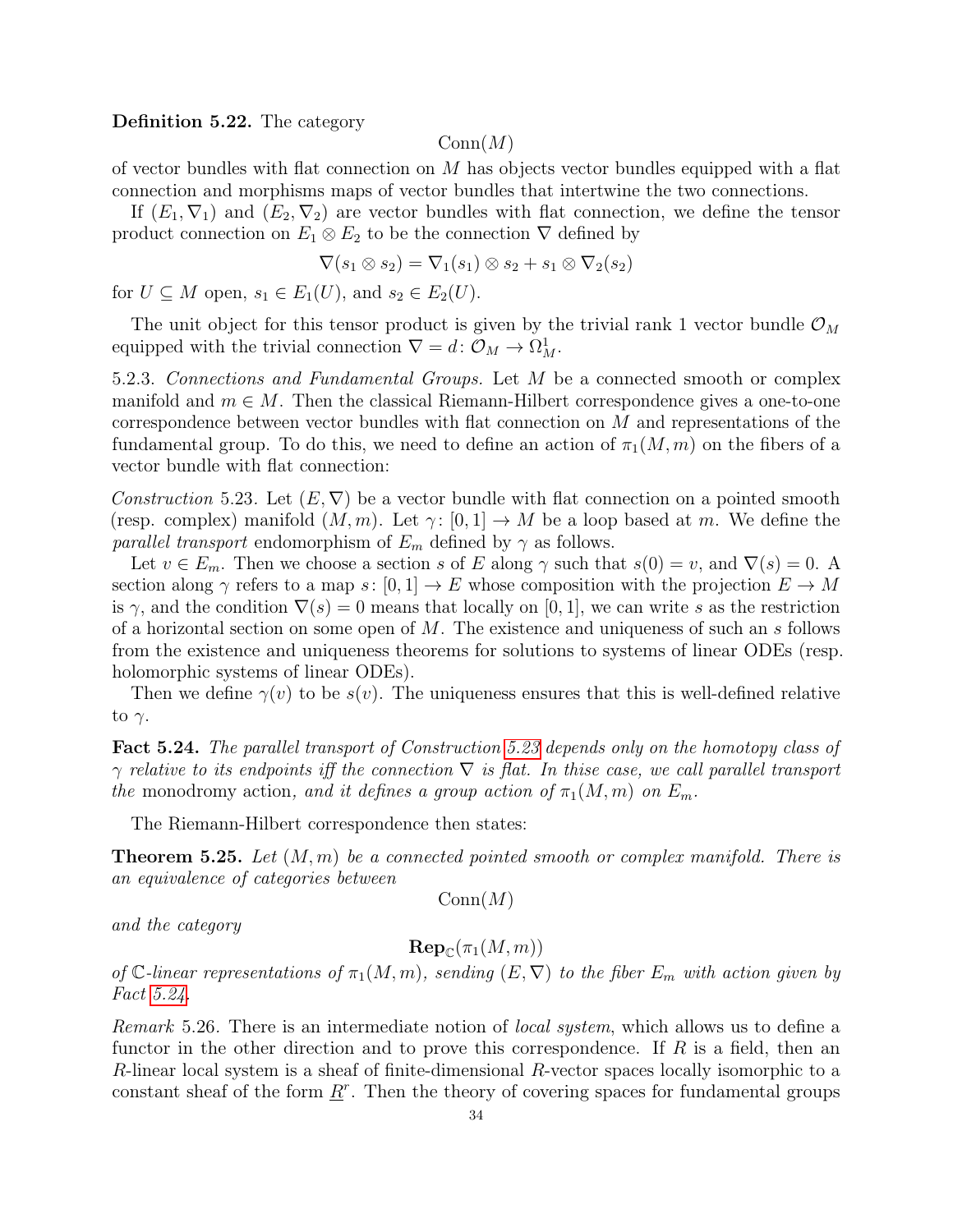allows one to show that on a connected pointed manifold  $(M, m)$ , the correspondence sending a local system  $\mathcal F$  to  $\mathcal F_m$  is an equivalence of categories between R-linear local systems and R-linear representations of  $\pi_1(M,m)$ .

If F is a C-linear local system, then  $\mathcal{F} \otimes_{\mathbb{C}} \mathcal{O}_M$  has the structure of a locally free sheaf of modules (hence vector bundle), and there is a natural connection on it defined by declaring all sections of F to be horizontal. In the other direction, if  $(E, \nabla)$  is a flat connection on a vector bundle, then ker  $\nabla^{23}$  $\nabla^{23}$  $\nabla^{23}$  is a C-linear local system.

Remark 5.27. If M is a smooth (real) manifold, there is an  $\mathbb{R}$ -linear version of connections and Riemann-Hilbert. However, we are interested eventually in algebraic varieties, so we focus on the complex version.

Remark 5.28. In case M is not connected, or one does not wish to choose a basepoint, there is a version using the fundamental groupoid of M in place of  $\pi_1(M, m)$ .

Because we deal with unipotent fundamental groups, we restrict to the category

 $\mathrm{Un}(M)$ 

of unipotent objects (c.f. Definition [4.4\)](#page-19-4) of  $Conn(M)$ . Then for a smooth or complex manifold M, Riemann-Hilbert induces an equivalence of categories

$$
\mathrm{Un}(M) \cong \mathbf{Rep}_{\mathbb{C}}^{\mathrm{alg}}(\pi_1(M,m)_{\mathbb{C}}).
$$

5.2.4. Algebraic Vector Bundles and the de Rham Fundamental Group. Suppose first that X is a proper smooth algebraic variety over a field  $K \subseteq \mathbb{C}$ . Then every algebraic vector bundle with algebraic connection  $(E, \nabla)$  gives rise to a corresponding holomorphic vector bundle with holomorphic connection on the complex manifold  $X_{\mathbb{C}}^{an}$  associated to the algebraic variety  $X_{\mathbb{C}}$ . The GAGA principle of Serre implies that this is an equivalence:

<span id="page-34-1"></span>**Fact 5.29.** For a smooth proper algebraic variety X, the functor from  $\text{Conn}(X_{\mathbb{C}})$  to  $\text{Conn}(X^{\text{an}})$ sending an algebraic vector bundle with flat connection on  $X_{\mathbb{C}}$  to the corresponding holomorphic object on  $X^{\text{an}}$  is an equivalence of categories.

Remark 5.30. This equivalence clearly respects the tensor category structures and thus extends to an equivalence between  $\text{Un}(X_{\mathbb{C}})$  and  $\text{Un}(X^{\text{an}})$ 

Suppose  $X$  is a smooth but not necessarily proper algebraic variety. Then one cannot directly apply GAGA, and the functor of Fact [5.29](#page-34-1) is no longer an equivalence in general. Nonetheless, via the notion of regular singularities ([\[Del70,](#page-41-19) Définition 4.5]), Deligne shows that it is an equivalence for the subcategory  $\text{Un}(X)$ :<sup>[24](#page-34-2)</sup>

**Fact 5.31.** For a smooth algebraic variety X, the functor from  $\text{Un}(X_{\mathbb{C}})$  to  $\text{Un}(X^{\text{an}})$  is an equivalence of categories.

If we remember that  $X$  is defined over  $K$ , we may consider algebraic vector bundles with flat connection on X instead of on  $X_{\mathbb{C}}$ . We denote the category of such objects by  $\text{Conn}(X)$ , and the subcategory of unipotent objects by  $\text{Un}(X)$ .

<span id="page-34-2"></span><span id="page-34-0"></span><sup>23</sup>We take the kernel in the category of sheaves of abelian groups.

<sup>&</sup>lt;sup>24</sup>More precisely, he shows it is an equivalence on the subcategory of  $Conn(X)$  of those connections with regular singularities ([\[Del70,](#page-41-19) Théorème 5.9]) and then shows that  $Un(X)$  is contained within this subcategory ([\[Del89,](#page-41-20) 10.25]).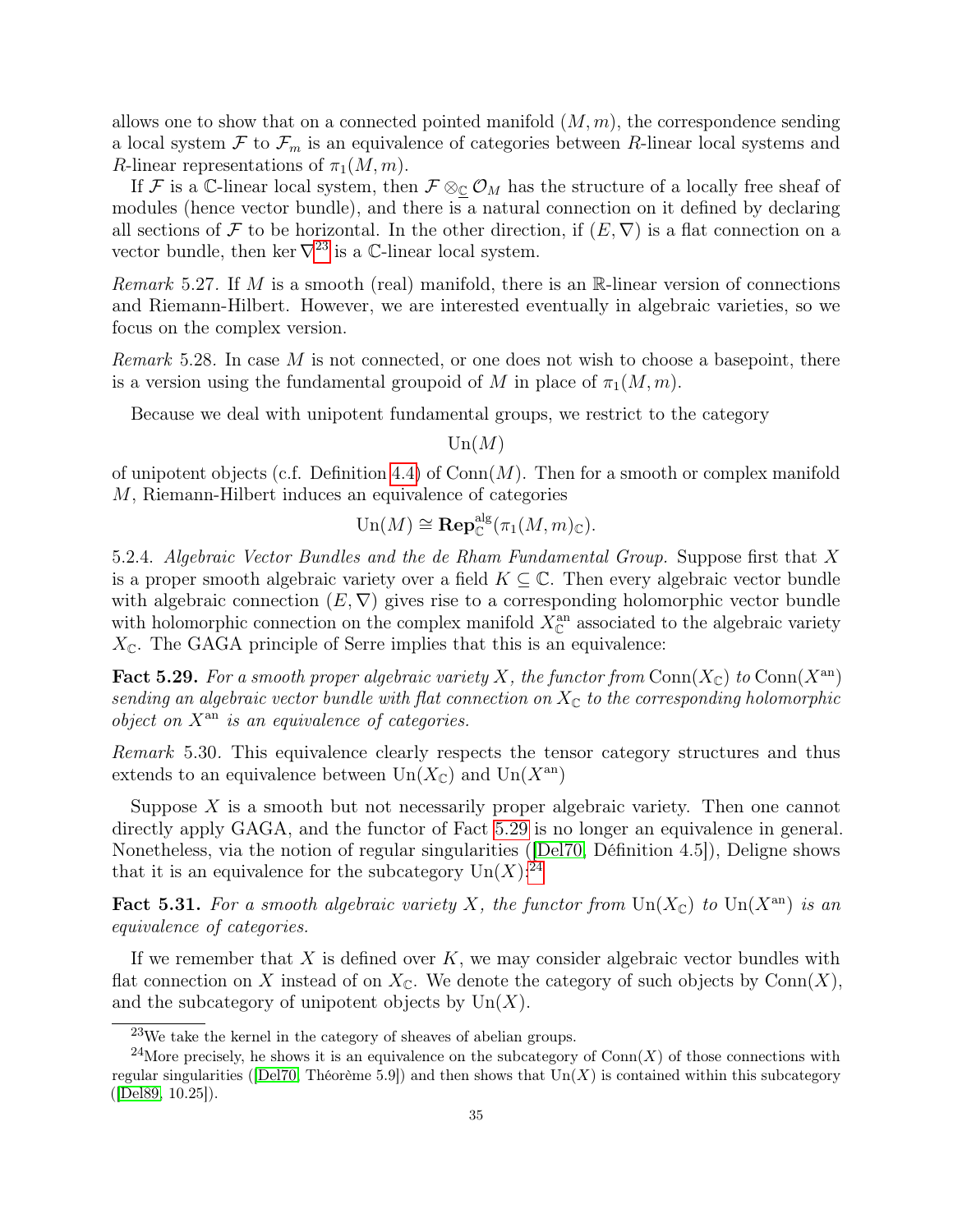Let us assume that  $X(K)$  is nonempty and fix  $x \in X(K)$ . Then  $\text{Un}(X)$  is a neutral Tannakian category, with fiber functor given by the stalk at  $x$ .

<span id="page-35-5"></span>**Definition 5.32.** We define  $\pi_1^{\text{dR}}(X, x)$  as the Tannakian fundamental group of the category  $Un(X)$  with fiber functor at x; i.e., it is the unique pro-unipotent group for which there is an equivalence of categories respecting the tensor product

<span id="page-35-0"></span>
$$
\mathrm{Un}(X) \cong \mathrm{\mathbf{Rep}}^\mathrm{alg}_K(\pi_1^\mathrm{dR}(X,x))
$$

and intertwining the fiber functor  $(E, \nabla) \mapsto E_x$  with the forgetful functor  $\mathbf{Rep}_K^{\text{alg}}(\pi_1^{\text{dR}}(X, x)) \to$  $Vect_K$ .

The Riemann-Hilbert correspondence gives a comparison isomorphism

(5) 
$$
\pi_1^{\mathrm{dR}}(X,x) \otimes_K \mathbb{C} = \pi_1^{\mathrm{dR}}(X_{\mathbb{C}},x) \cong \pi_1(X^{\mathrm{an}},x)_{\mathbb{C}}.
$$

There is a natural isomorphism between the algebraic de Rham fundamental group of Section [5.2](#page-31-0) and that of Section [5.1](#page-27-0) compatible with [\(5\)](#page-35-0),

<span id="page-35-4"></span>5.2.5. Deligne's Canonical Extension. While we have explained everything about connections necessary for defining the algebraic de Rham fundamental group, there is another topic worth mentioning. It is the notion of Deligne's *canonical extension* of a vector bundle with connection from a noncompact smooth algebraic variety to a compactification.

We let X denote an algebraic curve over a field  $K$  of characteristic 0,  $X$  the unique smooth compactification of X, and  $Y = \overline{X} \setminus X$ . The following is [\[Del70,](#page-41-19) Proposition 5.2]:

<span id="page-35-2"></span>Fact 5.33. Given  $(E, \nabla) \in \text{Un}(X)$ , there is a unique extension of  $(E, \nabla)$  to a vector bundle  $\overline{E}$  and a meromorphic connection  $\overline{\nabla}$  on  $\overline{E}$  such that for each point  $y \in Y$ 

- (1) There is a trivialization of  $\overline{E}$  in a neighborhood of y on which the matrix  $\Omega$  consists of differential forms with at most simple poles at y
- (2) If we take the residues of  $\Omega$  componentwise, then the resulting matrix is nilpotent

Then  $(\overline{E}, \overline{\nabla})$  is known as the canonical extension<sup>[25](#page-35-1)</sup> of  $(E, \nabla)$ .

Remark 5.34. The two conditions in Fact [5.33](#page-35-2) amount to the statement that  $(\overline{E}, \overline{\nabla})$  is a unipotent object of the category of vector bundles with meromorphic connection on  $\overline{X}$ .

There's a very important point about Fact [5.33](#page-35-2) that bears repeating:

The vector bundle  $\overline{E}$  depends not only on E but also on  $\nabla$ .

That is, we could have two different connections  $\nabla_1$  and  $\nabla_2$  on the same vector bundle E, for which the corresponding extensions are not isomorphic even as vector bundles.

One reason we care about the canonical extension is that it interacts nicely with the Hodge filtration. To explain the relationship, let  $\mathrm{Un}^\mathrm{vect}(\overline{X})$  denote the category of unipotent algebraic vector bundles on  $\overline{X}$ . By a unipotent algebraic vector bundle, we mean a unipotent object in the abelian tensor category of coherent sheaves on X.

While the category of all vector bundles on a positive-dimensional scheme is not an abelian category,<sup>[26](#page-35-3)</sup> the category  $Un<sup>vect</sup>$  of a proper scheme is an abelian and in fact Tannakian

<span id="page-35-3"></span><span id="page-35-1"></span> $25$ prolongement canonique in French

 $^{26}$ And the category of coherent sheaves, while an abelian tensor category, is not *rigid*, so it is not a Tannakian category.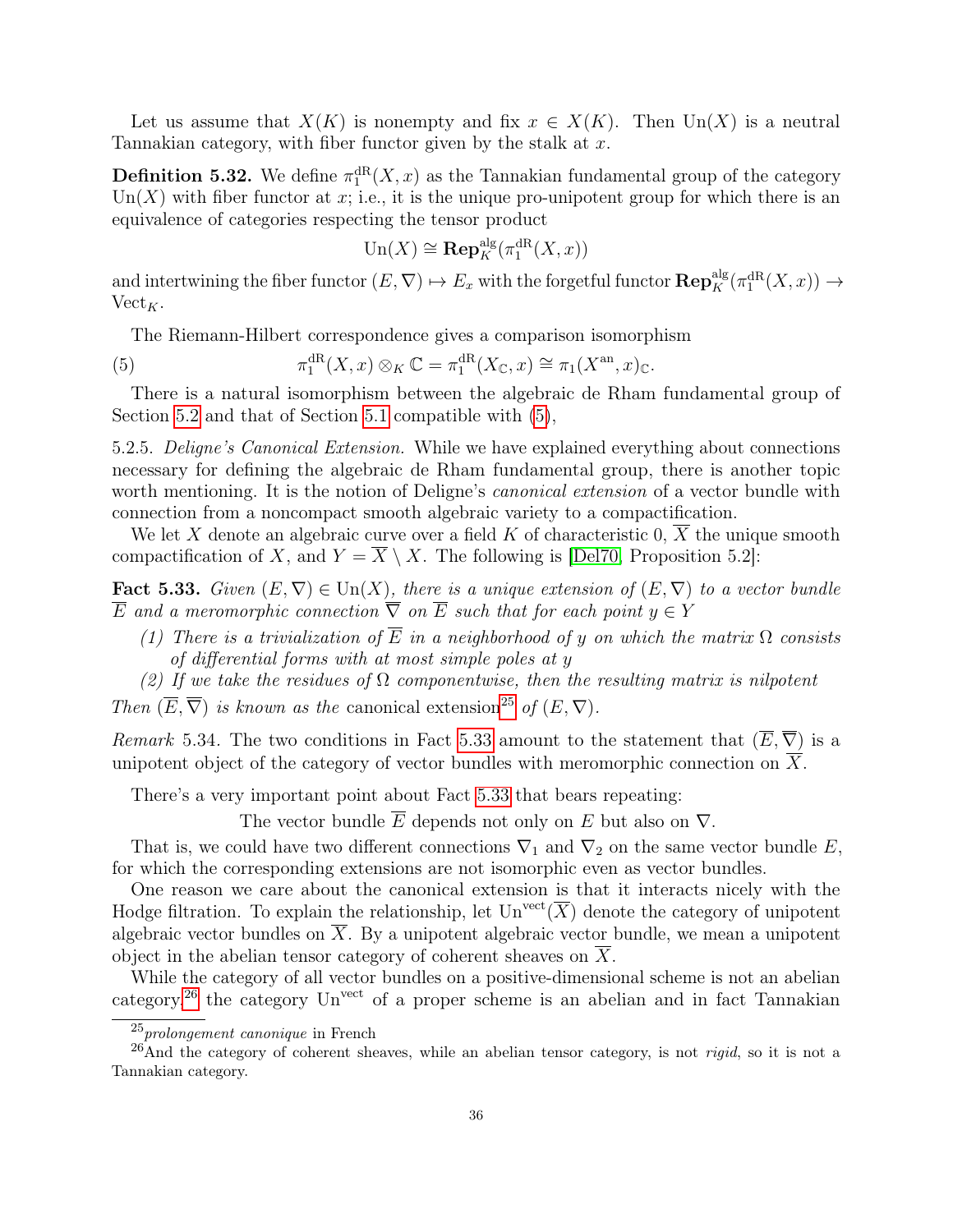category. This is due to the fact that every morphism between trivial vector bundles on a proper scheme is constant.

Deligne's canonical extension thus provides a canonical extension functor:

$$
\operatorname{Un}(X) \to \operatorname{Un}^{\operatorname{vect}}(\overline{X}).
$$

We have the following fact:

Fact 5.35. There is an equivalence

(6) 
$$
\operatorname{Un}^{\text{vect}}(\overline{X}) \cong \operatorname{Rep}_K^{\text{alg}}(F^0 \pi_1^{\text{dR}}(X, x))
$$

for which the canonical extension functor is induced by restriction along the inclusion

<span id="page-36-1"></span>
$$
F^0 \pi_1^{\mathrm{dR}}(X, x) \hookrightarrow \pi_1^{\mathrm{dR}}(X, x).
$$

Remark 5.36. The LHS of the equivalence [\(6\)](#page-36-1) depends only on  $\overline{X}$  and not on X. This shows that  $F^0 \pi_1^{\text{dR}}(X) = F^0 \pi_1^{\text{dR}}(\overline{X}).$ 

Remark 5.37. We will give a nice description of this functor at the end of Section [5.3.1](#page-36-2) when  $(E, \nabla)$  is the rank 2 connection associated to a closed differential 1-form.

<span id="page-36-0"></span>5.3. Iterated Integrals and Vector Bundles with Connection. We now explain how to combine the approaches of Sections [5.1](#page-27-0) and [5.2.](#page-31-0)

<span id="page-36-2"></span>5.3.1. Unipotent Connections for Ordinary Line Integrals. We first explain how to think of an ordinary (abelian) line integral in terms of a vector bundle with connection. Let  $\omega$  be a 1-form on M, and let  $\gamma$  be a path on M from x to y. Then evaluating  $\int_{\gamma} \omega$  is the same solving the differential equation

$$
df = \omega
$$

along the path  $\gamma$  subject to the initial condition  $f(x) = 0$ .

One problem with this differential equation is that it is not homogeneous linear. In other words, the set of solutions do not form a vector space. The solution to this problem is to consider the system of equations

$$
df - \omega g = 0
$$

$$
dg = 0.
$$

The condition  $dg = 0$  ensures that g is constant. If we include the initial condition  $(f(x), g(x)) = (0, 1)$ , then  $f(y)$  indeed equals  $\int_{\gamma} \omega$ .

The differential equation above may be rephrased in the matrix form

$$
dv = \begin{pmatrix} 0 & \omega \\ 0 & 0 \end{pmatrix} v,
$$

where v is the column vector  $\begin{pmatrix} f \\ g \end{pmatrix}$ g  $\setminus$ . In other words, the solutions to this differential equation are horizontal sections of the connection  $\nabla_{\omega}$  on  $E_{\omega} := \mathcal{O}_M^2$  given by

$$
\Omega_{\omega} := -\begin{pmatrix} 0 & \omega \\ 0 & 0 \end{pmatrix}.
$$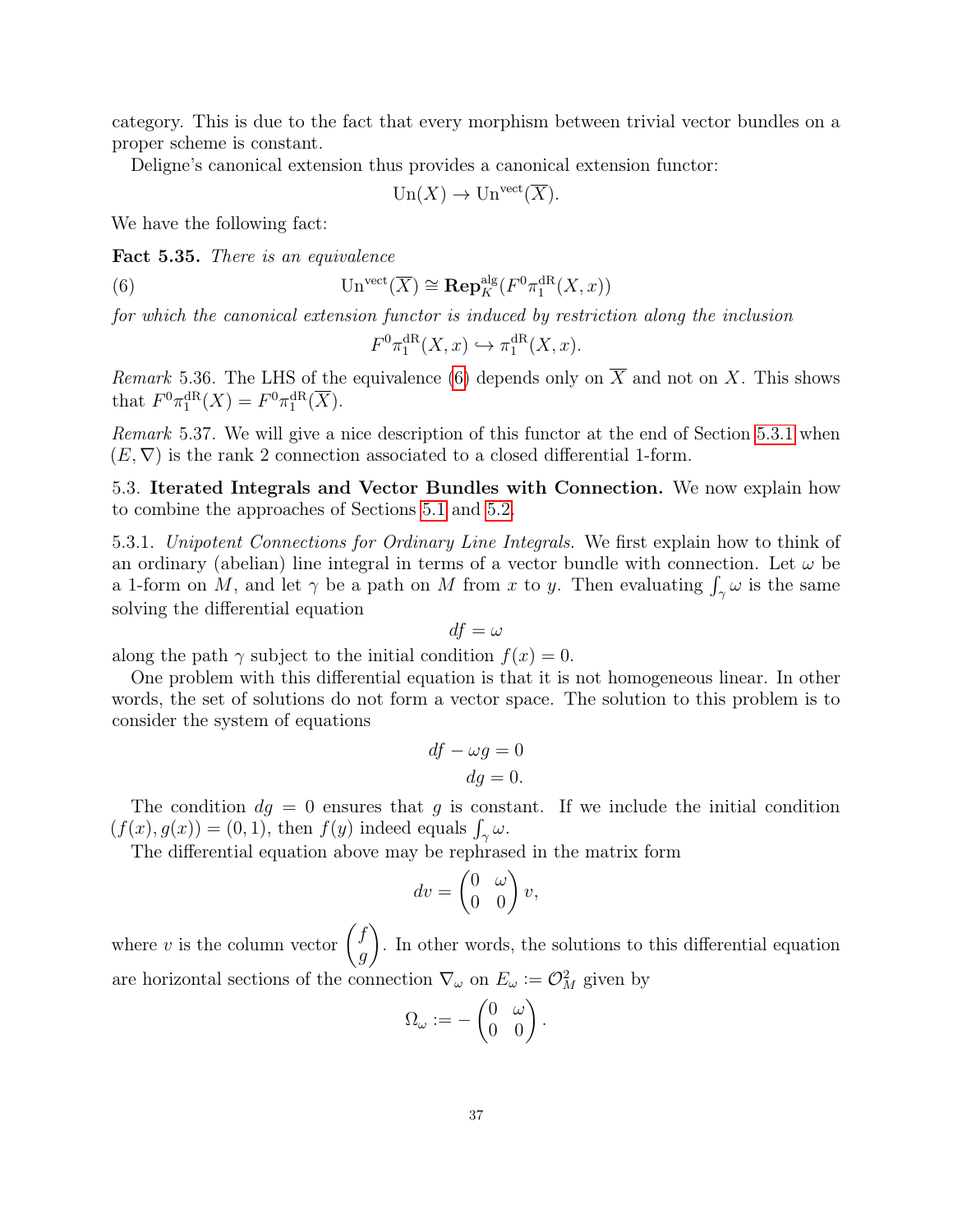The parallel transport is given by the matrix

$$
A_{\omega}(\gamma) := \begin{pmatrix} 1 & \int_{\gamma} \omega \\ 0 & 1 \end{pmatrix}.
$$

This matrix is a unipotent matrix, corresponding to the fact that  $\nabla_{\omega}$  is a unipotent connection, corresponding to a unipotent representation of the fundamental group. The matrix  $\Omega_{\omega}$  is not unipotent but rather nilpotent; the reason is that the Lie algebra of the group of unipotent matrices is the set of nilpotent matrices.

The curvature of this connection (relative to the given trivialization) is simply the matrix

$$
\begin{pmatrix} 0 & d\omega \\ 0 & 0 \end{pmatrix}.
$$

In other words,  $\nabla_{\omega}$  is flat iff  $\omega$  is closed.

Since it is well-known that  $\int_{\gamma} \omega$  depends only on the homotopy class of  $\gamma$  relative to its endpoints iff  $\omega$  is closed, this provides a simple proof in this case of the claim in Fact [5.24](#page-33-1) that the parallel transport depends only on the homotopy class of  $\gamma^{27}$  $\gamma^{27}$  $\gamma^{27}$  iff the connection is flat.

Let us see what happens in the context and notation of Section [5.2.5.](#page-35-4) In this case, algebraic de Rham cohomology  $H^1_{\text{dR}}(X)$  is computed as the hypercohomology

$$
\mathbb{H}^1(X,\Omega^{\bullet}_{\overline{X}}(\log Y))
$$

of the de Rham complex with logarithmic singularities on  $T$ . The first term of this complex is simply  $\mathcal{O}_{\overline{X}}$ . One consequence of this is that there is a map  $H^1_{\text{dR}}(X) \to H^1(\overline{X}, \mathcal{O}_{\overline{X}})$  coming from the Hodge-to-de Rham spectral sequence. The map is related to the canonical extension functor of Section [5.2.5](#page-35-4) as follows. Let  $\overline{E}_{\omega} \in \mathrm{Un}^{\mathrm{vect}}(\overline{X})$  denote the canonical extension of  $(E_{\omega}, \nabla_{\omega})$ . Then  $\overline{E}_{\omega}$  is an extension

$$
0 \to \mathcal{O}_{\overline{X}} \to \overline{E}_{\omega} \to \mathcal{O}_{\overline{X}} \to 0.
$$

This extension represents a class in

$$
\text{Ext}^1_{\text{Coh}(\overline{X})}(\mathcal{O}_{\overline{X}}, \mathcal{O}_{\overline{X}}) = H^1(\overline{X}, \mathcal{O}_{\overline{X}}).
$$

Then this class is precisely the image in  $H^1(\overline{X}, \mathcal{O}_{\overline{X}})$  of the cohomology class represented by ω.

<span id="page-37-1"></span>5.3.2. Unipotent Connections for Iterated Integrals. Let  $\underline{\omega} = \omega_1, \omega_2, \cdots, \omega_r$  be a sequence of differential forms on M and  $\gamma$  a path from x to y. The procedure for iterated integration described in Remark [5.3](#page-27-2) amounts to solving the following system of differential equations

$$
df_0 = 0
$$
  

$$
df_i - \omega_i = 0
$$
  

$$
i = 1, \cdots, r
$$

along with the initial conditions  $f_0(x) = 1$  and  $f_i(x) = 0$  for  $i \ge 1$ , so that

$$
f_r(y) = \int_{\gamma} \omega_1 \cdots \omega_r.
$$

<span id="page-37-0"></span> $^{27}\rm{From}$  now on we omit the phrase 'relative to its endpoints' as that is understood.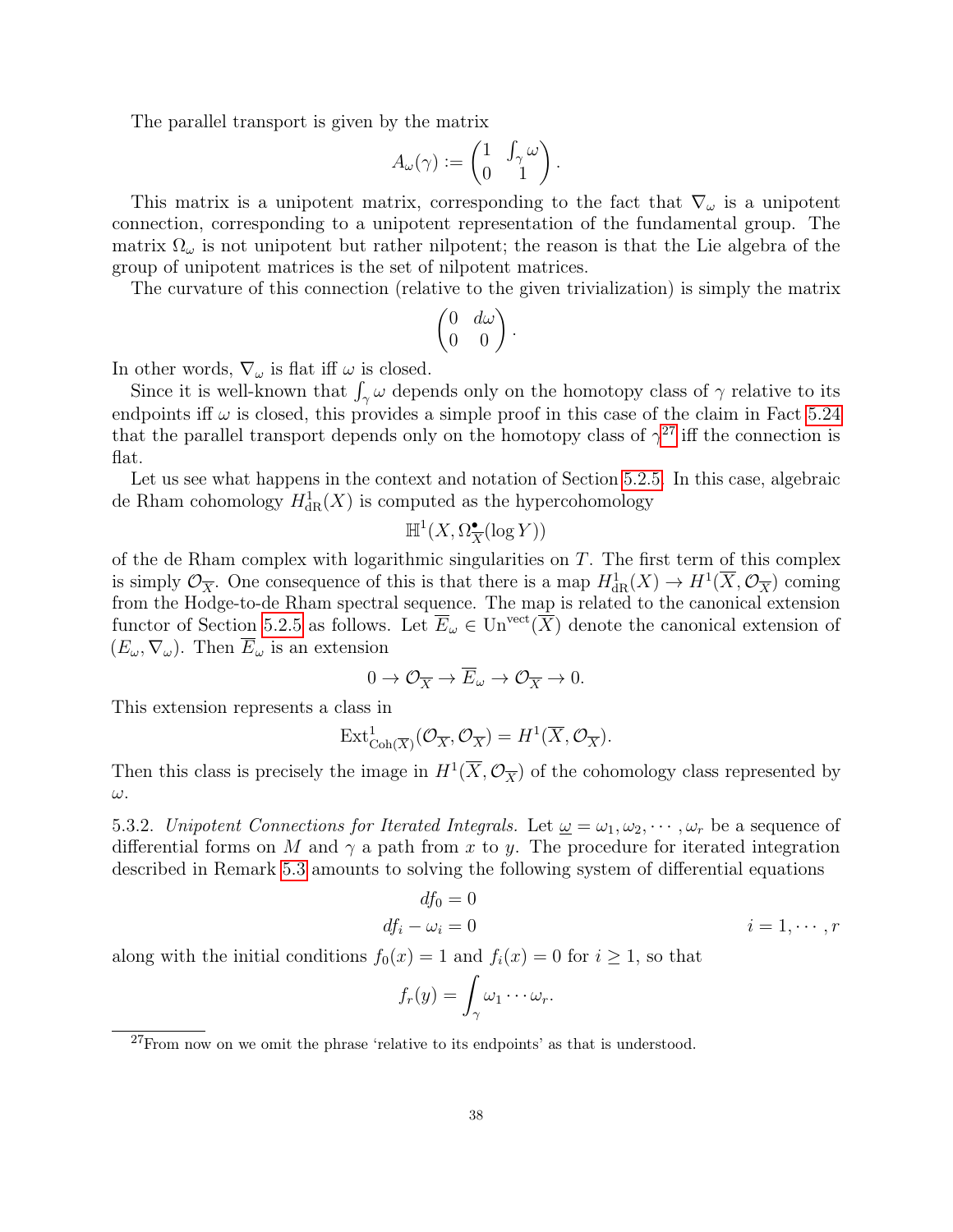Letting  $\underline{f}$  denote the column vector associated to  $(f_0, \dots, f_r)$ , we may write this equation as  $d\underline{f}=-\Omega_{\underline{\omega}}\underline{f}$ 

where

$$
\Omega_{\underline{\omega}}=-\begin{pmatrix}0&0&0&\dots&0\\ \omega_1&0&0&\dots&0\\ 0&\omega_2&0&\dots&0\\ \vdots&\ddots&\ddots&\ddots&0\\ 0&\dots&0&\omega_r&0\end{pmatrix}
$$

We refer to  $\mathcal{O}_{M}^{r+1}$  with the connection given by  $\Omega_{\underline{\omega}}$  as  $(E_{\underline{\omega}}, \nabla_{\underline{\omega}})$ . The associated parallel transport matrix along  $\gamma$  is

$$
A_{\underline{\omega}}(\gamma) := \begin{pmatrix} 1 & 0 & 0 & 0 & \dots & 0 \\ \int_{\gamma} \omega_1 & 1 & 0 & 0 & \dots & 0 \\ \int_{\gamma} \omega_1 \omega_2 & \int_{\gamma} \omega_2 & 1 & 0 & \dots & 0 \\ \int_{\gamma} \omega_1 \omega_2 \omega_3 & \int_{\gamma} \omega_2 \omega_3 & \int_{\gamma} \omega_3 & 1 & \dots & 0 \\ \vdots & \vdots & \ddots & \ddots & \ddots & 0 \\ \int_{\gamma} \omega_1 \cdots \omega_r & \int_{\gamma} \omega_2 \cdots \omega_r & \dots & \int_{\gamma} \omega_{r-1} \omega_r & \int_{\gamma} \omega_r & 1 \end{pmatrix}
$$

This expression provides a quick proof of Fact [5.15.](#page-30-0) Indeed, by the group action property of Fact [5.24,](#page-33-1)  $A_{\underline{\omega}}(\alpha\beta) = A_{\underline{\omega}}(\beta)A_{\underline{\omega}}(\alpha)$ . The lower-left entry of this product is then the RHS of Fact [5.15.](#page-30-0)

The curvature may be expressed in local coordinates as

$$
\nabla_{\underline{\omega}}^{2} = d\Omega_{\underline{\omega}} + \Omega_{\underline{\omega}} \wedge \Omega_{\underline{\omega}} \\
= -\begin{pmatrix}\n0 & 0 & 0 & 0 & \dots & 0 \\
d\omega_{1} & 0 & 0 & 0 & \dots & 0 \\
0 & d\omega_{2} & 0 & 0 & \dots & 0 \\
0 & 0 & d\omega_{3} & 0 & \dots & 0 \\
\vdots & \vdots & \ddots & \ddots & \ddots & 0 \\
0 & 0 & \dots & 0 & d\omega_{r} & 0\n\end{pmatrix} + \begin{pmatrix}\n0 & 0 & 0 & 0 & \dots & 0 \\
0 & 0 & 0 & 0 & \dots & 0 \\
\omega_{2} \wedge \omega_{1} & 0 & 0 & 0 & \dots & 0 \\
0 & \omega_{3} \wedge \omega_{2} & 0 & 0 & \dots & 0 \\
\vdots & \vdots & \ddots & \ddots & \ddots & \ddots & 0 \\
0 & 0 & \dots & 0 & d\omega_{r} & 0\n\end{pmatrix} \\
= -\begin{pmatrix}\n0 & 0 & 0 & 0 & \dots & 0 \\
d\omega_{1} & 0 & 0 & 0 & \dots & 0 \\
0 & \omega_{2} \wedge \omega_{3} & d\omega_{3} & 0 & \dots & 0 \\
\vdots & \vdots & \ddots & \ddots & \ddots & 0 \\
0 & 0 & \dots & \omega_{r-1} \wedge \omega_{r} & d\omega_{r} & 0\n\end{pmatrix}.
$$

In particular, the connection is flat iff  $d\omega_i = 0$  for  $i = 1, \dots, r$  and  $\omega_i \wedge \omega_{i+1} = 0$  for  $i = 1, \dots, r - 1$ . By Fact [5.24,](#page-33-1) this is equivalent to the iterated integral being homotopy invariant, thus proving Fact [5.4.](#page-28-0)

5.3.3. Iterated Integrals as Tannakian Matrix Coefficients. We conclude Section [5.2](#page-31-0) with an explanation of the relationship between Definition [5.16](#page-30-1) and Definition [5.32](#page-35-5)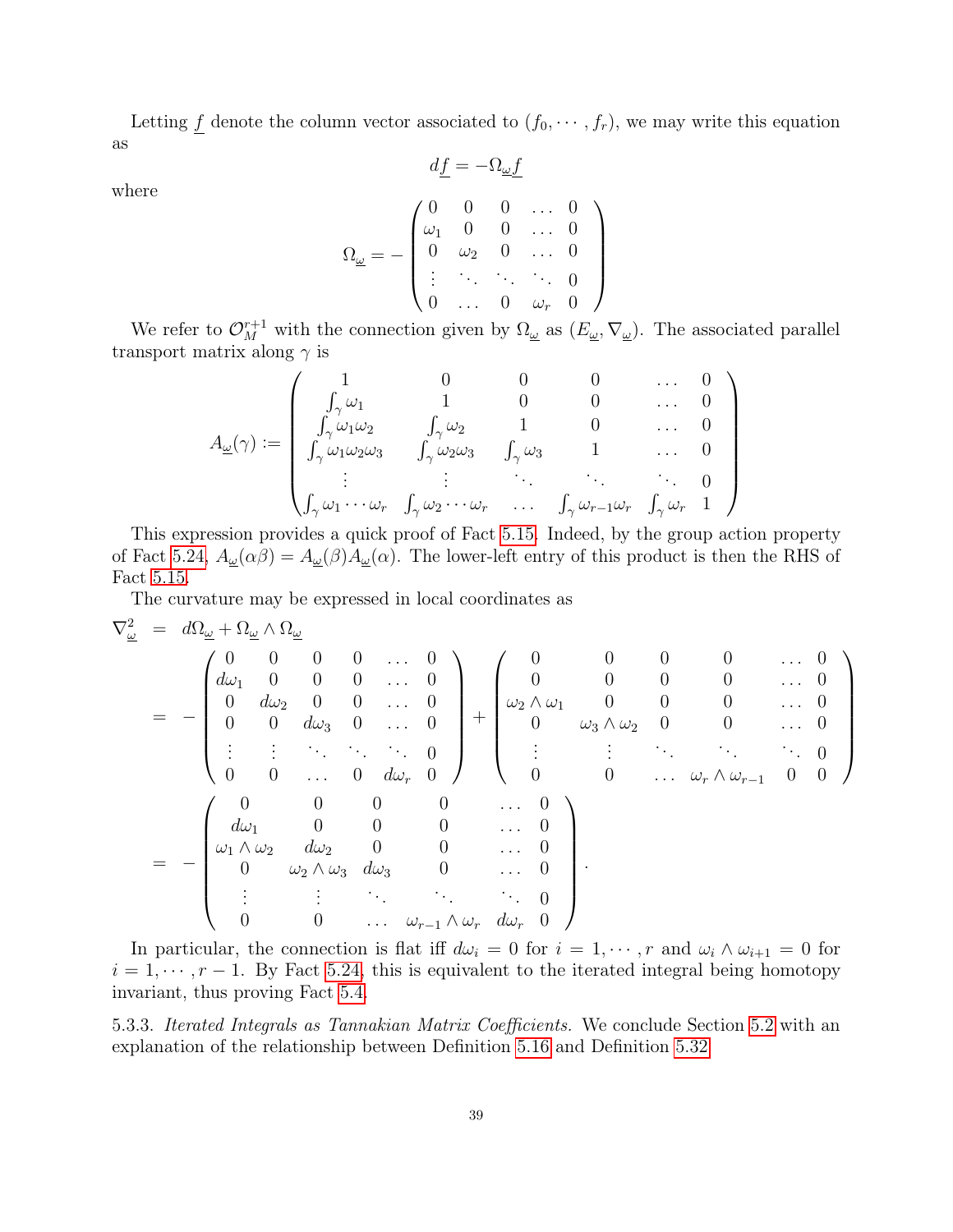More specifically, given an iterated integral  $\int \omega_1 \cdots \omega_r = \int \underline{\omega}$  on a pointed algebraic variety  $(X, x)$  over a subfield  $K \subseteq \mathbb{C}$ , we explain how to associate a regular function on  $\pi_1^{\text{dR}}(X, x)$ using Definition [5.32.](#page-35-5)

Let  $(E_{\omega}, \nabla_{\omega})$  denote the vector bundle with connection defined in Section [5.3.2.](#page-37-1) Via Definition [5.32,](#page-35-5) we may view

 $(E_{\omega}, \nabla_{\omega})$ 

as an object of the category

$$
\mathbf{Rep}^{\mathrm{alg}}_K(\pi_1^{\mathrm{dR}}(X,x))
$$

with underlying vector space

 $(E_{\omega})_x.$ 

That this representation is algebraic means (by the functor of points formalism) that for any K-algebra  $R$ , we have an action of the abstract group

$$
\pi_1^{\mathrm{dR}}(X,x)(R)
$$

on

$$
(E_{\underline{\omega}})_x \otimes_K R \cong R^{r+1},
$$

in a manner functorial in the K-algebra R.

<span id="page-39-0"></span>Let

(7) 
$$
v = (1, 0, \dots, 0) \in (E_{\underline{\omega}})_x \otimes_K R \cong (\mathcal{O}_M^{r+1})_x \otimes_K R = R^{r+1}.
$$

Notice that this v corresponds to the initial condition mentioned at the beginning of Section [5.3.2.](#page-37-1) Let  $\text{pr}_{r+1}$ :  $(E_{\underline{\omega}})_x \otimes_K R \to R$  denote projection onto the  $r + 1$ st coordinate via the isomorphism [\(7\)](#page-39-0).

For  $\gamma \in \pi_1^{\mathrm{dR}}(X, x)(R)$ , we set

$$
\int \underline{\omega}(\gamma) = \mathrm{pr}_{r+1}(\gamma(v)) \in R = \mathbb{A}^1(R)
$$

This association is functorial in the  $K$ -algebra R and thus defines a morphism

$$
\int \underline{\omega} \colon \pi_1^{\mathrm{dR}}(X, x) \to \mathbb{A}^1,
$$

i.e., an element of  $\mathcal{O}(\pi_1^{\text{dR}}(X,x)).$ 

Remark 5.38. The association of a regular function  $f$  on a Tannakian fundamental group  $G$ to an object V of the Tannakian category  $\mathcal{C}$ , and a vector v and covector c in the fiber of V, is known as a *Tannakian matrix coefficient*. In our case  $f = \int \underline{\omega}$ ,  $G = \pi_1^{\text{dR}}(X, x)$ ,  $V = (E_{\underline{\omega}}, \nabla_{\underline{\omega}})$ ,  $C = \text{Un}(X)$ ,  $v = v$ , and  $c = \text{pr}_{r+1}$ . It is thus called because it sends an element  $\gamma$  of the group G to a certain coefficient of the matrix associated to the action of  $\gamma$  on V in a basis adapted to v and c. One may read more about Tannakian matrix coefficients in [\[Bro17,](#page-41-21) §2.2].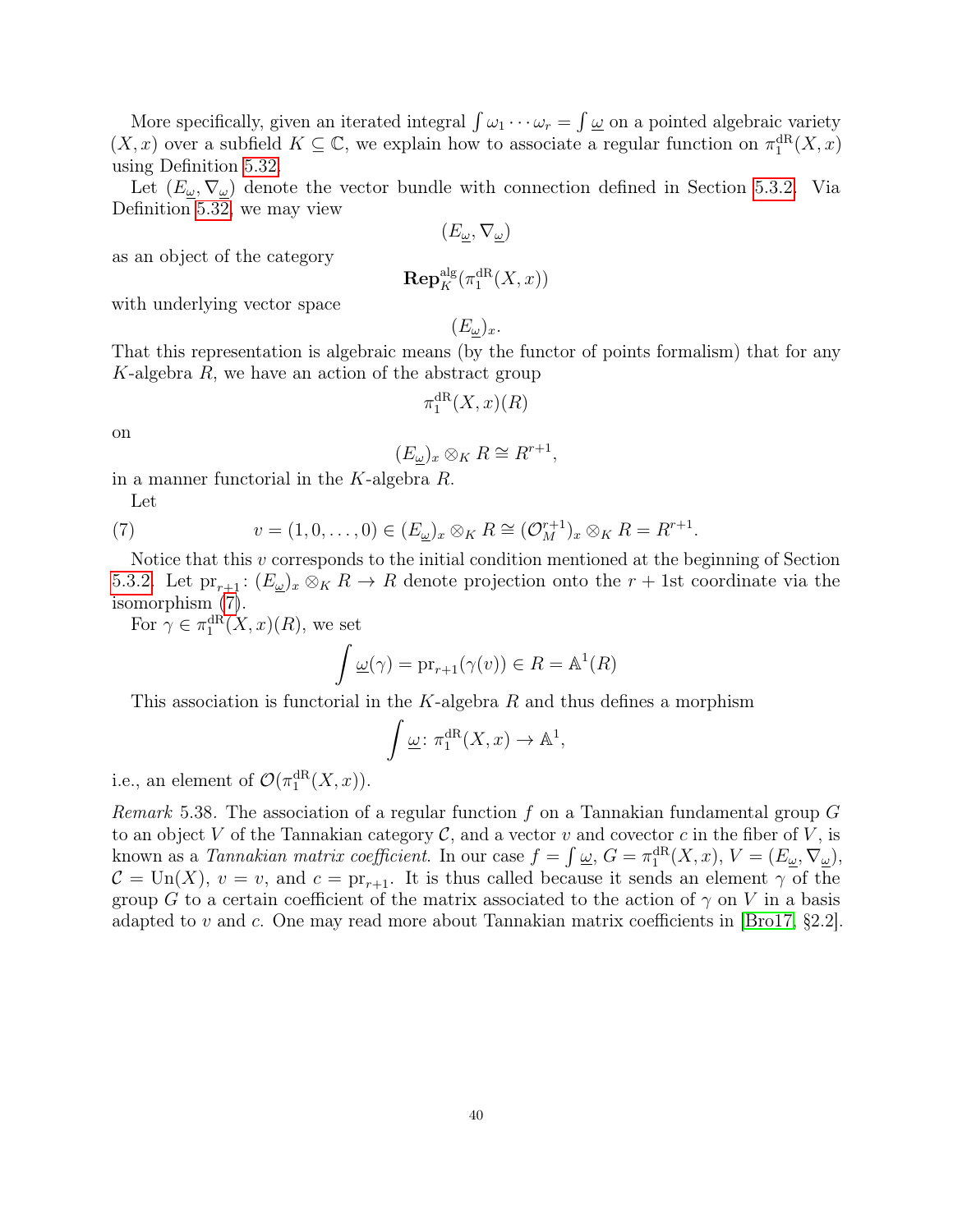<span id="page-40-0"></span>5.4. **p-adic Iterated Integrals.** We are finally ready to talk about the integration map  $\int$ in Kim's cutter. Let

$$
\underline{\omega} \in \mathcal{O}(\pi_1^{\mathrm{dR}}(X_{K_{\mathfrak{p}}},O)/F^0\pi_1^{\mathrm{dR}}(X_{K_{\mathfrak{p}}},O)).
$$

Defining the map  $\int$  amounts to associating a  $\mathbb{Q}_p$ -valued function on  $X(K_p)$  for each such  $\omega$ . This function will be the iterated Coleman integral

$$
\int_O^P \underline{\omega}.
$$

We explain how to define iterated Coleman integrals via the formalism of Besser ([\[Bes02\]](#page-41-6)). The original theory of p-adic iterated integration is due to Coleman ( $\text{[Col82]}$  $\text{[Col82]}$  $\text{[Col82]}$ ). A useful reference is [\[Bes12,](#page-41-16) §1.5].

To do this, we consider the fiber functors  $\text{Fib}_O$ ,  $\text{Fib}_P$ :  $\text{Un}(X_{K_{\mathfrak{p}}}) \to \text{Vect}_{K_{\mathfrak{p}}}$  sending  $(E, \nabla)$ to the fiber  $E_O$  (respectively,  $E_P$ ). By definition, we have

$$
\pi_1^{\mathrm{dR}}(X_{K_{\mathfrak{p}}},O)=\mathrm{Aut}^{\,\otimes}(\mathrm{Fib}_O).
$$

More generally, we may consider the torsor of paths:

$$
\pi_1^{\mathrm{dR}}(X_{K_{\mathfrak{p}}},O,P)=\mathrm{Isom}^\otimes(\mathrm{Fib}_O,\mathrm{Fib}_P),
$$

which is a torsor under  $\pi_1^{\text{dR}}(X_{K_{\mathfrak{p}}},O)$  via the natural composition map

$$
\pi_1^{\mathrm{dR}}(X_{K_{\mathfrak{p}}},O)\times \pi_1^{\mathrm{dR}}(X_{K_{\mathfrak{p}}},O,P)\to \pi_1^{\mathrm{dR}}(X_{K_{\mathfrak{p}}},O,P).^{28}
$$

By the theory of rigid isocrystals, we may actually define the category  $\text{Un}(X_{K_{\mathfrak{p}}})$  and the fiber functors purely in terms of the mod  $\mathfrak p$  reduction  $\mathcal X_{k_{\mathfrak p}}$  and the reductions  $\overline{O}, \overline{P} \in \mathcal X(k_{\mathfrak p})$ for a good reduction model X of X over  $\mathcal{O}_{p}$ . In particular, letting Frob denote the qpower Frobenius map with  $q := |k_{\mathfrak{p}}|$ , we get a Frobenius automorphism on  $\pi_1^{\text{dR}}(X_{K_{\mathfrak{p}}},O)$  and  $\pi_1^{\text{dR}}(X_{K_{\mathfrak{p}}},O,P)$  respecting the group structure on the former and the action of the former on the latter.

*Remark* 5.39. By the non-abelian *p*-adic Hodge theory of Olsson ([\[Ols11\]](#page-42-6)), the Frobenius map mentioned above is the same as that coming from the equality

$$
\pi_1^{\mathrm{dR}}(X_{K_{\mathfrak{p}}},O) = \mathrm{Spec} \, D_{\mathrm{crys}}(\mathcal{O}(\pi_1^{\mathrm{\acute{e}t}}(X_{\overline{K}})_{\mathbb{Q}_p}))
$$

as mentioned in [§4.2.2.](#page-21-0)

The action of Frobenius on  $\pi_1^{\text{dR}}(X_{K_{\mathfrak{p}}},O)^{ab} = H_1^{\text{dR}}(X_{K_{\mathfrak{p}}})$  has eigenvalues of complex absolute value  $\sqrt{q}$  by the Weil conjectures. In particular, Frob has no nonzero fixed vectors when acting on any nonzero tensor power of  $H_1^{\text{dR}}(X_{K_{\mathfrak{p}}})$ . The Lie algebra Lie  $\pi_1^{\text{dR}}(X_{K_{\mathfrak{p}}},O)$  is spanned by such tensor powers, which implies that Frob has no nonzero fixed vectors when acting on it.

Using this, Besser is able to prove:

**Lemma 5.40** ([\[Bes12,](#page-41-16) Theorem 5]). The only fixed point of  $\pi_1^{\text{dR}}(X_{K_{\mathfrak{p}}},O)$  under Frob is the identity, and moreover the map

$$
\pi_1^{\mathrm{dR}}(X_{K_{\mathfrak{p}}},O) \to \pi_1^{\mathrm{dR}}(X_{K_{\mathfrak{p}}},O)
$$

given by  $g \mapsto \text{Frob}(g)^{-1}g$  is an isomorphism of schemes.

<span id="page-40-1"></span><sup>28</sup>Note that we compose isomorphisms in the 'path order' rather than the 'functional order'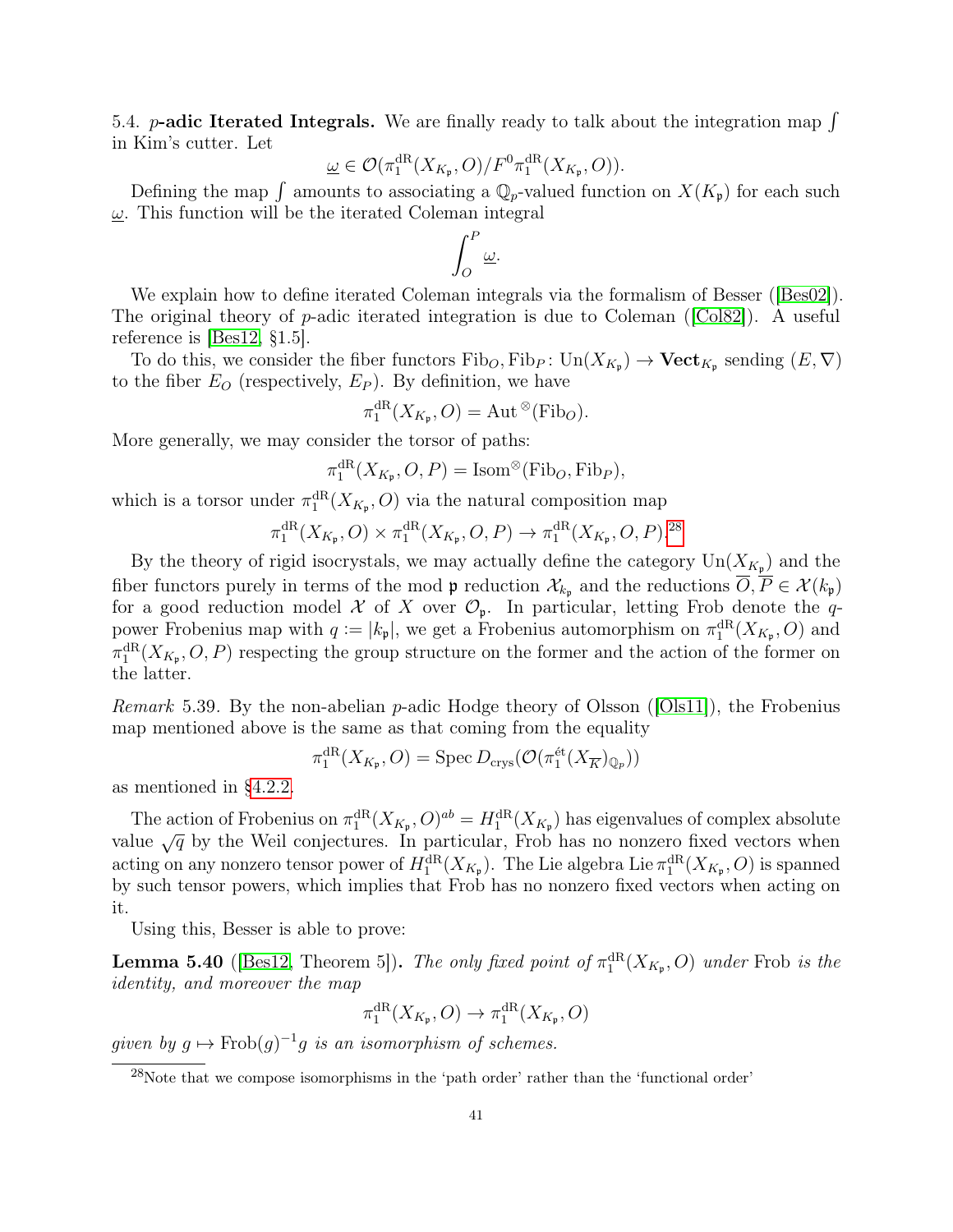Using the torsor structure of  $\pi_1^{\text{dR}}(X_{K_{\mathfrak{p}}},O,P)$ , he is then able to prove:

**Theorem 5.41** ([\[Bes12,](#page-41-16) Theorem 4]). There is a unique element  $\gamma_{O,P}$  of  $\pi_1^{\text{dR}}(X_{K_{\mathfrak{p}}},O,P)$ fixed by Frob.

#### <span id="page-41-0"></span>**REFERENCES**

- <span id="page-41-4"></span>[BDM+19] Jennifer Balakrishnan, Netan Dogra, J. Steffen Müller, Jan Tuitman, and Jan Vonk. Explicit Chabauty-Kim for the split Cartan modular curve of level 13. Ann. of Math. (2), 189(3):885–944, 2019.
- <span id="page-41-9"></span>[Bel09] Joel Bellaiche. An introduction to Bloch and Kato's conjecture. Notes from Lectures at a Clay Summer Institute, 2009.
- <span id="page-41-6"></span>[Bes02] Amnon Besser. Coleman integration using the Tannakian formalism. Math. Ann., 322(1):19–48, 2002.
- <span id="page-41-16"></span>[Bes12] Amnon Besser. Heidelberg lectures on Coleman integration. In The arithmetic of fundamental groups—PIA 2010, volume 2 of Contrib. Math. Comput. Sci., pages 3–52. Springer, Heidelberg, 2012.
- <span id="page-41-7"></span>[BK90] Spencer Bloch and Kazuya Kato. L-functions and Tamagawa numbers of motives. In The Grothendieck Festschrift, Vol. I, volume 86 of Progr. Math., pages 333–400. Birkhäuser Boston, Boston, MA, 1990.
- <span id="page-41-5"></span>[Bou98] Nicolas Bourbaki. Lie groups and Lie algebras. Chapters 1–3. Elements of Mathematics (Berlin). Springer-Verlag, Berlin, 1998. Translated from the French, Reprint of the 1989 English translation.
- <span id="page-41-11"></span>[Bre94] Lawrence Breen. Tannakian categories. In Motives (Seattle, WA, 1991), volume 55 of Proc. Sympos. Pure Math., pages 337–376. Amer. Math. Soc., Providence, RI, 1994.
- <span id="page-41-18"></span>[Bro13] Francis Brown. Iterated integrals in quantum field theory. In Geometric and topological methods for quantum field theory, pages 188–240. Cambridge Univ. Press, Cambridge, 2013.
- <span id="page-41-21"></span>[Bro17] Francis Brown. Notes on motivic periods. Commun. Number Theory Phys., 11(3):557–655, 2017.
- <span id="page-41-1"></span>[Cha41] Claude Chabauty. Sur les points rationnels des courbes algébriques de genre supérieur à l'unité. C. R. Acad. Sci. Paris, 212:882–885, 1941.
- <span id="page-41-14"></span>[CK10] John Coates and Minhyong Kim. Selmer varieties for curves with CM Jacobians. Kyoto J. Math., 50(4):827–852, 2010.
- <span id="page-41-22"></span>[Col82] Robert F. Coleman. Dilogarithms, regulators and p-adic L-functions. Invent. Math., 69(2):171–208, 1982.
- <span id="page-41-2"></span>[Col85] Robert F. Coleman. Effective Chabauty. Duke Math. J., 52(3):765–770, 1985.
- <span id="page-41-19"></span>[Del70] Pierre Deligne. Équations différentielles à points singuliers réguliers. Lecture Notes in Mathematics, Vol. 163. Springer-Verlag, Berlin-New York, 1970.
- <span id="page-41-20"></span>[Del89] Pierre Deligne. Le groupe fondamental de la droite projective moins trois points. In Galois groups over Q (Berkeley, CA, 1987), volume 16 of Math. Sci. Res. Inst. Publ., pages 79–297. Springer, New York, 1989.
- <span id="page-41-13"></span>[Dog19] Netan Dogra. Unlikely intersections and the chabauty-kim method over number fields, 2019.
- <span id="page-41-15"></span>[EH17] Jordan S. Ellenberg and Daniel Rayor Hast. Rational points on solvable curves over Q via non-abelian chabauty, 2017.
- <span id="page-41-8"></span>[Fen16] Tony Feng. The BlochâĂŞKato Selmer group. Lectures for a talk in the Number Theory Learning Seminar at Stanford, 2016.
- <span id="page-41-17"></span>[Hai02] Richard Hain. Iterated integrals and algebraic cycles: examples and prospects. In Contemporary trends in algebraic geometry and algebraic topology (Tianjin, 2000), volume 5 of Nankai Tracts Math., pages 55–118. World Sci. Publ., River Edge, NJ, 2002.
- <span id="page-41-10"></span>[Hai05] Richard Hain. Lectures on the hodge-de rham theory of the fundamental group of  $\mathbb{P}^1 \setminus \{0, 1\infty\}$ , 2005. Arizona Winter School 2005.
- <span id="page-41-3"></span>[Kim05] Minhyong Kim. The motivic fundamental group of  $\mathbb{P}^1 \setminus \{0, 1, \infty\}$  and the theorem of Siegel. Invent. Math., 161(3):629–656, 2005.
- <span id="page-41-12"></span>[Kim09] Minhyong Kim. The unipotent Albanese map and Selmer varieties for curves. Publ. Res. Inst. Math. Sci., 45(1):89–133, 2009.